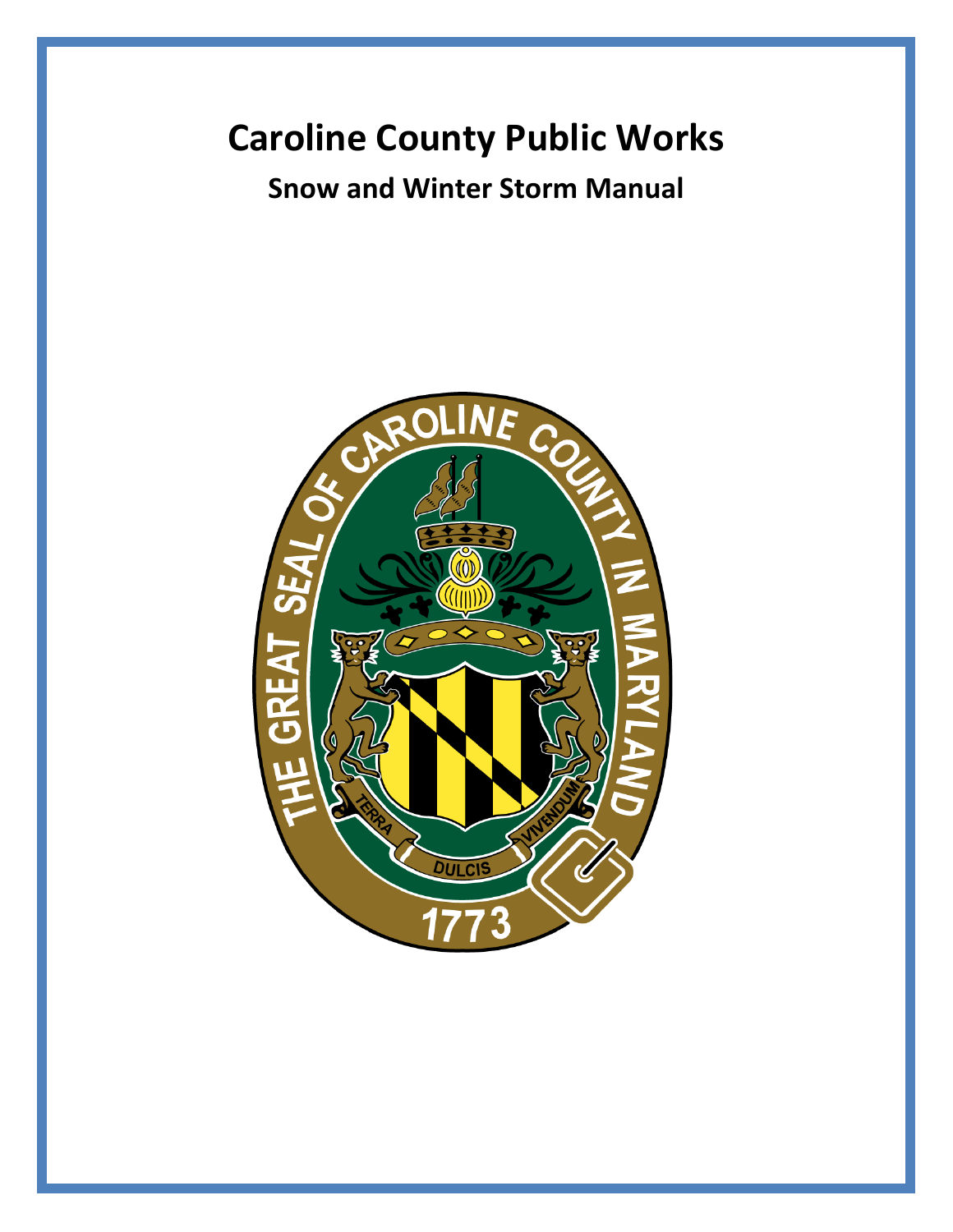| <b>Appendices</b> |
|-------------------|
|                   |
|                   |
|                   |
| 13                |
|                   |
|                   |
|                   |
|                   |
|                   |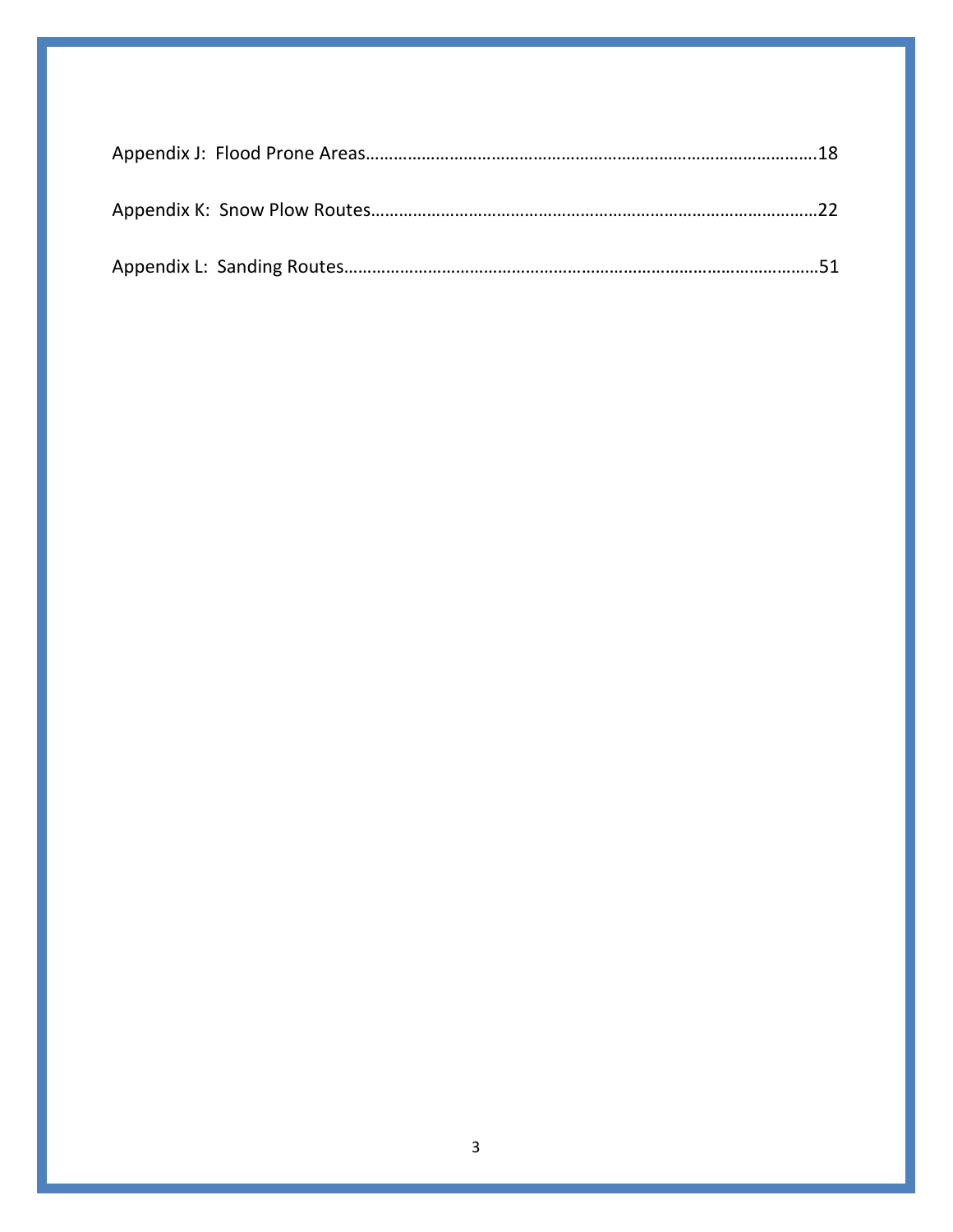#### **Introduction**

In a normally warm climate like Maryland's Eastern Shore, extreme winter weather can be very disruptive. As an employee in the Public Works Department, you are one of the dedicated individuals who may be called upon to keep local roads open and respond to emergencies during winter storms.

Just as it is important for our Department to prepare for storms, it is important for you to make preparations as an individual and/or family. Please take the time to sit down with this manual and read it carefully. If you have family members that would be impacted by you working during a storm, please review this manual with them. We want everyone to be prepared at home so we can focus on the job of serving our community.

### **Safety**

Employee safety is our highest priority. During a major storm, however, our obligation to the public means that we may need to work in hazardous conditions. Normally, we will pull crews in from the road when sustained winds reach 45 mph or when wind gusts exceed 60 mph. During winter storms, we may pull crews when visibility becomes extremely limited ("white out" conditions) or when the wind chill factor drops below negative ten degrees Fahrenheit. The Director or Superintendent also may call crews at any time they believe conditions are unsafe. When the Department ceases operations, the Director or Superintendent will call the Emergency Operations Center (EOC) and onduty personnel will remain in the shop on standby status.

In extraordinary circumstances, we may need to deploy crews to open a road or to take other actions necessary to protect life and property. In those conditions, we will do everything we can to keep our employees safe, but we will also do our best to ensure that the other first responders can accomplish their missions.

#### **Storm Safety Rules**

All Departmental employees must obey the following safety rules during a storm event:

- 1. All Public Works employees will operate in pairs or teams.
- 2. All employees will wear full Personal Protective Equipment (PPE) when outside the shop during a storm event. PPE shall include a hard hat, gloves, high-visibility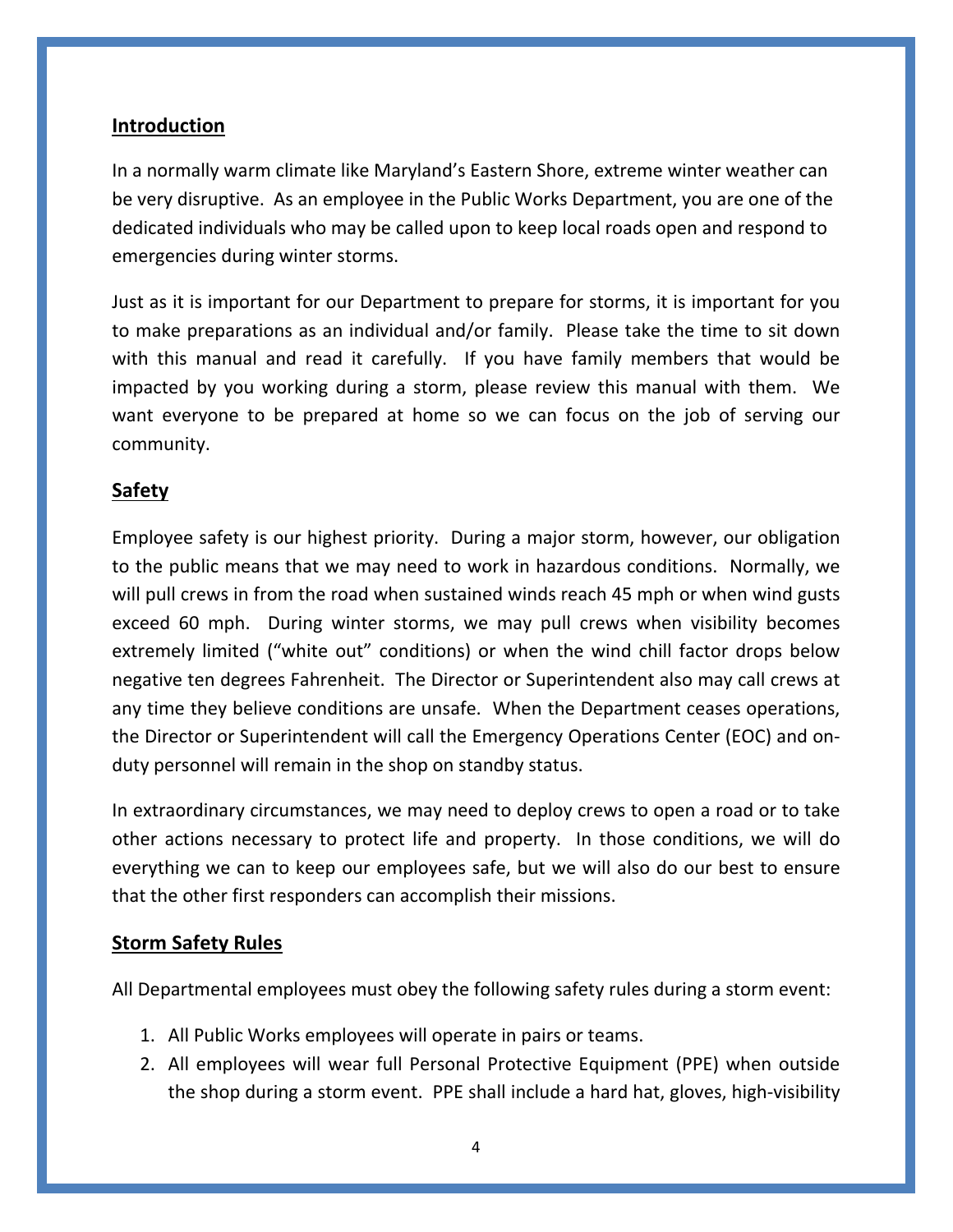jacket, steel-toed boots, protective eyewear, and any other equipment deemed necessary by a supervisor.

- 3. When outside during winter weather, all employees must wear appropriate, heavy duty winter clothing.
- 4. All employees operating vehicles or heavy equipment must keep winter clothing in the vehicle or equipment.
- 5. Every member of a working pair or team will have access to a 2-way radio.
- 6. Aerial devices or equipment will not be operated or used when sustained winds exceed 35 mph.
- 7. When the Director or Superintendent order operations to cease due to storm conditions, all employees will immediately stop work and return to the shop.
- 8. Crews responding to an emergency will remain on scene until relieved.
- 9. Crews out of the shop but not on call will return to the shop without delay.
- 10.Vehicle operators shall not drive through any standing water.

#### **Schedule**

**Normal –** The normal Public Works day starts at 7:00 a.m. and ends at 3:30 p.m. When we have substantial warning of an upcoming storm, we will typically stay on the normal schedule up until the storm is scheduled to arrive.

**Extended** – When required by storm conditions, we will move to extended schedule. The extended schedule may begin before 7:00 a.m. or go beyond 3:30 p.m. Shifts may run as long as 12 hours.

**Full Coverage** – During extreme weather, we will move to 24 hour coverage. We have divided Public Works into two teams: Green and Gold. If you forget what team you are on, look at your manual. Green team members will be issued green manuals. Gold team members will be issued gold manuals.

#### **Notification**

Due to the unpredictable nature of weather, we may not be able to give employees much notice on schedule changes. Please rest assured, we'll do our best to give you as much time as we can.

When we move to extended or full coverage, we will notify employees several ways. The Director or Superintendent will call employees individually or send text messages.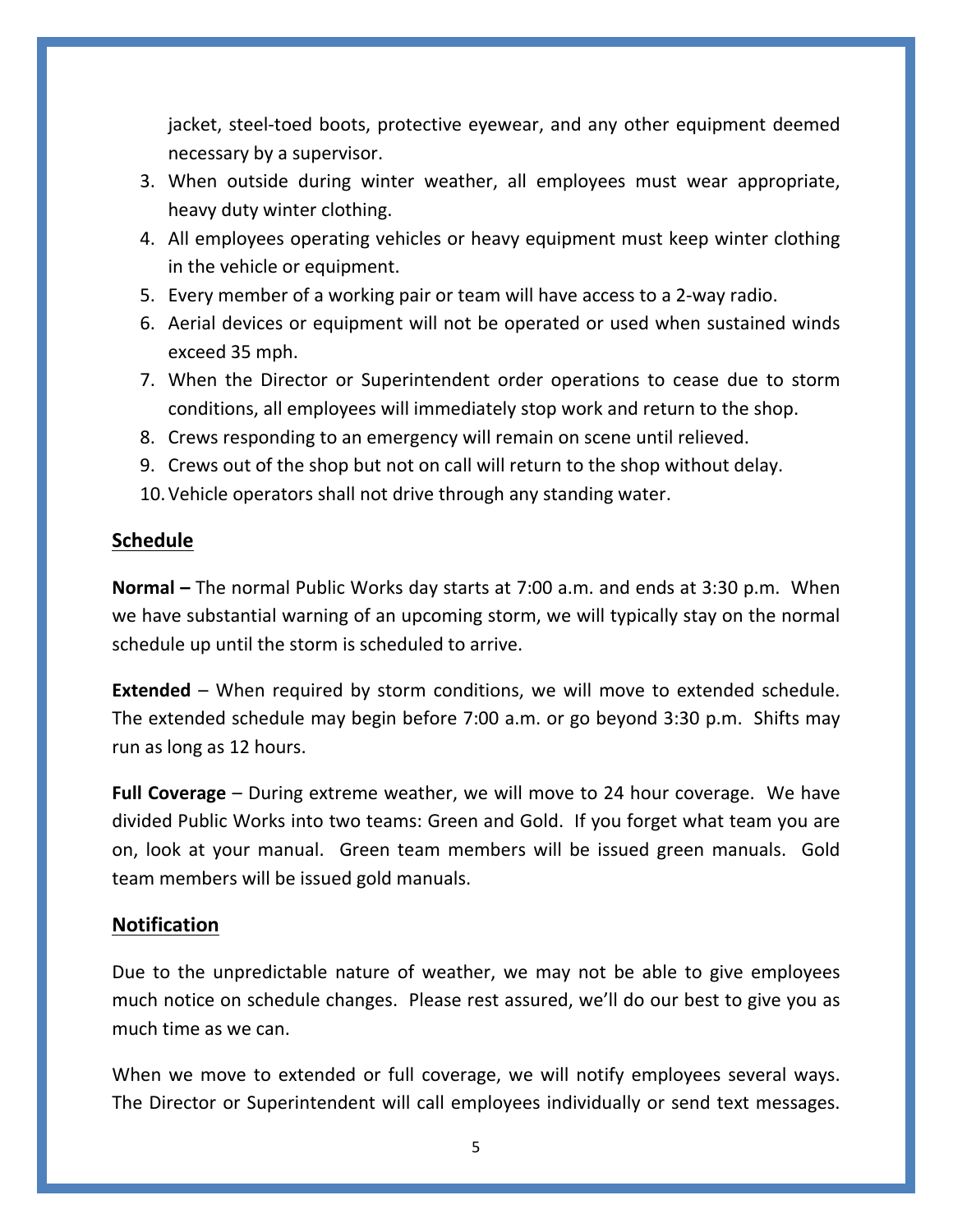We will also change the recording on the Public Works telephone line and you are welcome to call your supervisor for more information.

### **Call Backs**

During winter weather, we may have to call back some employees. If we think we may need to call you back into work, we'll try to let you know before your shift ends.

#### **Meals**

During normal shifts, employees are responsible for bringing their own meals. During extended shifts, the Department will provide access to food, snacks, and drinks, but will not normally provide meals. During full emergency operations (24-hour coverage), the Department will provide meals.

During winter storms, employees are encouraged to bring personal thermos bottles for keeping hot beverages and/or food. If an employee does not have a thermos, the Department will provide one during the event. When employees are engaged in snow removal operations and cannot return to the Central Shop, the Department will make every effort to provide hot meals and beverages to those employees.

### **Personal Preparation During Emergency Operations**

Some survival experts recommend a "bug-out bag," a small, portable pack containing item that would help one survive for 72 hours when evacuating from a disaster. We encourage employees to bring a winter "bug-in bag" to help stay comfortable and safe during extended emergency operations.

- Heavy duty winter clothing including a warm hat, gloves, and insulating base layers of clothing.
- Two (2) sets of work clothes
- One (1) Coat
- Three (3) extra pairs of socks
- One (1) extra pair of shoes
- A sleeping bag
- A personal flashlight and batteries
- Personal toiletries like soap, toothpaste, toothbrush, and any prescription medications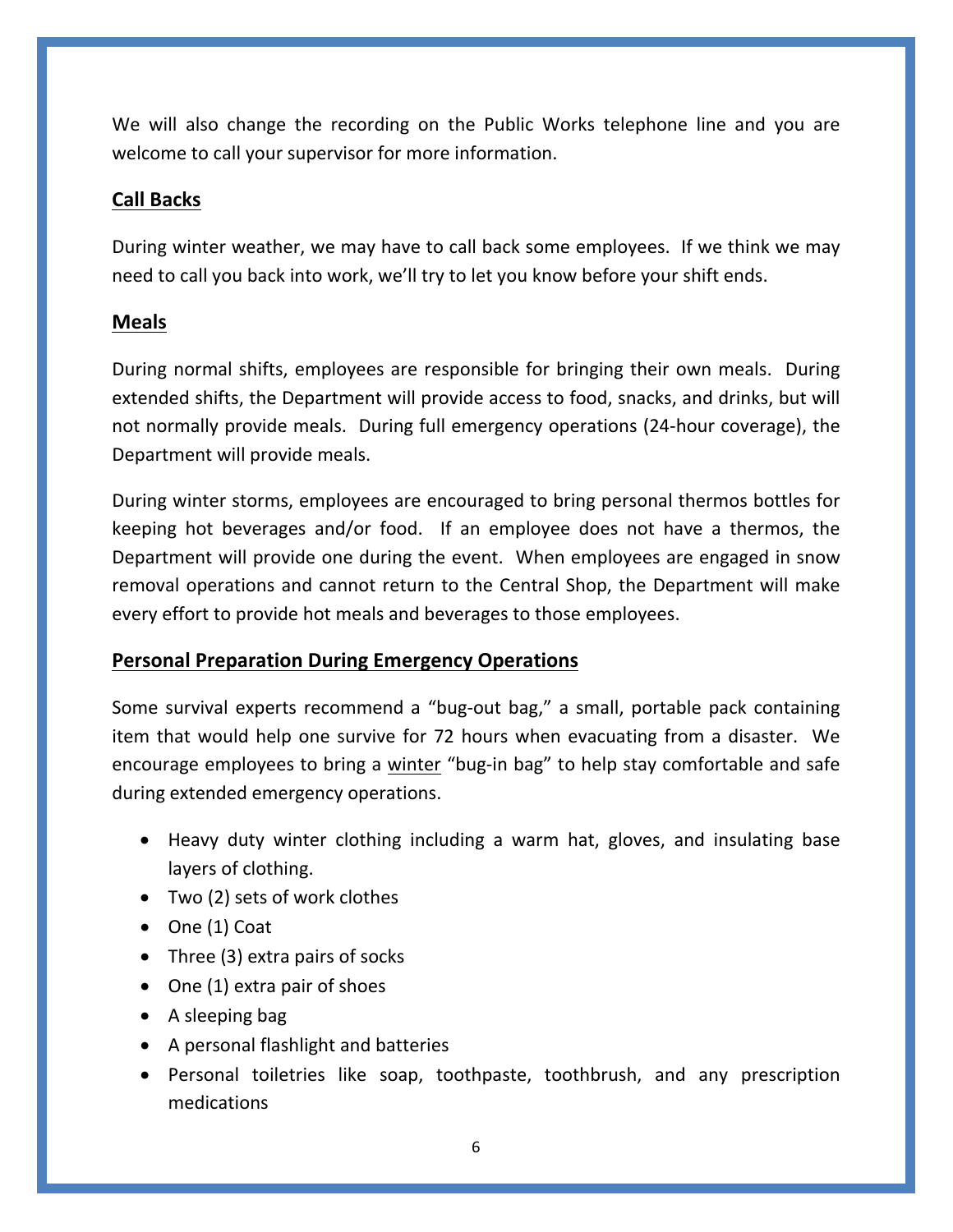- Drinking water in bottles or containers and food that does not require refrigeration or cooking
- Cell phone and charger

#### **Pre-Season Checklist**

At least one month before the start of the winter season, the Department will:

- Review this manual and make any needed changes.
- Review the Continuity of Operations Plan (COOP).
- Meet with DES Director and staff to review this checklist.
- Review and complete any tasks assigned by DES related to storm preparedness.
- Check equipment readiness including snow plows.
- Check the physical condition of all County buildings.
- Repair any damaged roof areas, windows or doors that could contribute to increased damage during a storm.
- Close all storm windows.
- Check and clean all gutters.
- Check and service sump pumps for basement areas.
- Clean storm drains.
- Check all generators (see list) have been serviced and are working.
- Check batteries and chargers for portable equipment
- Maintain all fuel tanks at no less than three-quarters full.
- Review plans for the relocation of vehicles and equipment.
- Update Department and phone lists for call-in.
- Coordinate special-needs shelters, including staffing requirements.
- Review alternate communication plans in the event of a total system failure.
- Stock food and water in shop.
- Review menu for 24 hour operations/consult with EOC coordinator on food service.
- Inspect roadways/structure prone to frequent flooding.
- Check roadway, evacuation, and shelter signage.
- Review rosters for Green/Gold team assignments.
- Assign and train Public Works personnel assigned to EOC.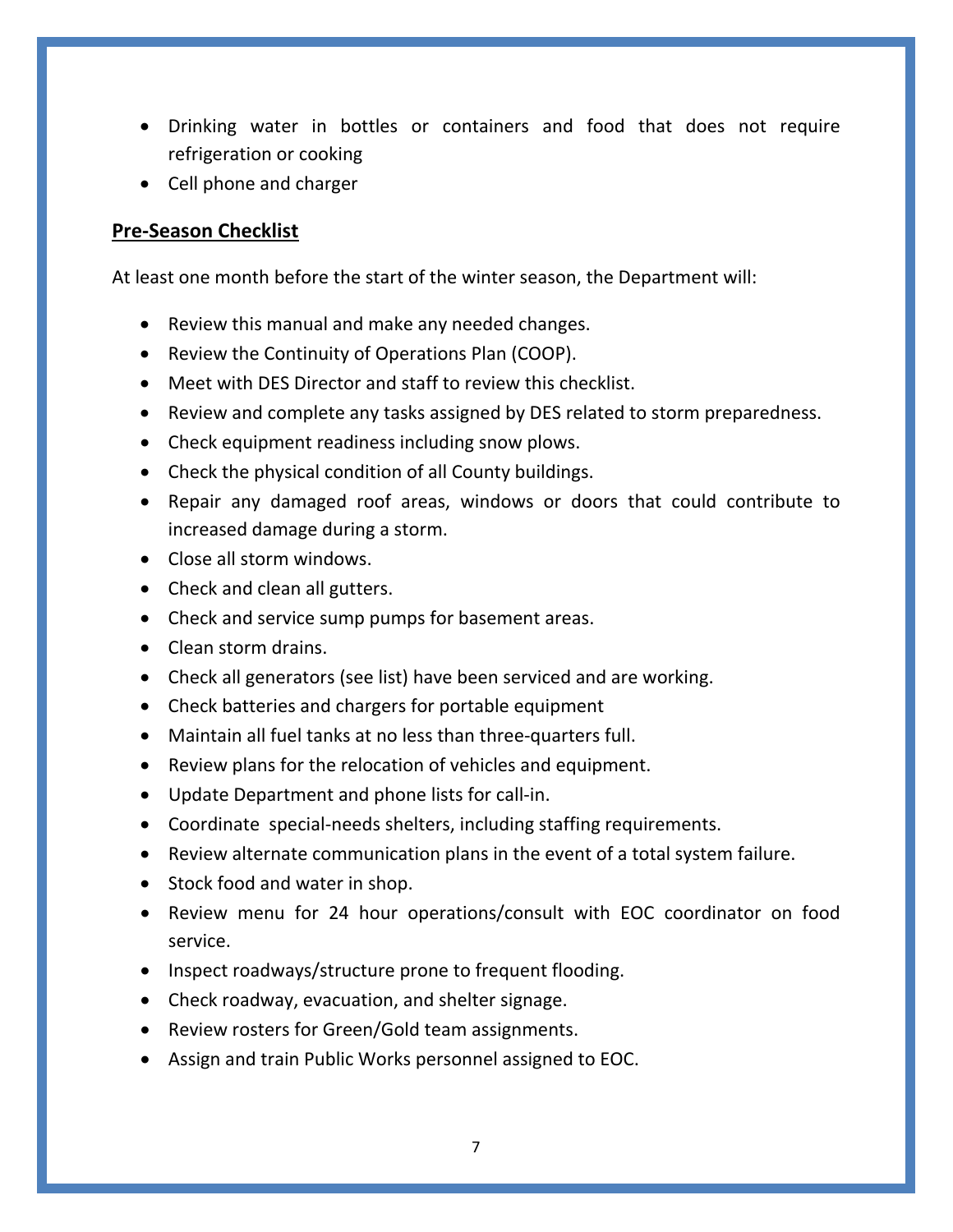- Distribute manual to employees and encourage them to make personal preparations.
- Update roster of family contact information.
- Ask all employees to update emergency contact information with HR.

#### **Pre Event Checklist (S minus 48)**

At least 48 hours before a predicted snow or winter storm:

- Top off fuel tanks and apparatus, including spares, chain saws, generators, power units, portable pumps, etc.
- Test and ensure all power equipment is operational.
- Test generators.
- Secure all loose items around the exterior of buildings.
- Ensure all supplies are stocked.
- As needed, have additional supplies delivered.
- If possible, make decision on work schedules and notify employees on the rotation.
- Share as much information as possible with employees.
- Encourage employees to consider evacuation of friends and family to an area outside the storm's impact.

#### **Pre Event Checklist (S minus 24)**

At least 24 hours before a predicted snow or winter storm:

- Monitor weather.
- Meet with EOC staff as needed.
- Review any evacuation orders.
- Notify the public if roadway travel in a certain area may be compromised.
- Implement call-back plan, if necessary.
- Deploy assigned staff to EOC as requested.

#### **Winter Storm Operations (S minus Zero)**

When the snow or winter storm hits, the Department will move into emergency operations. All work will occur in compliance with the safety rules in this manual. The Director and Superintendents will constantly monitor weather conditions and will cease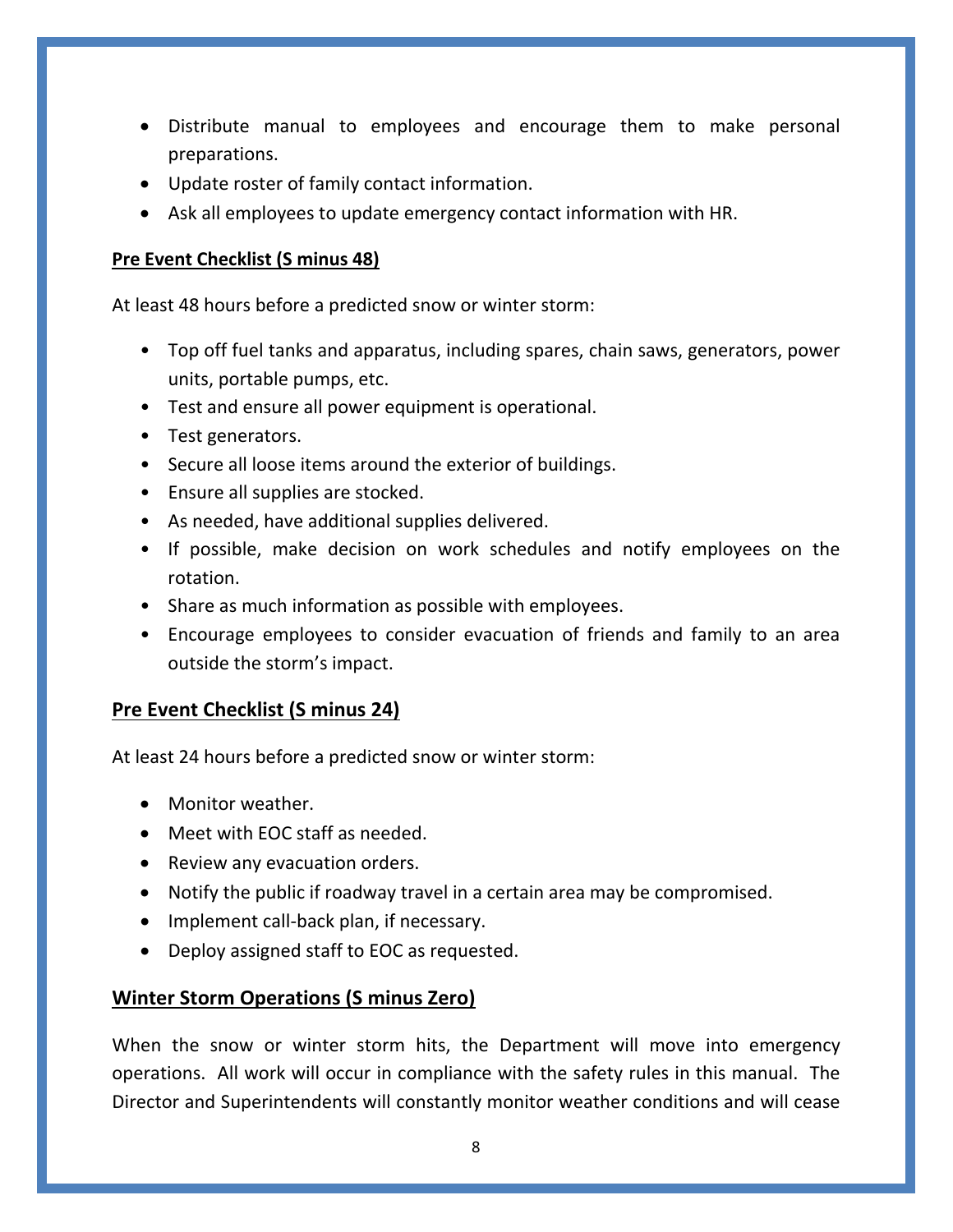operations when conditions become unsafe. All supervisors will ensure staff is using full personal protective equipment and winter clothing. In addition:

- Employees will use caution and obey the limit speed when driving.
- Employees will avoid driving through standing water or into snow berms of indeterminate depth.
- No generators will be used indoors.
- Facilities staff will inspect buildings during the storm to ensure safe operations and to repair any damage.
- Electrical tag-out/tag-in procedures shall be used for any electrical problems or repairs.

#### **White Out-Conditions**

A winter "white out" is normally defined as a condition where blowing or falling snow obscures visibility. If the Director or Roads Superintendent determine that white-out conditions exist, crews will be pulled in from the road. Staff will use this opportunity for rest and repair. In extraordinary circumstances, we may need to deploy crews to open a road or to take other actions necessary to protect life and property. The safety of personnel will remain the primary consideration during these operations.

#### **Winter Driving Tips**

While many Public Works employees are experienced drivers and/or motor equipment operators, severe winter driving conditions are not routine on the Eastern Shore. Please remember the following helpful tips:

- Always wear your seat belt as required by Maryland law and County policy.
- Slow down and operate equipment well within posted speed limits.
- Be alert and avoid distractions.
- Do not use a cell phone while driving.
- Reduce speed near intersections and near blind corners.
- Keep running and operating lights on at all times.
- Maintain generous stopping distances between your vehicle and others.
- Steer with smooth, precise movements.
- Be aware that bridges decks can freeze before the roadway.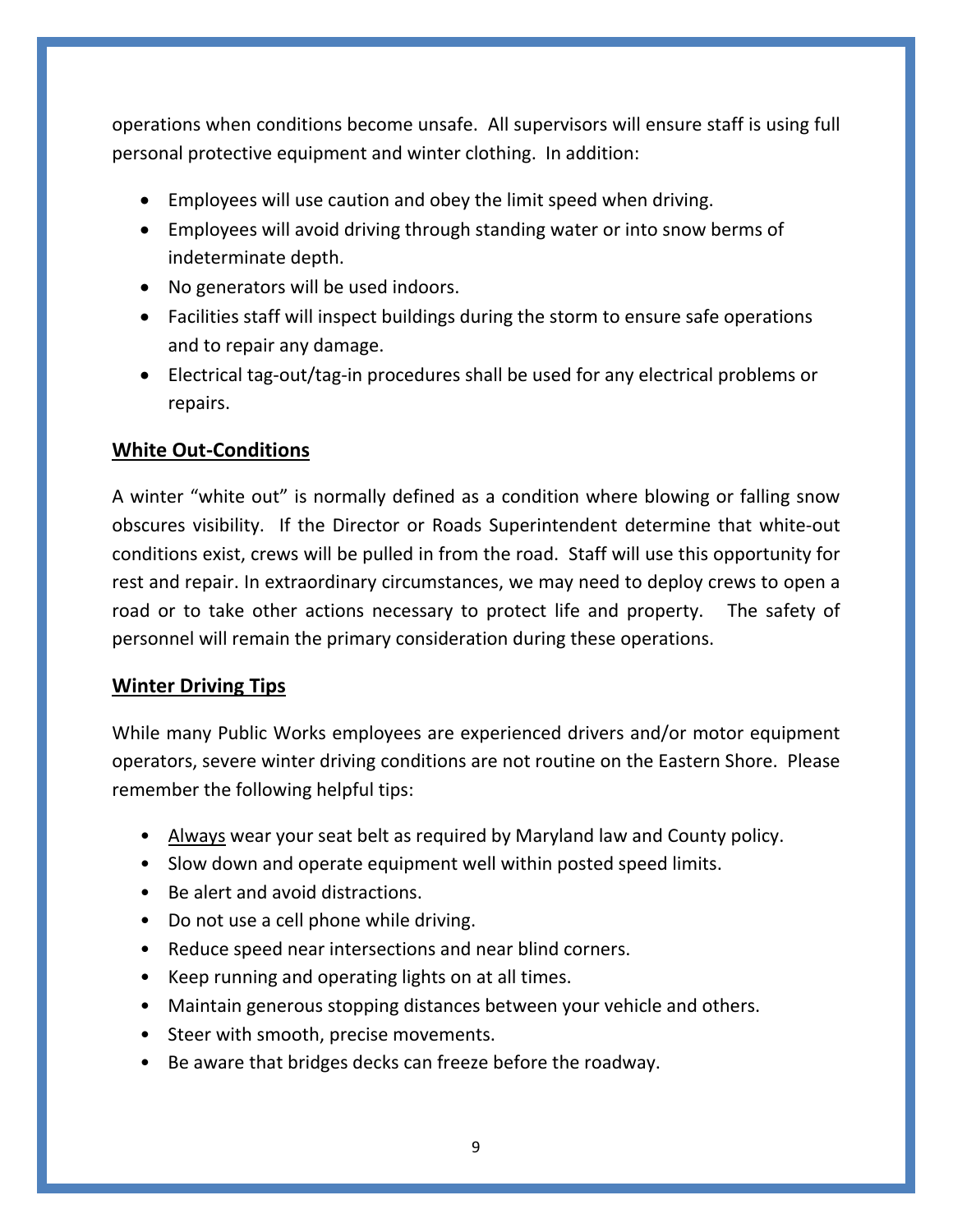• Promptly report any accidents or property damage including hitting mailboxes during snow removal operations.

### **Post Event Checklist (S plus 24/48)**

After the snow or winter storm passes:

- The Director or a designee will determine when the Department can resume response operations. This decision will be communicated to the EOC.
- Storm safety rules will remain in effect.
- Supervisors will brief teams on potential hazards including live wires down, gas leaks, building fires, unsafe structures, flooding, hazardous materials, traumatized victims, civil disturbance and displaced animals.
- Supervisors will check on and report on personnel including employees in need of medical assistance.
- Check equipment and vehicles for damage and report.
- Check facilities for any damage and report.
- Check for hazardous conditions such as downed trees, downed wires, leaking fuel, etc. and report.
- Treat every downed wire as "live" until status is determined by the appropriate utility.
- Any use of chain saws shall be done with full protective gear including hard hat, safety glasses and face shield, gloves, steel-toed boots, and cut-proof chaps.
- Inspect roads, bridges and culverts and report any damage.
- Close roads as necessary and make report to the EOC.
- Conduct a "windshield survey" including all target hazards identified in the preseason planning.
- Report survey results to the Director and EOC.
- Take digital photographs of any damage or hazardous conditions, however, do not take any risks when documenting damage.
- Employees shall work in teams of at least two persons.

### **Event Closure (S plus 96)**

After normal operations resume: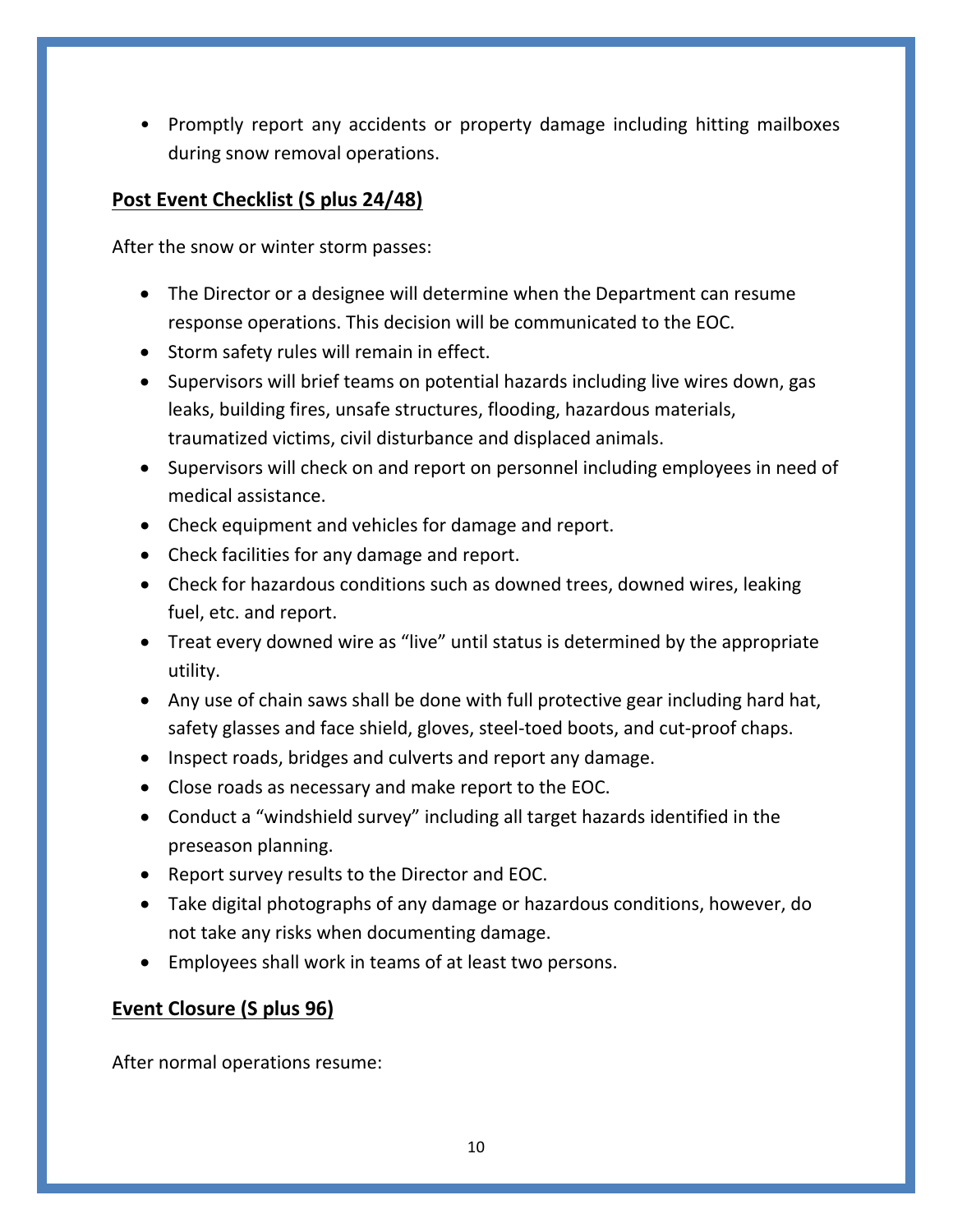- The Director will submit a summary report to DES for inclusion in the After Action Report (AAR).
- Meet with staff to discuss hurricane operations and make changes as necessary.
- Coordinate with other agencies on opening of closed roads.
- Restock and resupply as needed.
- Coordinate with risk management to process insurance claims, if any.
- Coordinate with risk management on FEMA reimbursement, if any.
- Review staff performance and discuss with individual employees.
- Attend the AAR briefing.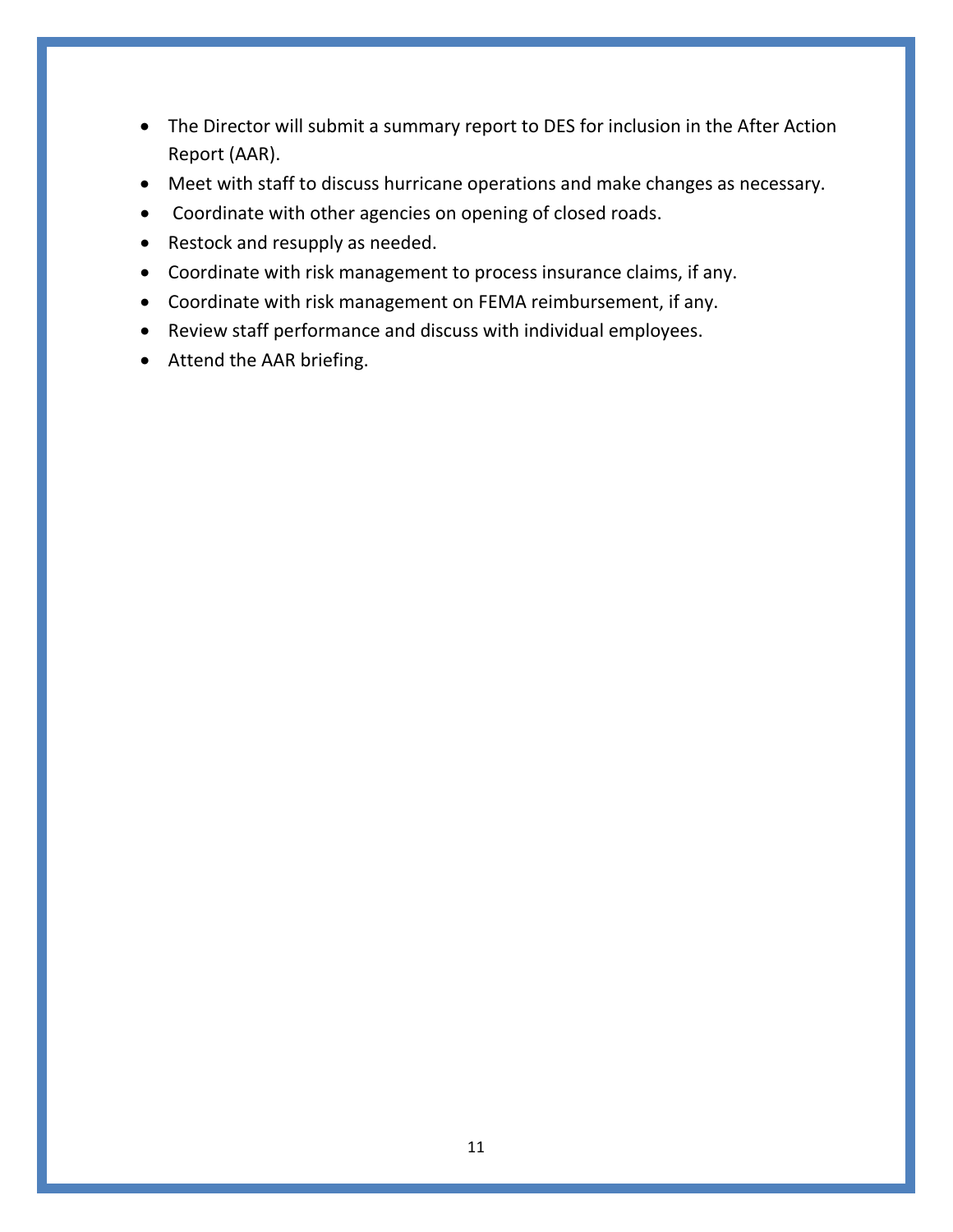# Appendix C: Generator Locations

| Caroline County Public Works - On the north side<br>of the shop                                       | 520 Wilmuth Street. Denton, MD 21629                 |
|-------------------------------------------------------------------------------------------------------|------------------------------------------------------|
| Health & Public Services Building - In the field on<br>the east side of the building                  | 403 S Seventh Street. Denton, MD 21629               |
| General James F Fretterd Community Center - In<br>the garage compound to the north of the building    | 107 S Fourth Street. Denton, MD 21629                |
| Caroline County Department of Emergency<br>Services - Behind the building                             | 7 N First Street. Denton, MD 21629                   |
| Caroline County Department of Corrections -<br>Behind the building through the lower parking lot      | 101 Gay Street. Denton, MD 21629                     |
| Preston EMS - Behind the building                                                                     | Maple Ave. Preston, MD 21655                         |
| Goldsboro Tower - Inside compound                                                                     | 700 Old Line Road. Goldsboro, MD 21636               |
| Caroline County Department of Information<br>Technology - On the north east corner of the<br>building | 5 <sup>th</sup> & Franklin Streets. Denton, MD 21629 |
| Caroline County Circuit Court - Inside basement                                                       | 109 Market Street. Denton, MD 21629                  |

# Appendix D: Buildings

| <b>Caroline County Public Works</b>                     | 520 Wilmuth Street. Denton, MD 21629                 |
|---------------------------------------------------------|------------------------------------------------------|
| Health & Public Services Building                       | 403 S Seventh Street. Denton, MD 21629               |
| <b>General James F Fretterd Community Center</b>        | 107 S Fourth Street. Denton, MD 21629                |
| <b>Caroline County DES</b>                              | 7 N First Street. Denton, MD 21629                   |
| <b>Caroline County Department of Corrections</b>        | 101 Gay Street. Denton, MD 21629                     |
| Caroline County Department of Information<br>Technology | 5 <sup>th</sup> & Franklin Streets. Denton, MD 21629 |
| <b>Caroline County Circuit Court</b>                    | 109 Market Street. Denton, MD 21629                  |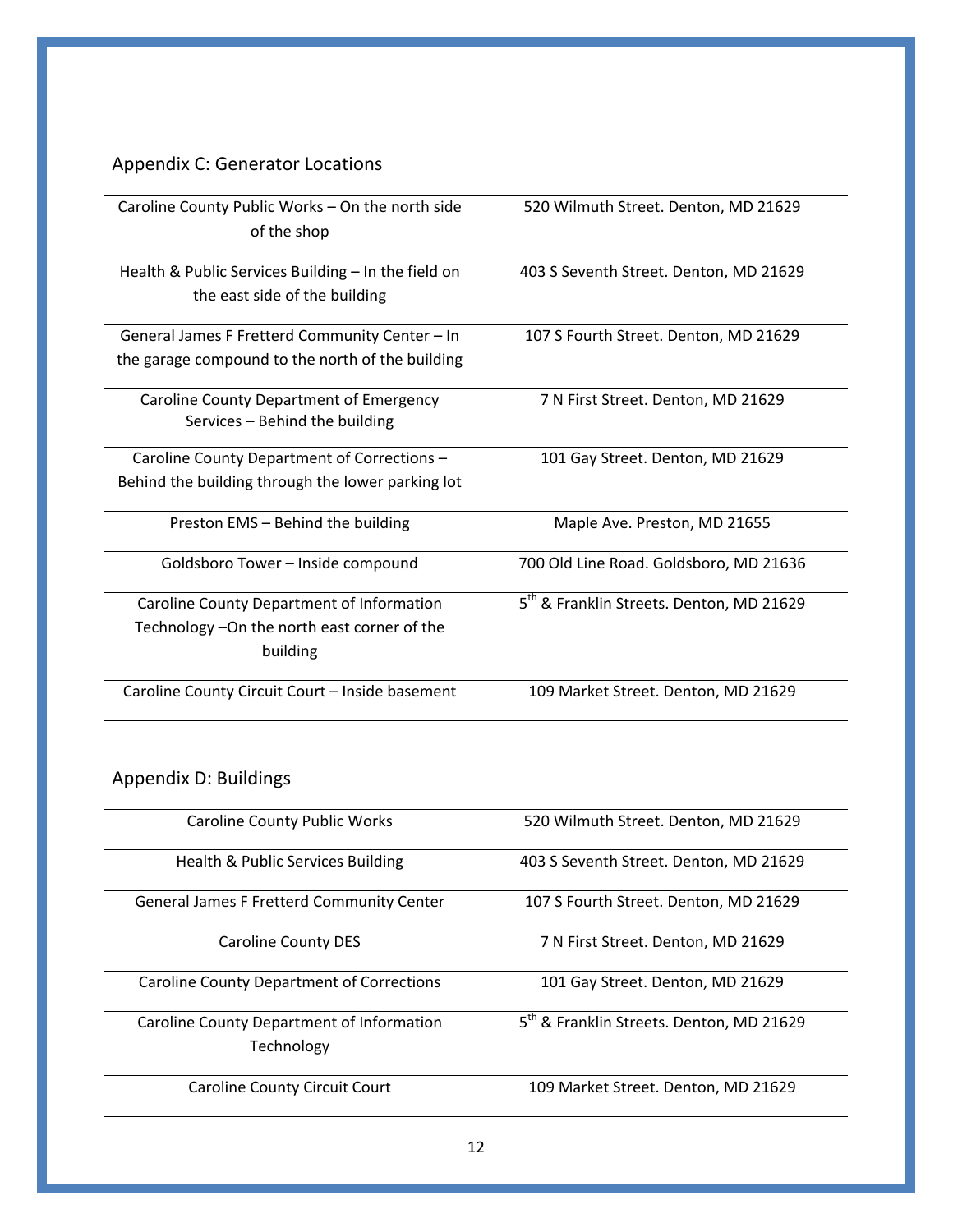| Denton Public Library       | 100 Market Street. Denton, MD 21629     |
|-----------------------------|-----------------------------------------|
| Federalsburg Public Library | 123 Morris Ave. Federalsburg, MD 21632  |
| North County Public Library | 101 Cedar Lane. Greensboro, MD 21639    |
| <b>DCT Building</b>         | 10502 Greensboro Road. Denton, MD 21629 |

#### Appendix E: Public Works Facilities

| <b>Caroline County Public Works</b> | 520 Wilmuth Street. Denton, MD 21629           |
|-------------------------------------|------------------------------------------------|
| Jonestown Water Plant               | 4385 Klein Street. Preston MD 21655            |
| Holly Road Stone Yard               | 11930 Holly Road. Ridgely, MD 21639            |
| Goldsboro Stone Yard                | 518 Main Street. Goldsboro, MD 21636           |
| Grove Stone Yard                    | Harmony Road & Collins Road. Preston, MD 21655 |
| <b>Hobbs Road Facility</b>          | 26375 Hobbs Road, Denton MD 21629              |
| Melville Collection Site            | 16643 Melville Road. Henderson, MD 21640       |
| Old Denton Collection Site          | 4230 Old Denton Road. Federalsburg, MD 21632   |
| <b>Preston Collection Site</b>      | 105 Back Landing Road. Preston, MD 21655       |

### Appendix F: Pre-Storm Equipment Locations

| #323 Caterpillar 130 G Grader | Holly Road Stone Yard. Ridgely, MD 21660  |
|-------------------------------|-------------------------------------------|
| #324 John Deere Grader        | Goldsboro Stone Yard. Goldsboro, MD 21636 |
| #325 John Deere Grader        | Nagel's, Nagel Road. Preston MD 21655     |
| #503 Caterpillar 928G Loader  | Nagel's, Nagel Road. Preston MD 21655     |
| #514 Caterpillar 930H Loader  | Holly Road Stone Yard. Ridgely, MD 21660  |

All other equipment will be located at the Public Works Yard, in Denton, unless assigned elsewhere.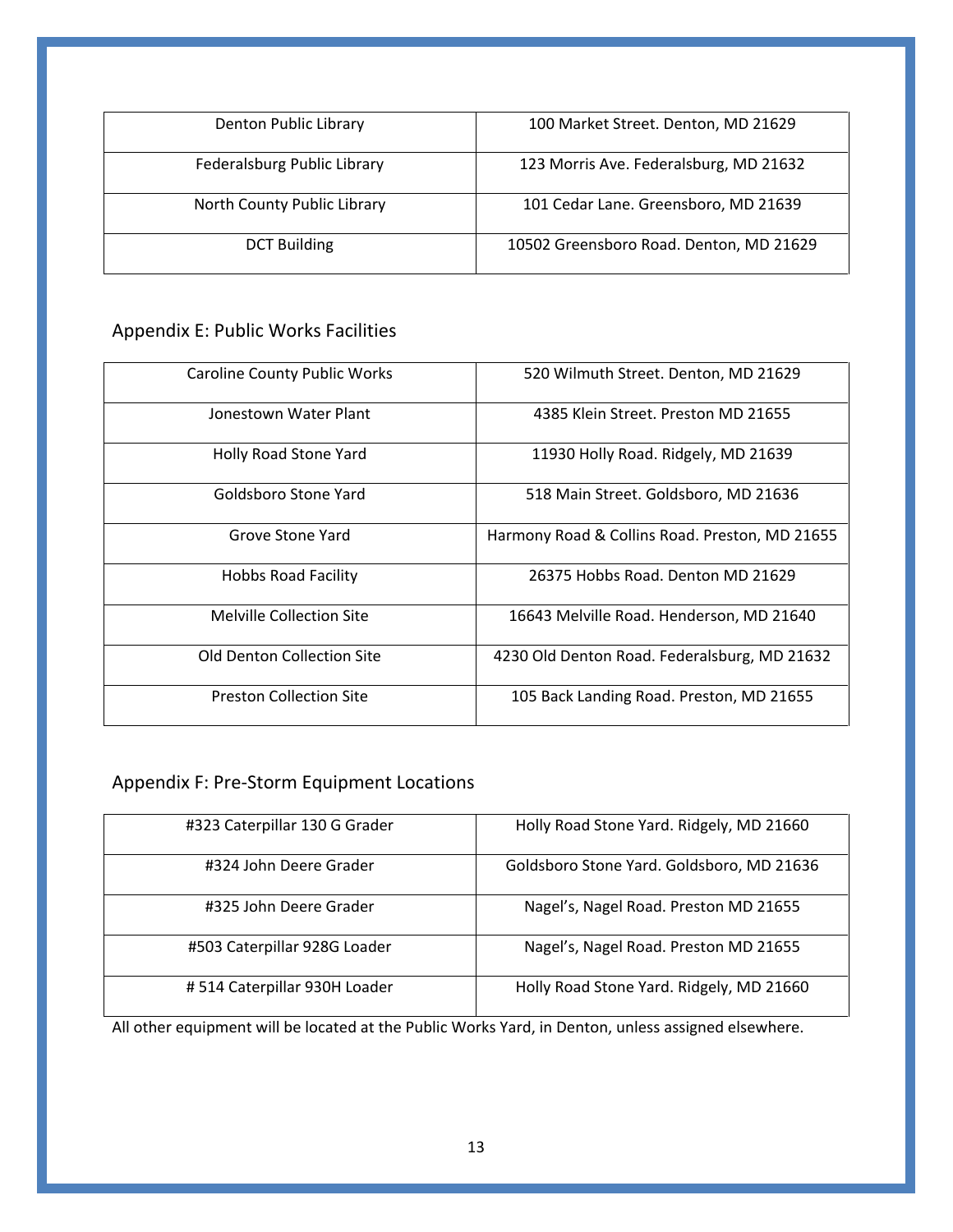# Appendix G: Equipment Assignments

| <b>Employee Name</b> | <b>Equipment Assignment</b>            |
|----------------------|----------------------------------------|
|                      | GMC Top Kick w/ Plow & sander<br>#269  |
|                      | CAT 12H Grader<br>#326                 |
|                      | #716<br>International w/ Plow & Sander |
|                      | CAT Loader 928G<br>#500                |
|                      | International w/ Plow & Sander<br>#285 |
|                      | #282<br>International w/ Plow & Sander |
|                      | International w/ Plow & Sander<br>#284 |
|                      | John Deere 670B Grader<br>#325         |
|                      | CAT 130G Grader<br>#323                |
|                      | International w/ Plow & Sander<br>#717 |
|                      | Freightliner w/Plow & Sander<br>#279   |
|                      | International w/ Plow & Sander<br>#283 |
|                      | GMC Top Kick w/ Plow & sander<br>#270  |
|                      | CAT Loader 930H<br>#514                |
|                      | #271<br>GMC Top Kick w/ Plow & sander  |
|                      | GMC Top Kick w/ Plow & sander<br>#272  |
|                      | #324<br>John Deere 670B Grader         |
|                      | Cat Loader 928G<br>#503                |
|                      | GMC 2500 w/Plow<br>#18                 |
|                      | Chevrolet 255 w/Plow<br>#161           |
|                      | Ford F250 w/Plow<br>#163               |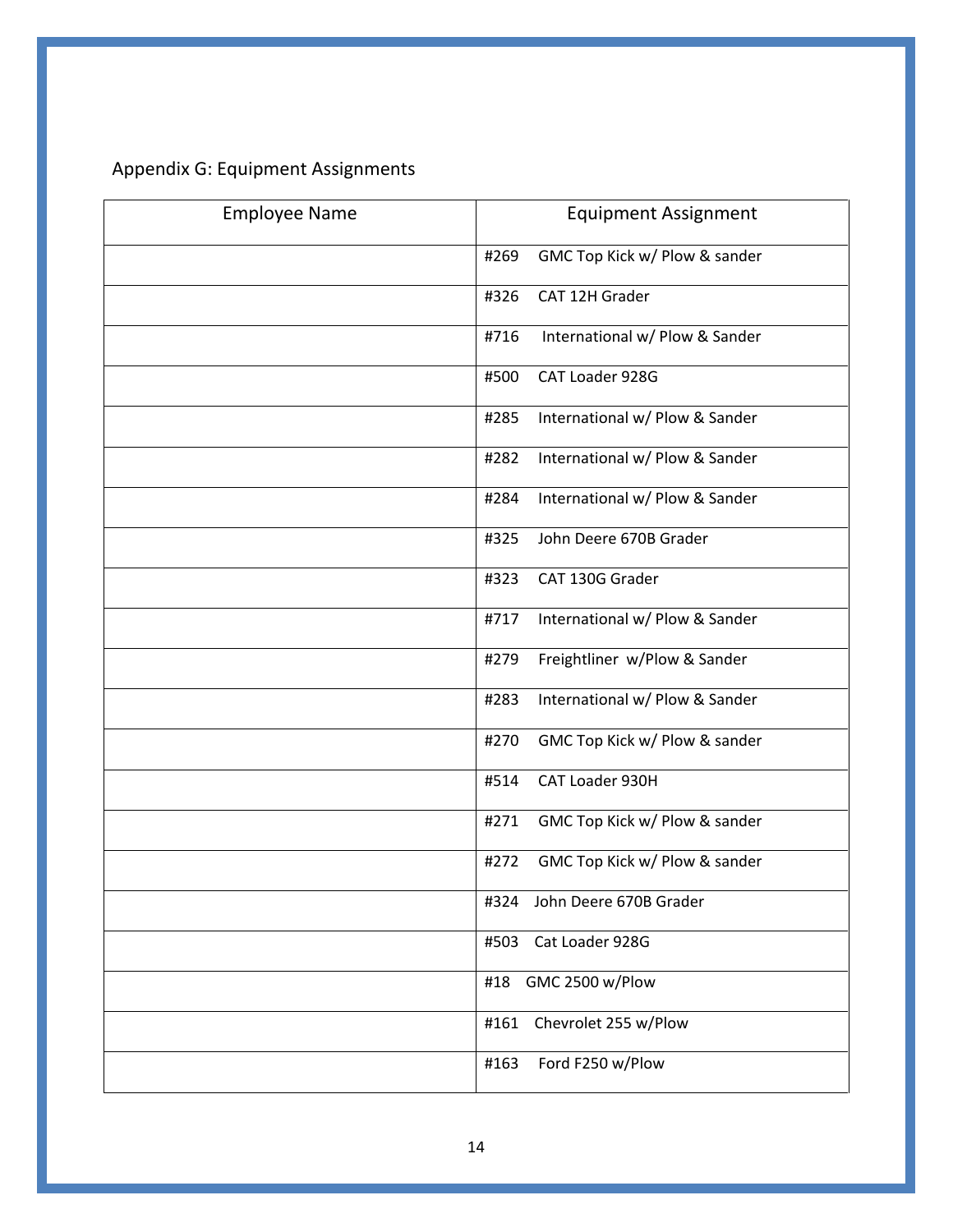| GMC 2500 w/Plow<br>#4                   |
|-----------------------------------------|
| #31 Chevrolet 2500 w/Plow               |
| #276 GMC 3500 w/Plow & Sander           |
| Ford F550 w/ Plow and Sander<br>#278    |
| Chevrolet 5500 w/ Plow & Sander<br>#280 |

# Appendix H: Areas Subject to Heavy Drift

| Melville Road            | Between Bee Tree Road. and Trunkline Road     |
|--------------------------|-----------------------------------------------|
| Templeville Road         | Between Temple Road and Barclay Road          |
| <b>Bee Tree Road</b>     | At Trunkline Road                             |
| Lentz Road               | Between Steele Road and Bee Tree Road         |
| <b>Union Road</b>        | Between Davis Road and Bridgetown Road        |
| <b>Bridgetown Road</b>   | Between Greensboro Road and Church Lane       |
| <b>Mason Branch Road</b> | Between Oakland Road and Sparks Road          |
| Sparks Road              | Between Clark's Lane and Stevenson Road       |
| <b>Stevenson Road</b>    | Between Sparks Road and Crouse Mill Road      |
| <b>Holly Road</b>        | Between Ridgely Road and Dukes Road           |
| <b>Whites Lane</b>       | Between Knife Box Road and Gregg Road         |
| Gregg Road               | Between Whites Lane and Ellwanger Road        |
| <b>Ellwanger Road</b>    | Between Knife Box Road and Gregg Road         |
| <b>River Road</b>        | Between Holsinger Lane and Bridge             |
| Shepherd Road            | Between Garland Road and Knife Box Road       |
| <b>Kibler Road</b>       | Between Garland Road and Knife Box Road       |
| County Farm Road         | Between Anthony Mill Road and Alms House Road |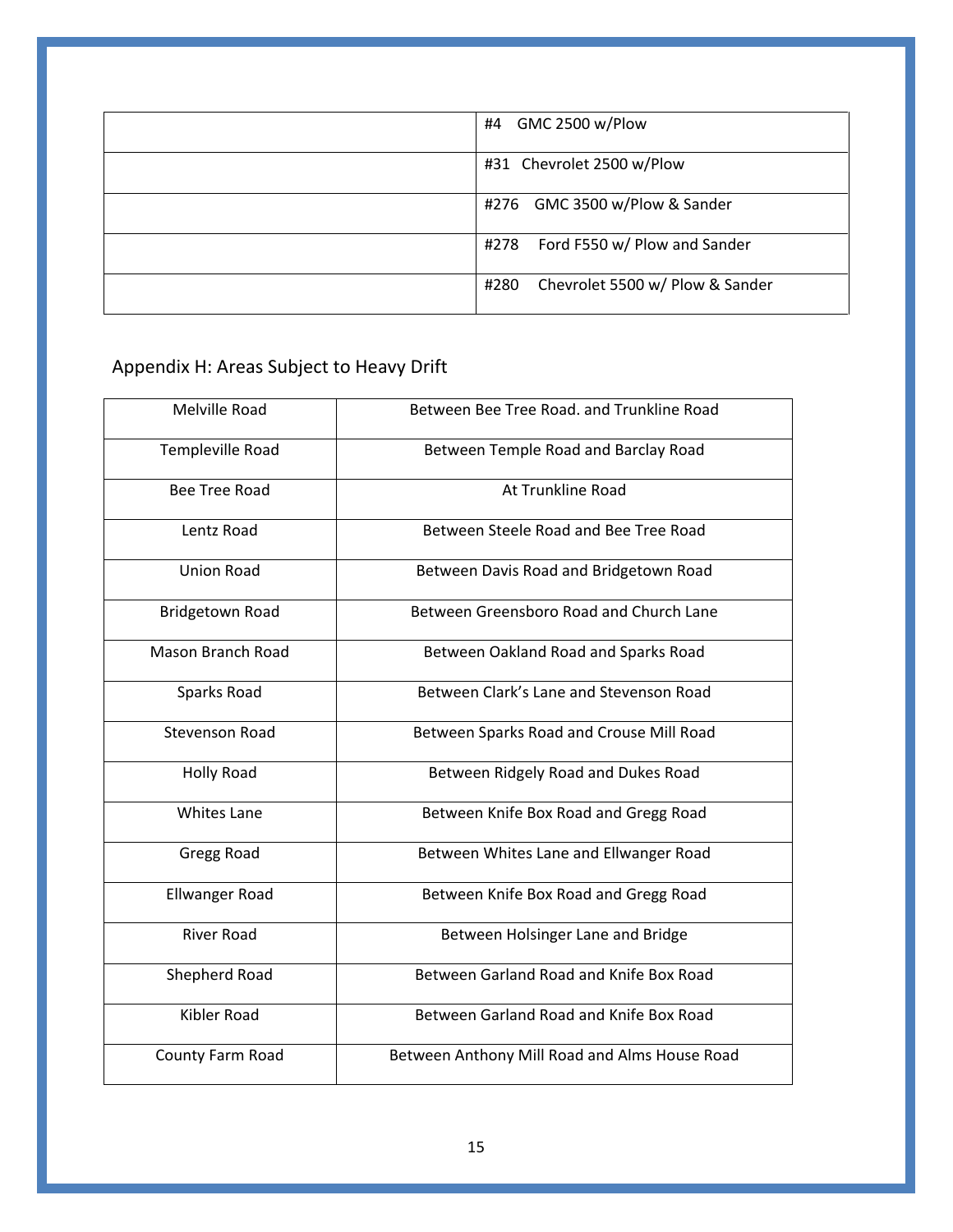| <b>Tuckahoe Road</b>   | Between Thawley Road and New Bridge Road               |
|------------------------|--------------------------------------------------------|
| Tuckahoe Road          | Between New Bridge Road and Dead End                   |
| Hobbs Road             | Between Penny Road and Andersontown Road               |
| <b>Towers Road</b>     | Between Harmony Road and Hignutt Road                  |
| Mitchell Road          | At Hignutt Road                                        |
| Andrews Road           | Between Beauchamp Branch Road and American Corner Road |
| <b>Todd Road</b>       | Between Meeting Bridge Road and Possum Hill Road       |
| Smithville Road        | Between Chipmans Lane and Old Denton Road              |
| <b>Handy Road</b>      | Between White Road and Delaware State Line             |
| <b>Guard Road</b>      | Between Hickory Hill Road and Reliance Road            |
| American Corner Road   | Between Hyson Road and Preston Road                    |
| <b>Fuchs Road</b>      | Between Gallagher Road and American Corner Road        |
| <b>Bell Creek Road</b> | Between Ganey's Wharf Road and Hog Creek Road          |
| Choptank Road          | Between Havercamp Road and Hunting Creek Road          |
| Havercamp Road         | Between Choptank Road and Prchal Road                  |
| Poplar Neck Road       | Between Skeleton Creek Road and Bridge                 |

# Appendix I: Designated Flood Areas with Flashing Lights

| River Road                | Between Central Ave. & Route 404              |
|---------------------------|-----------------------------------------------|
| <b>River Landing Road</b> | Between River Road & Rout 328                 |
| Gilpin Point Road         | Between Holly Park Drive & Ganey's Wharf Road |
| Frazier Neck Road         | Between Marsh Creek Road & Ewing Road         |
| <b>Blades Road</b>        | Between Gannon Drive and Hunting Creek Bridge |
| <b>Hunting Creek Road</b> | At Blades Road                                |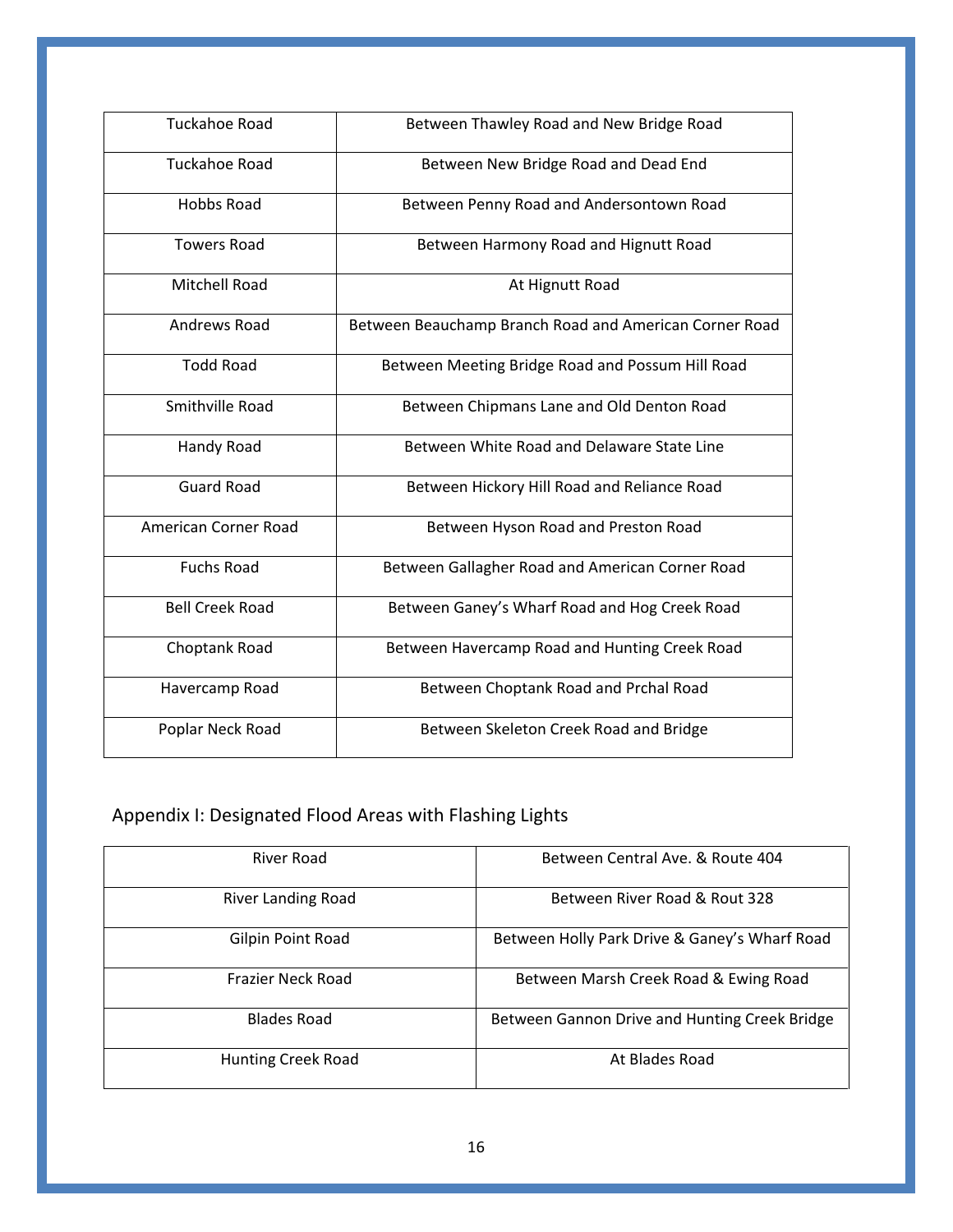| <b>Choptank Main Street</b> | At Maryland Avenue                    |
|-----------------------------|---------------------------------------|
| Choptank Road               | At Blades Road                        |
| Noble Road                  | Between Bloomery Road & DE State Line |

Appendix J: Flood Prone Areas.

| <b>Veterans Drive</b>      | Between Federalsburg Highway & River Road    |
|----------------------------|----------------------------------------------|
| <b>Bradley Road</b>        | Between Laural Grove Road & Dirt Section     |
| Laurel Grove Road          | At Laurel Grove Bridge                       |
| Gallager Road              | Between Friendship Road & Craft Road         |
| Village of Choptank        | All Roads in Choptank                        |
| <b>Skeleton Creek Road</b> | Between Poplar Neck Road & Frazier Neck Road |
| Marsh Creek Road           | Between Bethlehelm Road & Frazier Neck Road  |
| <b>Tanyard Road</b>        | Between Dover Bridge Road & Wood Wharf Road  |
| <b>Auction Road</b>        | Between Nagel Road & Harmony Road            |
| Nagel Road                 | Between Auction Road & Richardson Road       |
| Laurel Grove Road          | Between Statum Road & Pinetown Road          |
| <b>Statum Road</b>         | Between Laurel Grove Road & Pinetown Road    |
| Noble Road                 | At Noble Road Bridge                         |
| Noble Road                 | Between Case Road & Possum Hill Road         |
| Clark Road                 | Between Line Road & Beauchamp Branch Road    |
| Detour Road                | Between Harmony Road & Clark Road            |
| Dyer Road                  | Between Beauchamp Branch Road & Line Road    |
| Legion Road                | Between Sennett Road & Mitchell Road         |
| <b>Hobbs Road</b>          | At Anthony Mill Road Intersection            |
|                            |                                              |

17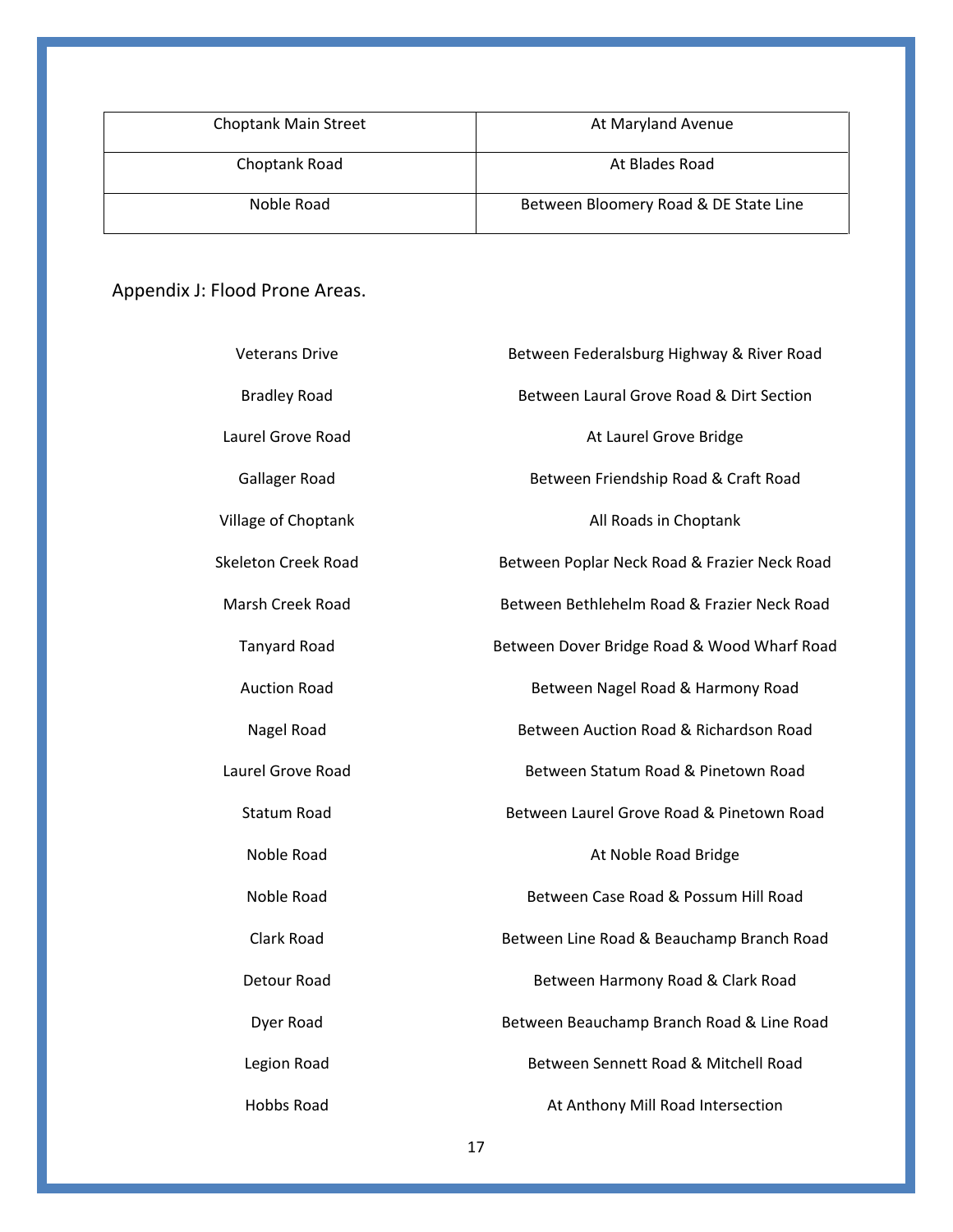| Penny Road              | Between Anthony Mill Road & Hobbs Road         |
|-------------------------|------------------------------------------------|
| County Farm Road        | Between Anthony Mill Road & Alms House Road    |
| Alms House Road         | Between County Farm Road & Baker Road          |
| Garey Road              | Between Greensboro Road & Garland Road         |
| <b>Garland Road</b>     | Between Kibler Road & Knife Box Road           |
| Kibler Road             | Between Whiteleysburg Road & Knife Box Road    |
| Knife Box Road          | Between Garland Road & Kibler Road             |
| <b>Tuckahoe Road</b>    | At Deep Branch Area                            |
| <b>Fisher Road</b>      | Between Reed Road & Bloxom Road                |
| <b>Willow Pond Road</b> | At Thawley Road Intersection                   |
| Log Cabin Road          | Between Flemming Road & Thawley Road           |
| <b>Flemming Road</b>    | Between Log Cabin Road & Tuckahoe Road         |
| <b>Central Avenue</b>   | Between Holsinger Lane & Henry Road            |
| <b>Holly Road</b>       | Between Shore Highway & River Road             |
| <b>River Road</b>       | Between Holly Road & River Road Bridge         |
| <b>Eveland Road</b>     | Between Sawmill Road & Crouse Mill Road        |
| Crouse Mill Road        | Between Peaviner Road & Queen Anne County Line |
| Peaviner Road           | Between Cowbarn Road & Crouse Mill Road        |
| <b>Stevenson Road</b>   | Between Crouse Mill Road & Sparks Road         |
| Sparks Road             | Between Stevenson Road & Clarks Lane           |
| <b>Sunset Avenue</b>    | Between Holly Road & Greensboro Town Limits    |
| <b>Holly Road</b>       | Between Sunset Avenue & Cedar Lane             |
| River Road              | Between Hog Lot Road & Sunset Avenue           |
| Hog Lot Road            | Between Seward Road & River Road               |

18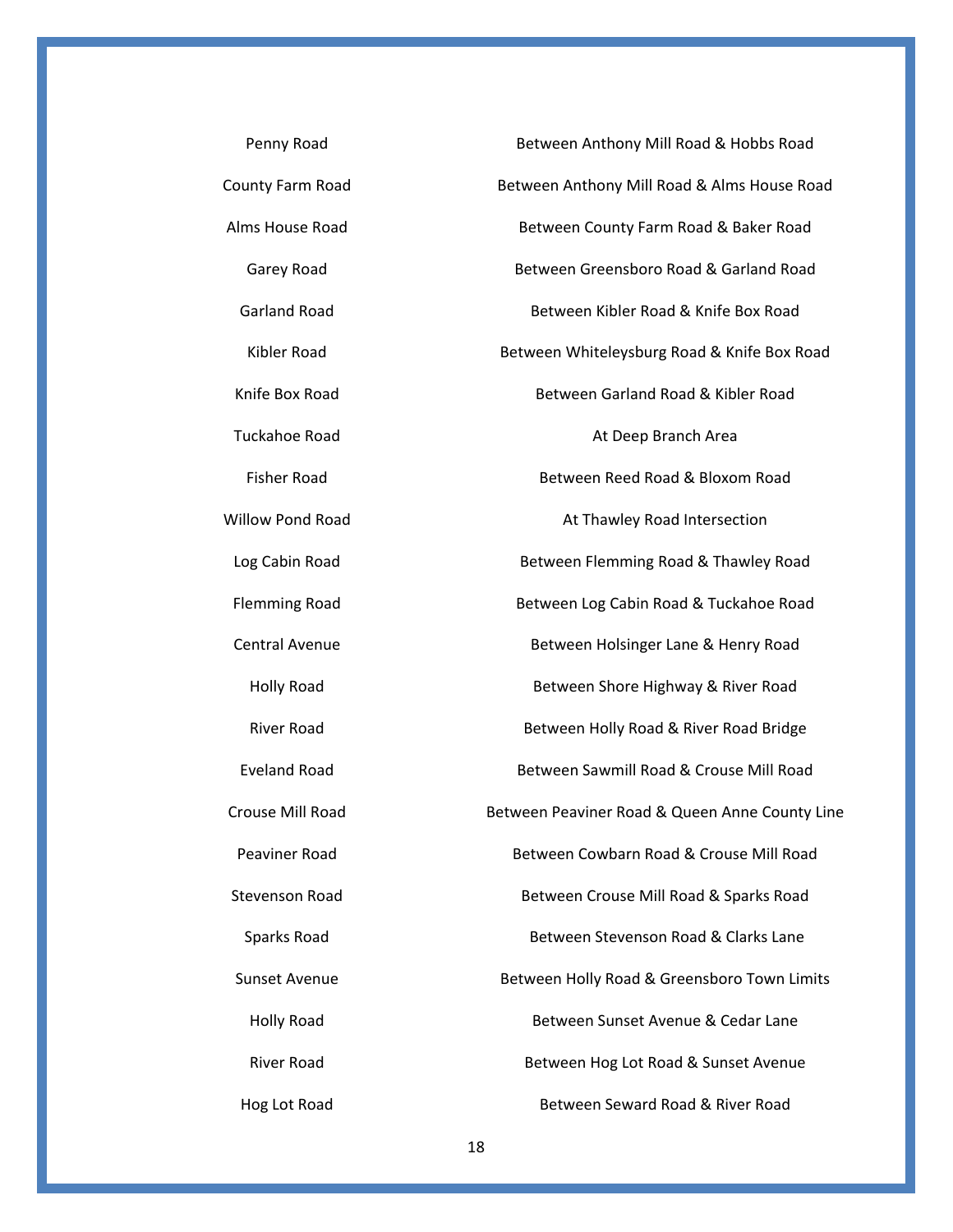| Cedar Lane             | Between Holly Road & Hill Road             |
|------------------------|--------------------------------------------|
| Davis Road             | Between Union Road & Bridgetown Road       |
| <b>Bridgetown Road</b> | Between Greensboro Road & Church Lane      |
| Jackson Lane           | At Bee Tree Road Intersection              |
| River Bridge Road      | Between Wolf Road & DE State Line          |
| Wolf Road              | Between Mud Mill Road & River Bridge Road  |
| Jones Road             | Between Goldsboro Road & Diggins Road      |
| <b>Trunkline Road</b>  | Between Taylor Road & Bee Tree Road        |
| <b>Taylor Road</b>     | Between Trunkline Road & Queen Anne County |
| Hecht Road             | Between Faulkner Road & Woodyard Road      |
| Stafford Road          | Between Harmon Road & DE State Line        |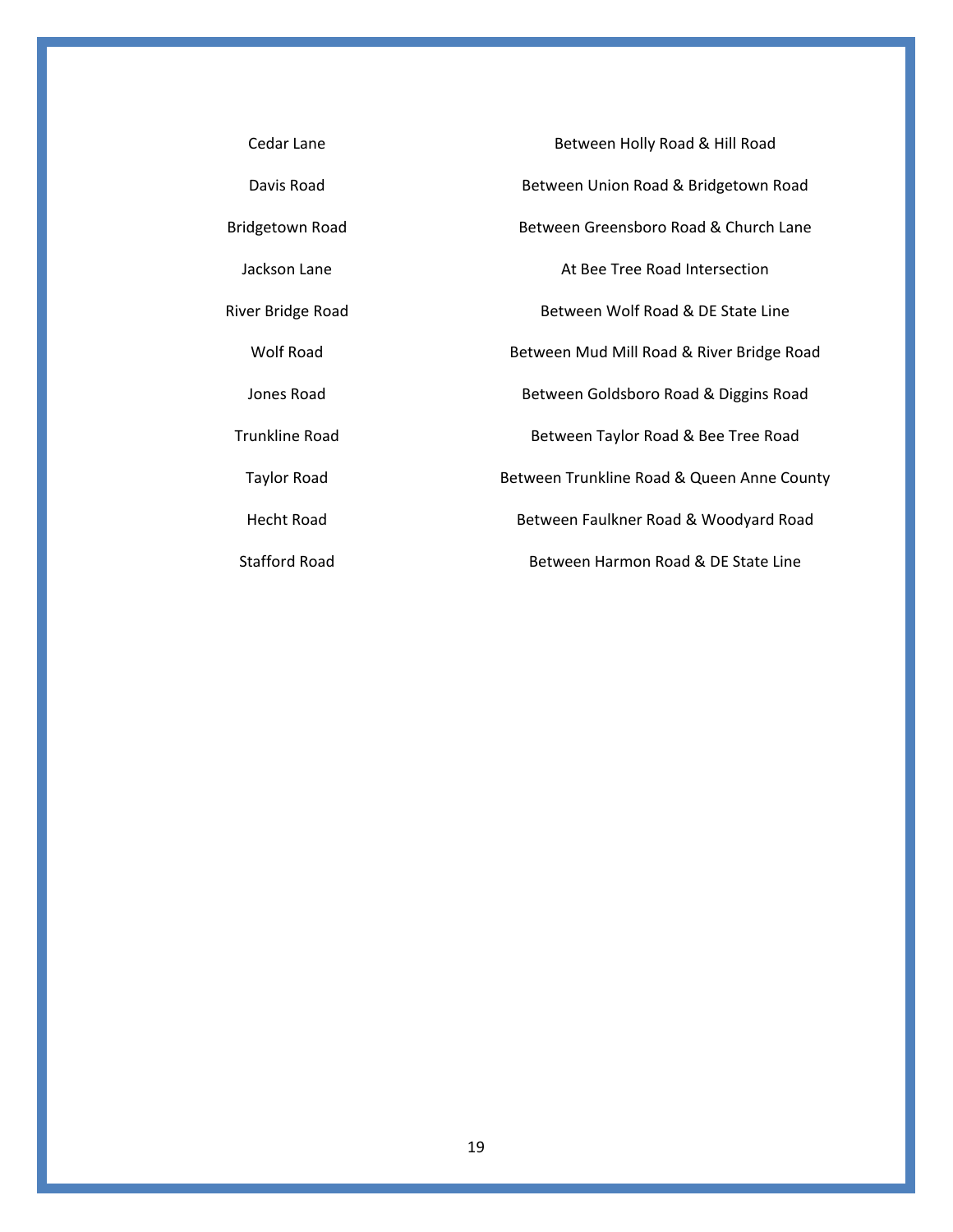| <b>Appendix K: Snow Plow Routes</b> | <b>DRAFT</b> |
|-------------------------------------|--------------|
|                                     |              |
|                                     |              |
|                                     |              |
|                                     |              |
|                                     |              |
|                                     |              |
|                                     |              |
|                                     |              |
|                                     |              |
|                                     |              |
|                                     |              |
|                                     |              |
|                                     |              |
|                                     |              |
|                                     |              |
|                                     |              |
|                                     |              |
|                                     |              |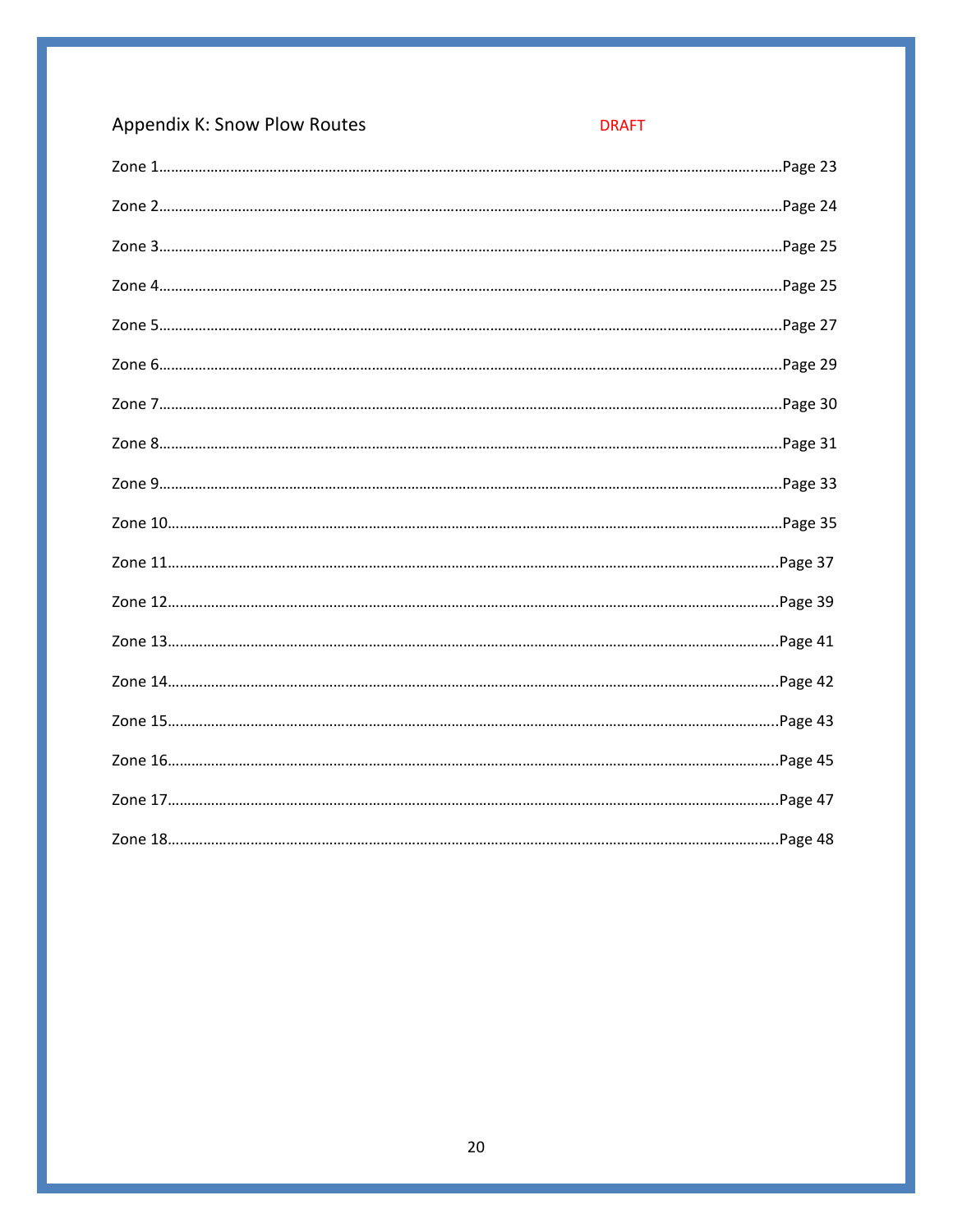### Snow Plow Routes

Zone 1 Truck # 284

| <b>Plow Road</b>     | Coordinates                                                                                                                                 |
|----------------------|---------------------------------------------------------------------------------------------------------------------------------------------|
| Melville Road        | From Henderson Road to Templeville Road and Back                                                                                            |
| <b>Bee Tree Road</b> | From Melville Road to Henderson Road and Back                                                                                               |
| Cool Spring Road     | From Marydel Road to Bee Tree Road and Back                                                                                                 |
| Marydel Road         | From Cool Spring Road to LePore Road                                                                                                        |
| LePore Road          | From Marydel Road to Henderson Road, turn around and<br>go to Crown Stone Road and Back to Marydel Road and<br>continue back to Marvel Road |
| <b>Marvel Road</b>   | From Marydel Road to Cool Spring Road and Back onto<br>Marydel Road Back to Templeville Road                                                |
| Templeville Road     | From Marydel Road to Barclay Road and Back to Temple<br>Road.                                                                               |
| <b>Temple Road</b>   | From Templeville Road to Henderson Road and<br>Back. Then Templeville Road Back to Marydel<br>Road.                                         |
| <b>Zion Road</b>     | From Melville Road to Woodyard Road.                                                                                                        |
| Woodyard Road        | Turn Left onto Woodyard Road to Queen Anne County Line<br>and turn around and go Back to Zion Road then Back to<br><b>Shults Road</b>       |
| <b>Shults Road</b>   | From Zion Road to Hecht Road.                                                                                                               |
| <b>Hecht Road</b>    | From Shults Road to Woodyard Road and Back to Trunkline<br>Road. Back to Shults Road. Then Back to Zion Road and<br>then to Melville Road.  |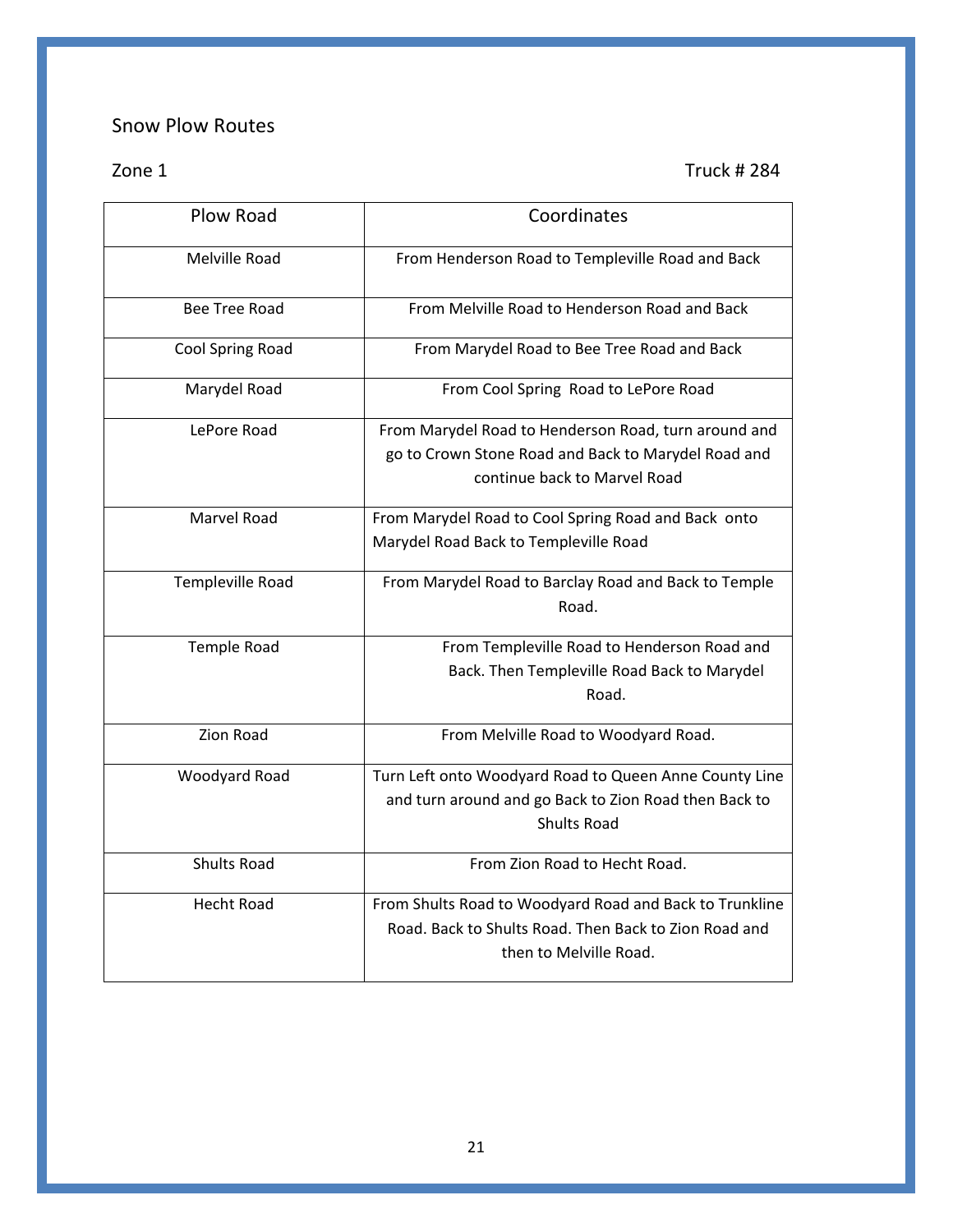| r<br>г. |  |
|---------|--|
|         |  |

Truck  $# 161$ 

| Plow Road              | Coordinates                                                       |
|------------------------|-------------------------------------------------------------------|
| Jenny Hye Lane         | From Henderson Road to Cul-de-sac and Back                        |
| Third Street (Marydel) | From Crown Stone Road to Delaware State Line and Back             |
| Railroad Avenue        | From Main Street (Marydel) to Crown Stone Road and<br><b>Back</b> |
| Main Street (Marydel)  | From Railroad Avenue to Delaware State Line and Back              |
| Harman Road            | From Stafford Road to Cul-de-sac and Back                         |
| Heritage Hills Lane    | From Henderson Road to Heritage Hills Road and Back               |
| <b>Conventry Court</b> | From Heritage Hills Lane to Cul-de-sac and Back                   |
| <b>Bentley Place</b>   | From Heritage Hills Lane to Cul-de-sac and Back                   |

#### Zone 1 Grader # 324

| Plow Road      | Coordinates                                    |
|----------------|------------------------------------------------|
| Stafford Road  | From Crown Stone Road to Taraila Road and Back |
| Faulkner Road  | From Zion Road to Hecht Road                   |
| Trunkline Road | From Hecht Road to Cool Spring Road and Back   |

#### Zone 2 Grader # 324

| Plow Road       | Coordinates                                    |
|-----------------|------------------------------------------------|
| Meeks Road      | From Henderson Road to Old Line Road and Back  |
| Castlehall Road | From Henderson Road to Goldsboro Road and Back |
| Lentz Road      | From Castlehall Road to Bee Tree Road and Back |
| Steele Road     | From Lentz Road to Bee Tree Road and Back      |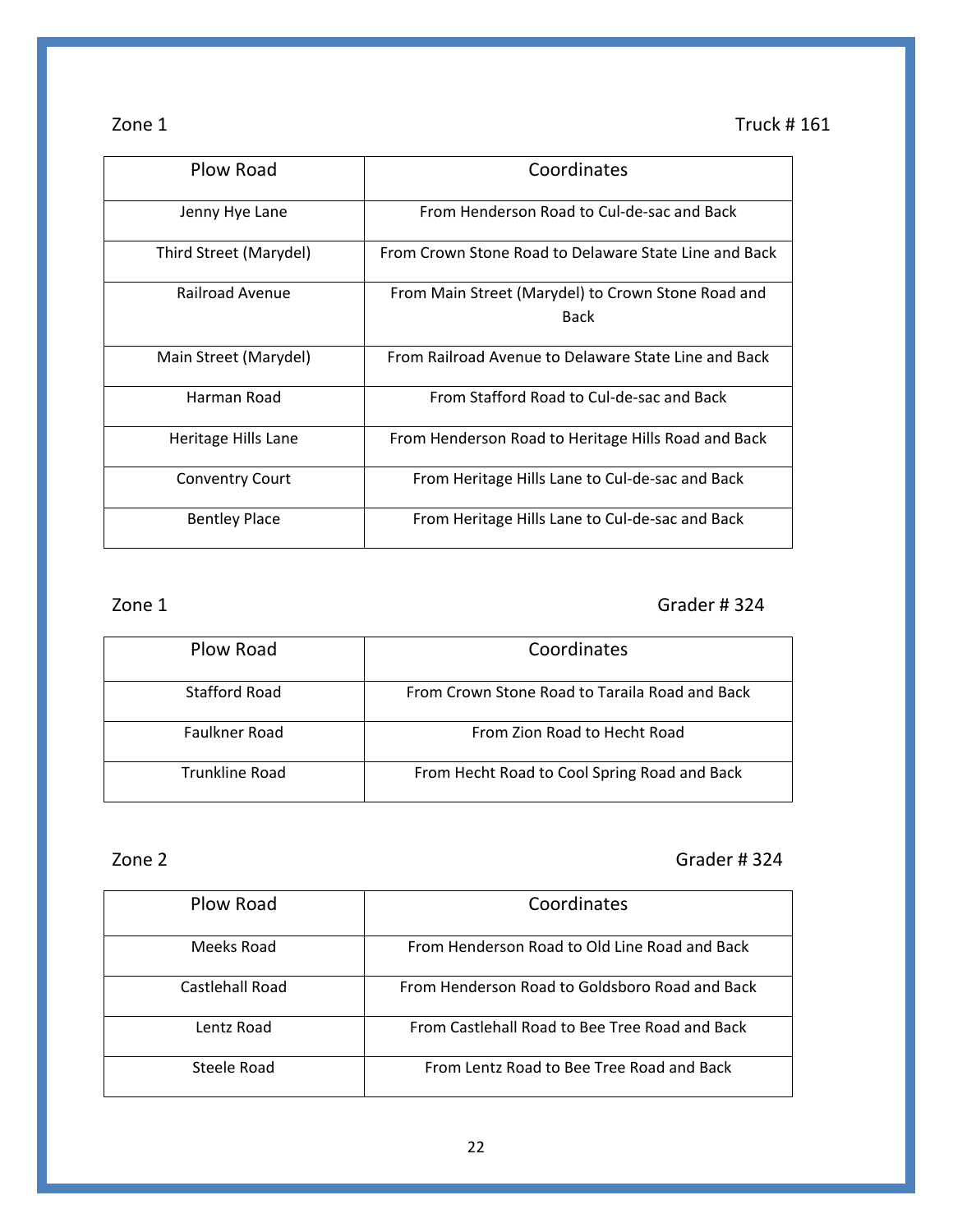| Bee Tree/Trunkline Road | From Melville Road to Queen Anne's County Line and Back |
|-------------------------|---------------------------------------------------------|
| Diggins Road            | From Bee Tree Road to Goldsboro Road and Back           |
| Jones Road              | From Diggins Road to Goldsboro Road                     |
| Taylor Road             | From Trunkline Road to Queen Anne County Line           |

### Zone 2 Truck # 161

| Plow Road         | Coordinates                    |
|-------------------|--------------------------------|
| Keens Fright Lane | From Taylor Road to Cul-de-sac |

### zone 2 Grader #324

| Plow Road       | Coordinates                                 |
|-----------------|---------------------------------------------|
| Lentz Road      | From Steele Road to Bee Tree Road and Back  |
| Trunk Line Road | From Hecht Road to Queen Anne's County Line |

#### Zone 3 Truck # 272

| Plow Road                    | Coordinates                                                                                            |
|------------------------------|--------------------------------------------------------------------------------------------------------|
| Wothers Road/Boyce Mill Road | From Whiteleysburg Road to Drapers Mill Road and Back                                                  |
| Drapers Mill Road            | From Boyce Mill Road to Bright Road and Back. Turn<br>around and Go Back to Jarrell Road.              |
| Jarrell Road                 | From Drapers Mill Road to Sandtown Road and Back. Then<br>Continue on Drapers Mill Road to Bright Road |
| <b>Bright Road</b>           | From Drapers Mill Road to Sandtown Road and Back. Turn<br>Around and Take Bright Road to Jackson Lane. |
| Jackson Lane                 | From Sandtown Road to Bee Tree Road                                                                    |
| Bee Tree Road                | From Delaware State Line to Henderson Road and Back to                                                 |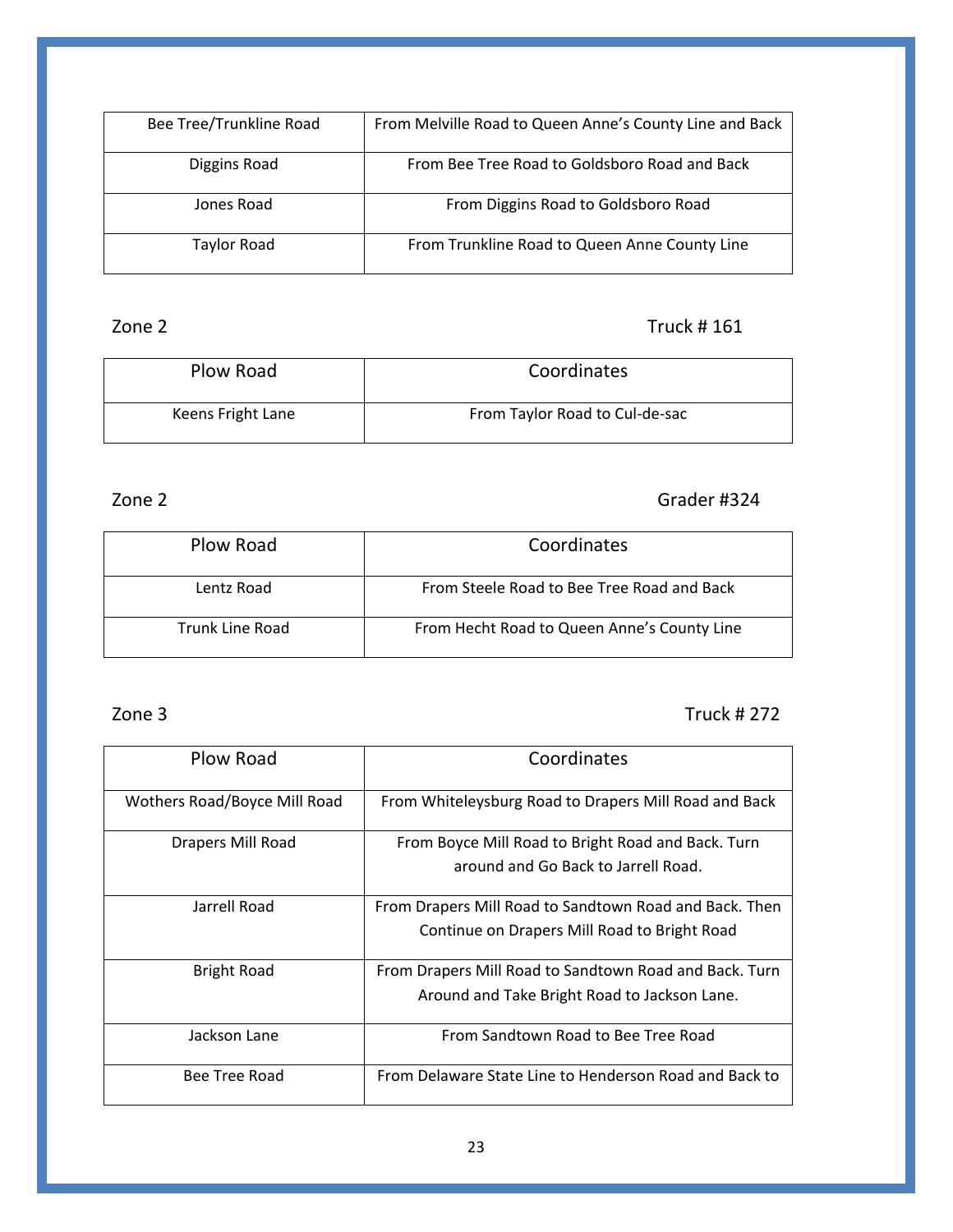|                   | River Bridge Road.                                                                                        |
|-------------------|-----------------------------------------------------------------------------------------------------------|
| River Bridge Road | From Bee Tree Road to Henderson Road and Back to<br>Delaware State Line. Then Back to Bee Tree Road. Turn |
|                   | Left onto Bee Tree Road to Mud Mill Road.                                                                 |
| Mud Mill Road     | From Bee Tree Road to Wolf Road and Back. Turn Left onto                                                  |
|                   | Bee Tree Road to Delaware State Line. Then Jackson Lane                                                   |
|                   | to Sandtown Road.                                                                                         |

### Zone 3 Truck # 161

| Plow Road      | Coordinates                             |
|----------------|-----------------------------------------|
| Fairhaven Lane | From Sandtown Road to Dead End and Back |

### Zone 3 Grader # 324

| Plow Road        | Coordinates                                       |
|------------------|---------------------------------------------------|
| Gooden Road      | From River Bridge Road to Henderson Road and Back |
| Wolf Road        | From River Bridge Road to Mud Mill Road and back  |
| Red Bridges Road | From Greensboro Road to Christian Park and Back   |

### Zone 4 Truck #716

| Plow Road        | Coordinates                                            |
|------------------|--------------------------------------------------------|
| Cedar Lane       | From Town of Greensboro to Bridgetown Road and Back    |
| East Cherry Lane | From Cedar Lane to Oakland Road and Back               |
| Bridgetown Road  | From Church Lane to Oakland Road and Back              |
| Church Lane      | From Bridgetown road to Goldsboro Town Limits and Back |
| Union Road       | From Greensboro Road to Schuyler Road and Back         |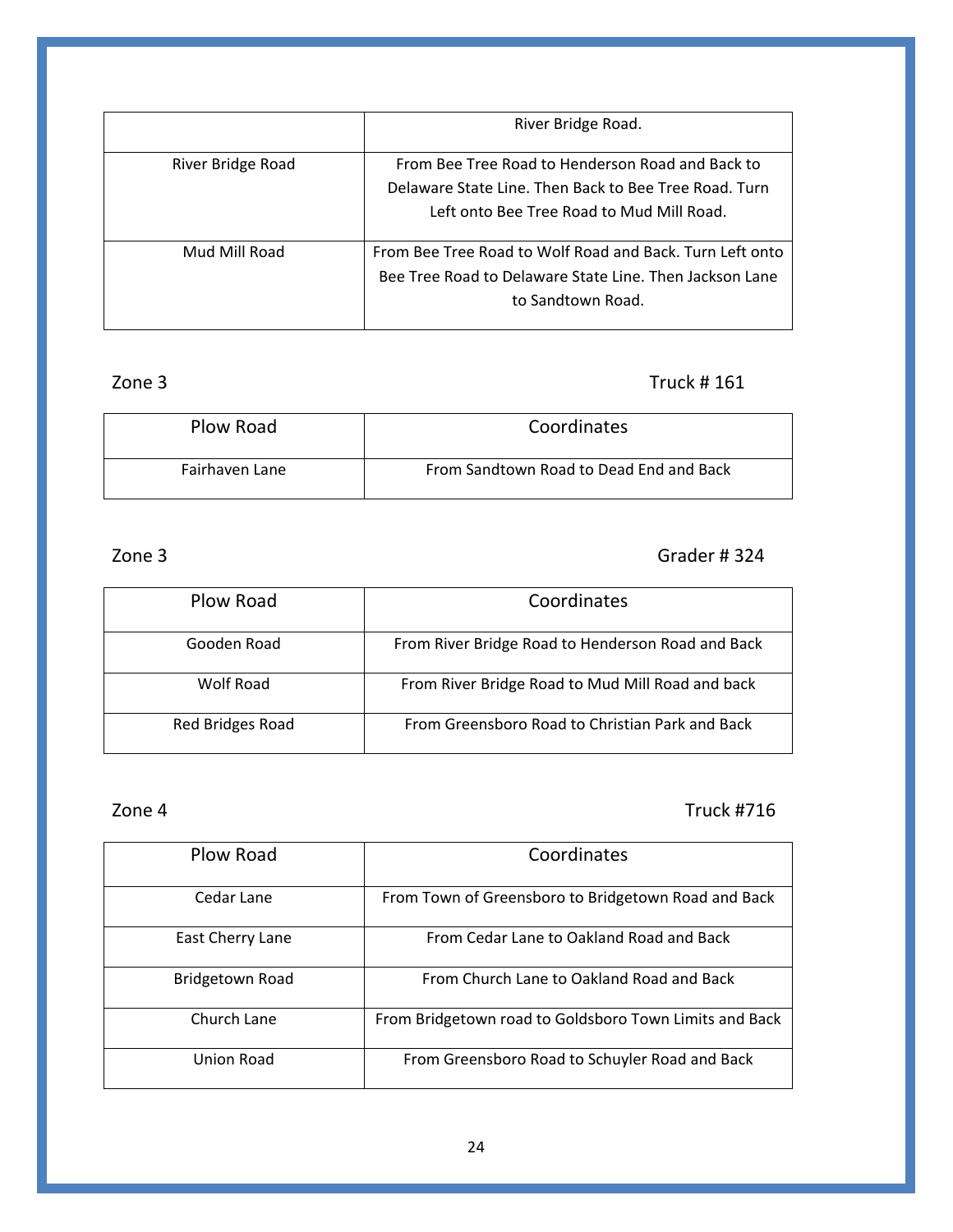| Hill Road                   | From Union Road to Cedar Lane and Back            |
|-----------------------------|---------------------------------------------------|
| Davis Road                  | From Union Road to Bridgetown Road and Back       |
| <b>Wharton Road</b>         | From Bridgetown Road to Goldsboro Road and Back   |
| Schuyler Road               | Bridgetown Road to Goldsboro Road and Back        |
| <b>Hollingsworth Circle</b> | From Schuyler Road to Goldsboro Road and Back     |
| Day Road                    | From Bridgetown Road to East Cherry Lane and Back |

#### Zone 4 Truck # 161

| Plow Road               | Coordinates                                   |
|-------------------------|-----------------------------------------------|
| Cut Off Road            | From Oakland Road to Bridgetown Road and Back |
| <b>Westbridge Drive</b> | From Cut off Road to Cul-de-sac and Back      |
| Westbridge Court        | From Westbridge Drive to Cul-de-sac and Back  |
| Solitude Drive          | From Westbridge Court to Cul-de-sac and Back  |

#### Zone 4 Grader #324

| Plow Road       | Coordinates                                  |
|-----------------|----------------------------------------------|
| Bridgetown Road | From Church Lane to Greensboro Road and Back |

#### Zone 5 Loader #514

| Plow Road                   | Coordinates                                                             |
|-----------------------------|-------------------------------------------------------------------------|
| Belle Road/Crouse Mill Road | From Ridgely Town Limits to Queen Anne Line and Back to<br>Eveland Road |
| Eveland Road                | From Crouse Mill Road to Ridgely Road and Back to Wes<br>Road.          |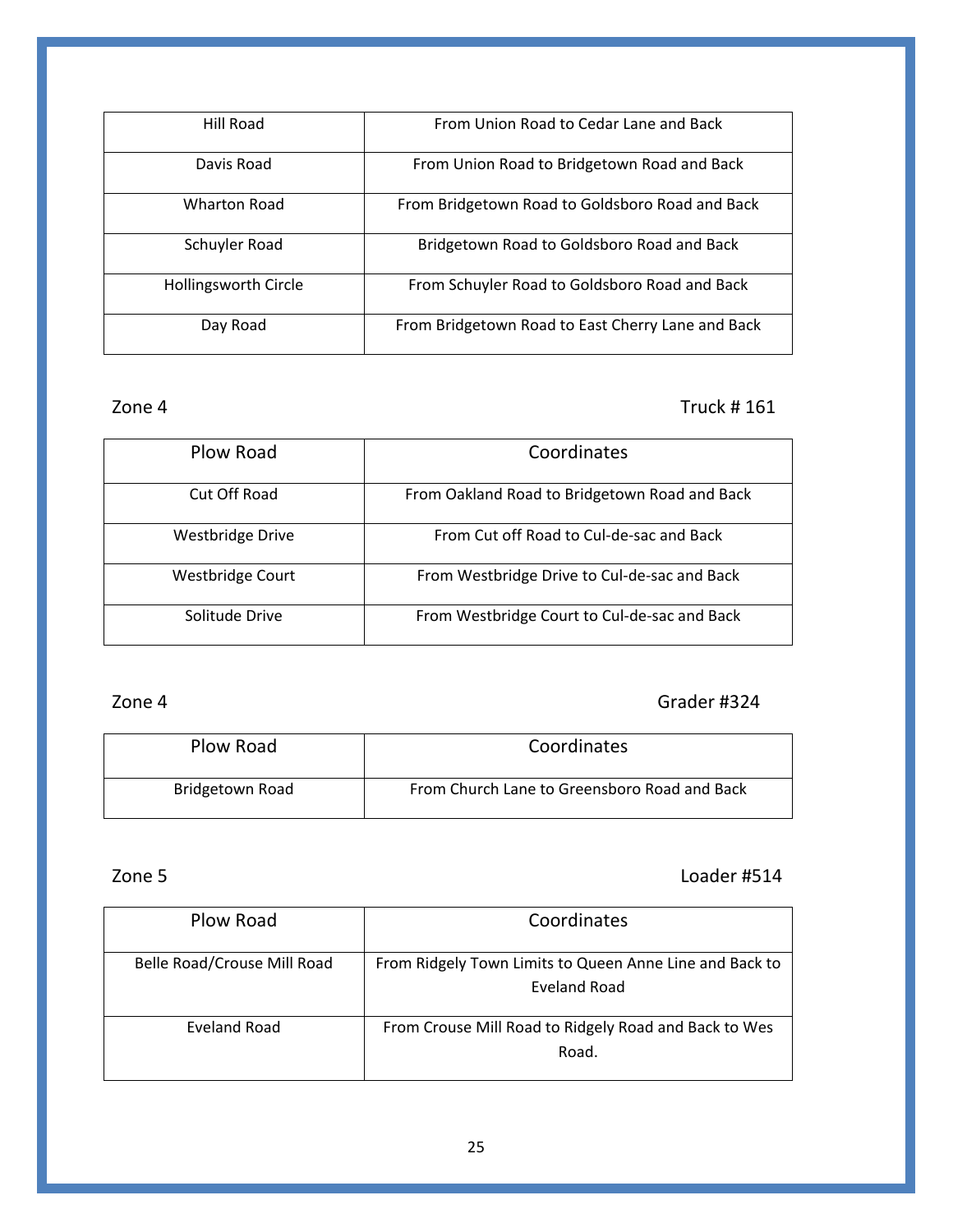| Wes Road                | From Eveland Road to Dead End and Back. Left onto           |
|-------------------------|-------------------------------------------------------------|
|                         | Eveland Road to Crouse Mill Road. Right on Crouse Mill      |
|                         | Road to Ridgely Town Limits.                                |
| Cow Barn Road           | Oakland Road to Ridgely Town Limits and Back to             |
|                         | Ninetown Road.                                              |
| Ninetown Road           | From Cow Barn Road to Dean Road and Back. Turn Left         |
|                         | onto Cow Barn Road to Oakland Road.                         |
| Mason Branch Road       | From Oakland Road to Sparks Road.                           |
| Sparks Road             | From Mason Branch Road to Oakland Road and Back to          |
|                         | Clarks Lane                                                 |
| Clarks Lane             | From Sparks Road to Cherry Lane. Right onto Cherry Lane     |
|                         | to Oakland Road and Back to Plains Court.                   |
| <b>Plains Court</b>     | From Cherry Lane to Cul-de-sac and Back. Right onto         |
|                         | Cherry Lane to Fox Chase Circle.                            |
| <b>Fox Chase Circle</b> | From Cherry Lane to Cherry Lane and Back. Turn Left onto    |
|                         | Cherry Lane Towards Mason Bridge Road.                      |
| Mason Bridge Road       | From Cherry Lane to Queen Anne County Line and Back.        |
|                         | Right onto Cherry Lane to Crouse Mill Road and Back to      |
|                         | Saddle Back Lane                                            |
| Fox Field Subdivision   | All Roads in the Subdivision and back to Cherry Lane. Right |
|                         | onto Cherry Lane to Camryn Way                              |
| Camryn Way              | From Cherry Lane to Cul-de-sac and Back. Right onto         |
|                         | Cherry Lane to Clarks Lane. Right onto Clarks Lane to       |
|                         | Sparks Road then onto Mason Branch Road to Oakland          |
|                         | Road.                                                       |
|                         |                                                             |

Zone 5 Grader # 323

| Plow Road        | Coordinates                           |
|------------------|---------------------------------------|
| Crouse Mill Road | From Belle Road to Ridgely Road       |
| Sawmill Road     | From Crouse Mill Road to Eveland Road |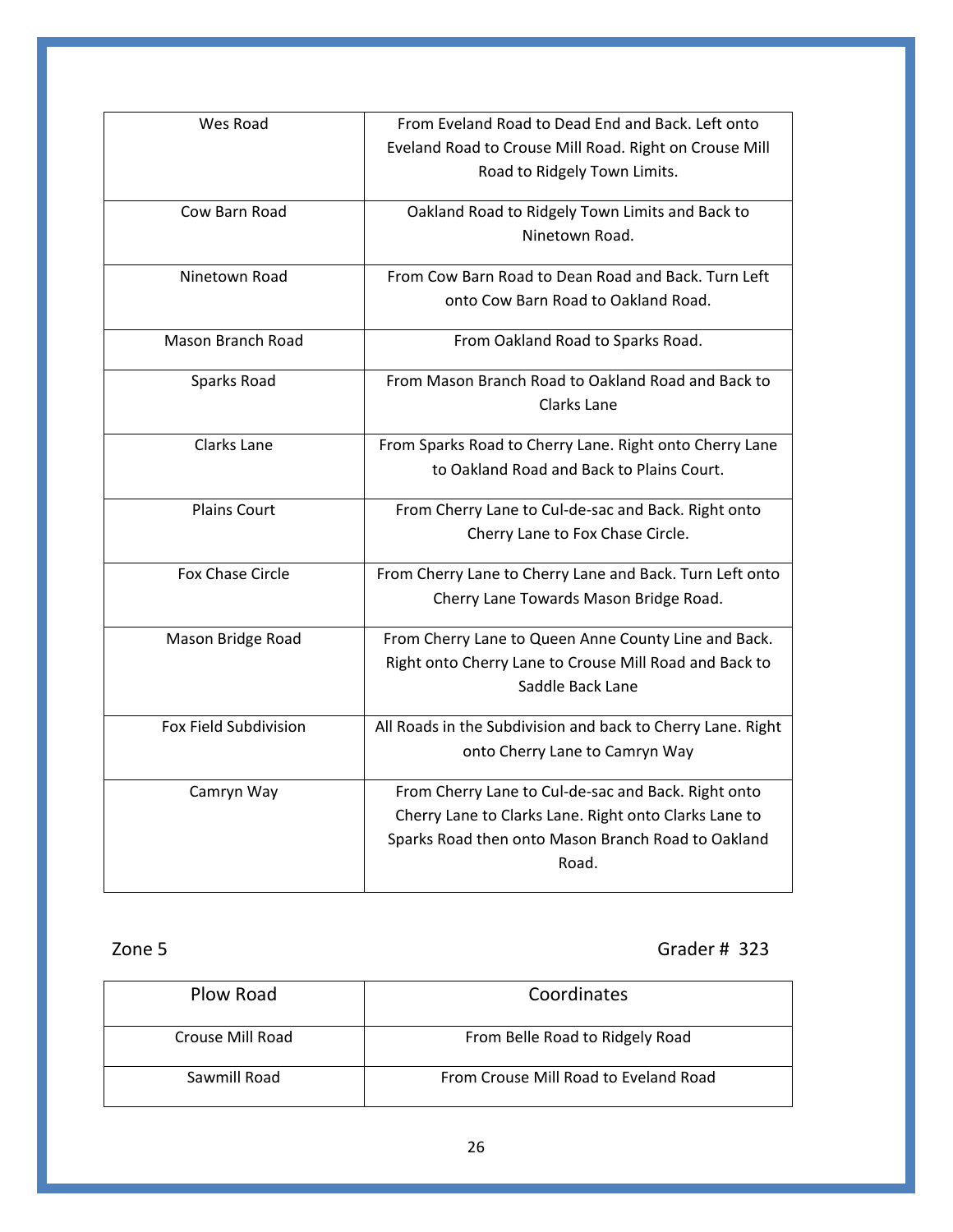| Peaviner Road  | From Crouse Mill to Cow Barn Road                                                                    |
|----------------|------------------------------------------------------------------------------------------------------|
| Stevenson Road | From Crouse Mill Road to Sparks Road onto Dean Road to<br>Ninetown Road and Back to Sparks Road.     |
| Sparks Road    | From Stevenson Road to Mason Branch Road and Back.<br>Right onto Stevenson Road to Crouse Mill Road. |
| Dean Road      | From Ninetown Road to Stevenson Road                                                                 |

Zone 6 Truck # 285

| Plow Road       | Coordinates                                              |
|-----------------|----------------------------------------------------------|
| River Road      | From Ridgely Road to East Cherry Lane and Back to        |
|                 | Marblehead Road. Right onto Marblehead Road and onto     |
|                 | Sparks Road and Back to River Road. Right onto River to  |
|                 | Hog Lot Road                                             |
| Hog Lot Road    | From River Road to Seward Road and Back. Right onto      |
|                 | River Road to Ridgely Road.                              |
| Holly Road      | From Ridgely Road to Cedar Lane and Back to Sunset       |
|                 | Avenue.                                                  |
| Sunset Avenue   | From Holly Road Turn Right to River Road and back to     |
|                 | Greensboro Town Limits and Back to Holly Road. Left onto |
|                 | Holly Road to Harrington Road.                           |
| Harrington Road | From Holly Road to River Road and Back. Right onto Holly |
|                 | Road to Ridgely Road.                                    |

Zone 6 Truck # 18

| Plow Road     | Coordinates                |
|---------------|----------------------------|
| Carrlyn Drive | From Oakland Road and Back |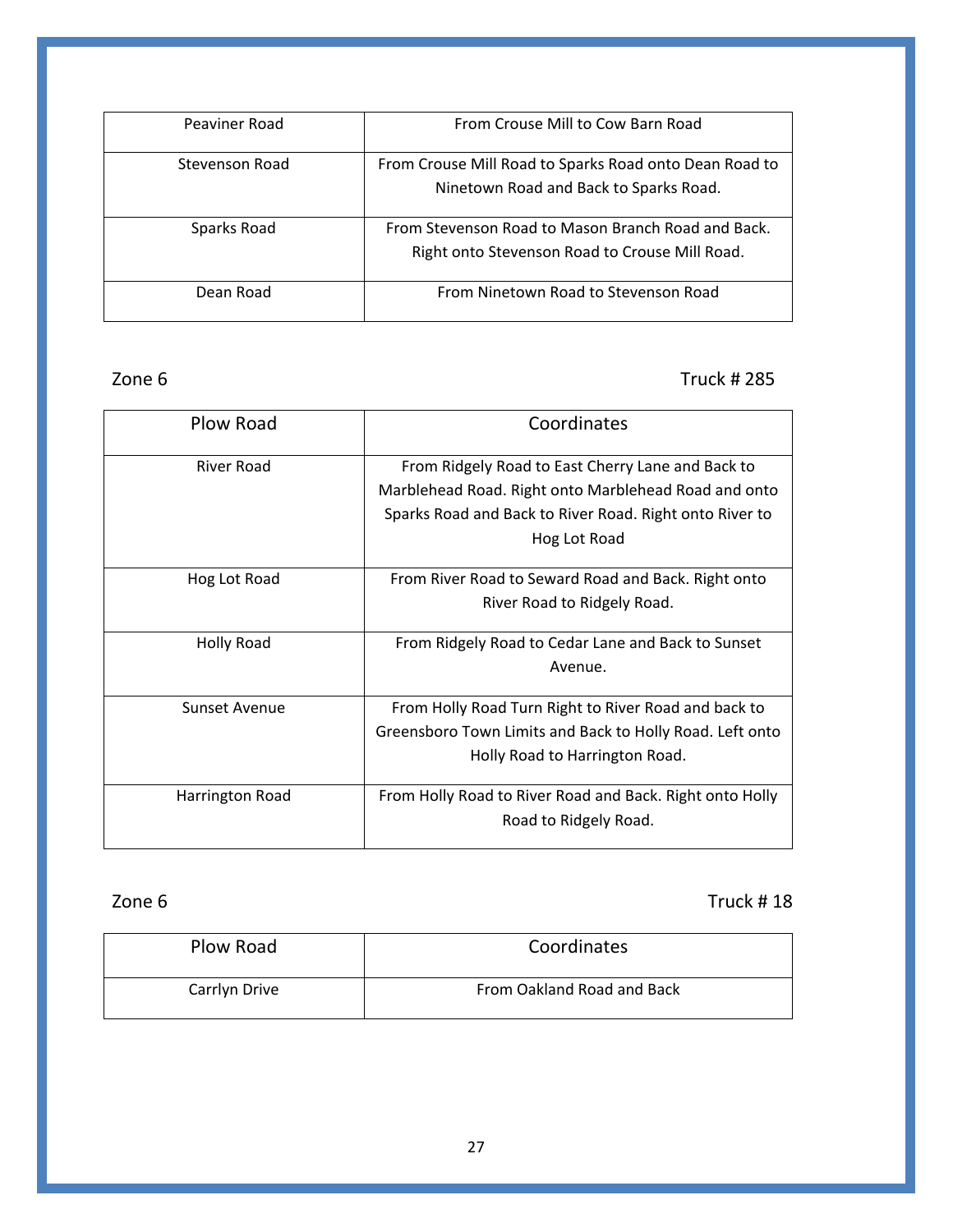### Zone 6 Grader # 323

| Plow Road       | Coordinates                            |
|-----------------|----------------------------------------|
| Marblehead Road | From Sparks Road to Oakland Road       |
| Racetrack Road  | From River Road to Airport and back    |
| Dukes Road      | From River Road to Holly Road and Back |

#### zone 7 Truck # 282

| <b>Plow Road</b>       | Coordinates                                                                                                                                                                |
|------------------------|----------------------------------------------------------------------------------------------------------------------------------------------------------------------------|
| Knife Box Road         | From Greensboro Road to Delaware State Line and Back to<br><b>Ruritan Road</b>                                                                                             |
| <b>Ruritan Road</b>    | Knife Box Road to Burrsville Road and Back.                                                                                                                                |
| <b>Punch hall Road</b> | Knife Box Road to Ruritan Road and Back. Left onto Knife<br>Box Road Gregg Road.                                                                                           |
| Gregg Road             | From Knife Box Road to Ellwanger Road and Back. Right<br>onto Knife Box Road to Whites Lane                                                                                |
| <b>Whites Lane</b>     | From Knife Box Road to Delaware State Line and Back.<br>Right onto Knife Box Road to Kibler Road                                                                           |
| Kibler Road            | From Knife box Road to Boyce Mill Road and Back. Right<br>onto Knife Box Road to Greensboro Road                                                                           |
| <b>Boyce Mill Road</b> | From Drapers Mill Road to Delaware State Line and Back.<br>Turn around and go to Plummers Lane.                                                                            |
| <b>Plummers Lane</b>   | From Boyce Mill Road to Delaware State Line and Back to<br>Kibler Road                                                                                                     |
| <b>Kibler Road</b>     | Turn Right From Plummers Lane to Boyce Mill Road. Turn<br>Around and go to Whiteleysburg Road and Back to<br>Plummers Lane. Left onto Plummers Lane to Boyce Mill<br>Road. |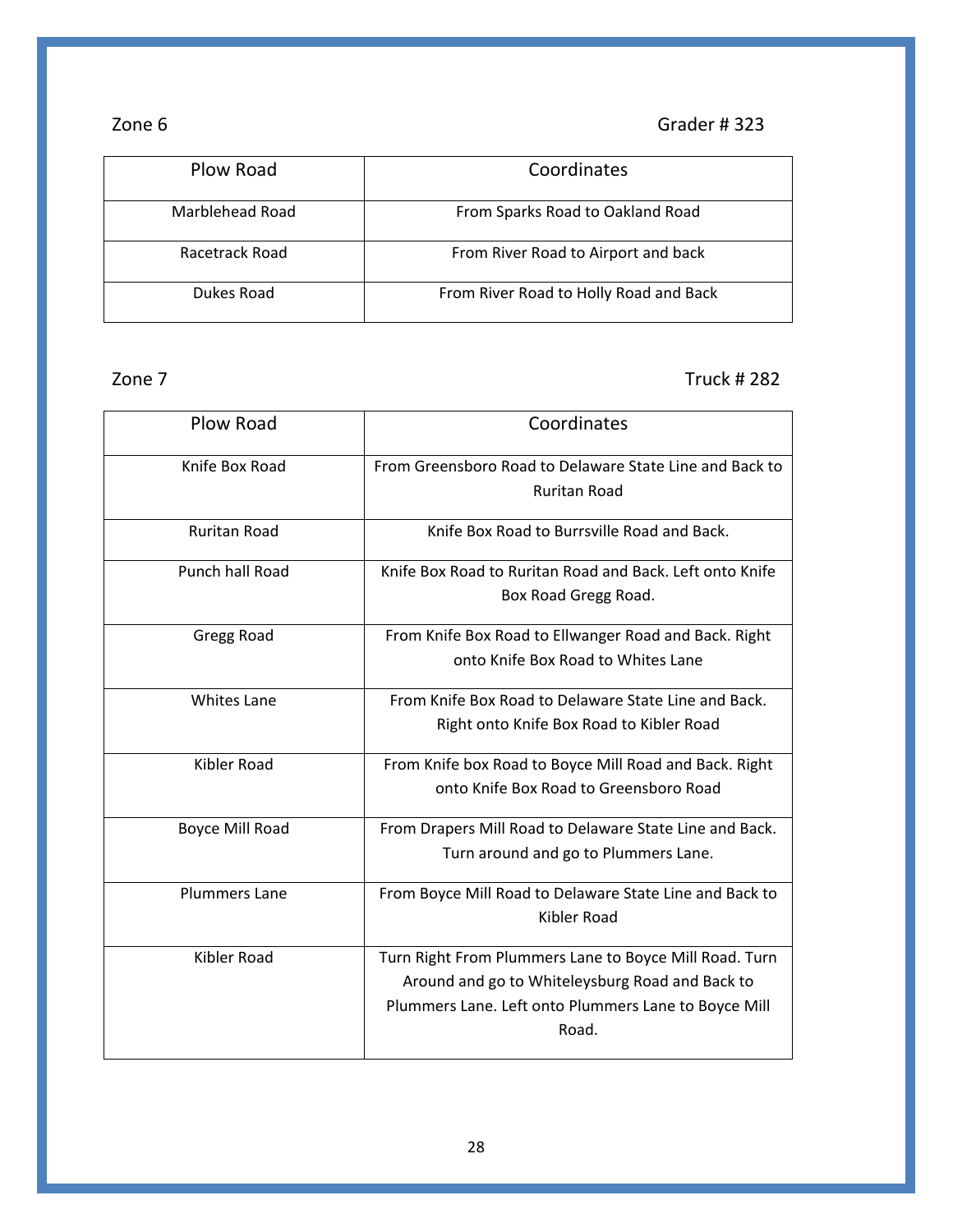### Zone 7 Truck # 4

| Plow Road          | Coordinates                                     |
|--------------------|-------------------------------------------------|
| <b>Bowen Drive</b> | Kibler Road to Cul-de-sac and Back              |
| Fox Grape Road     | From Greensboro Road to Brookwood Road and Back |
| Brookwood Road     | From Fox Grape Road to Dogwood Road and Back    |
| Dogwood Road       | From Brookwood Road to Fox Grape Road and Back  |
| Pine Tree Lane     | From Fox Grape Road to Cul-de-sac and Back      |
| Holly Lane         | From Dogwood Road to Cul-de-sac and Back        |

### Zone 7 Grader # 323

| Plow Road             | Coordinates                                             |
|-----------------------|---------------------------------------------------------|
| Gregg Road            | From Knife Box Road to Whites Lane and Back             |
| Ellwanger Road        | From Knife Box Road to the Delaware State Line and Back |
| <b>Bilbourgh Road</b> | From Boyce Mill Road to Drapers Mill Road and Back      |
| Irwin Chapel Road     | From Boyce Mill Road to Drapers Mill Road and Back      |

Zone 8 Truck # 279

| Plow Road         | Coordinates                                                                                                                                                              |
|-------------------|--------------------------------------------------------------------------------------------------------------------------------------------------------------------------|
| River Road        | From Shore Hwy. to Holsinger Lane and Back. Turn around<br>and go Back to Holsinger Lane                                                                                 |
| Holsinger Lane    | From River Road to Central Avenue                                                                                                                                        |
| Central Avenue    | From Ridgely Town Limits to River Road and Back to Holly<br>Road.                                                                                                        |
| <b>Holly Road</b> | Right onto Holly Road from Central Avenue to Holsinger<br>Lane. Turn around and go to Shore Highway and Back to<br>Central Avenue. Left onto Central Avenue to Holsinger |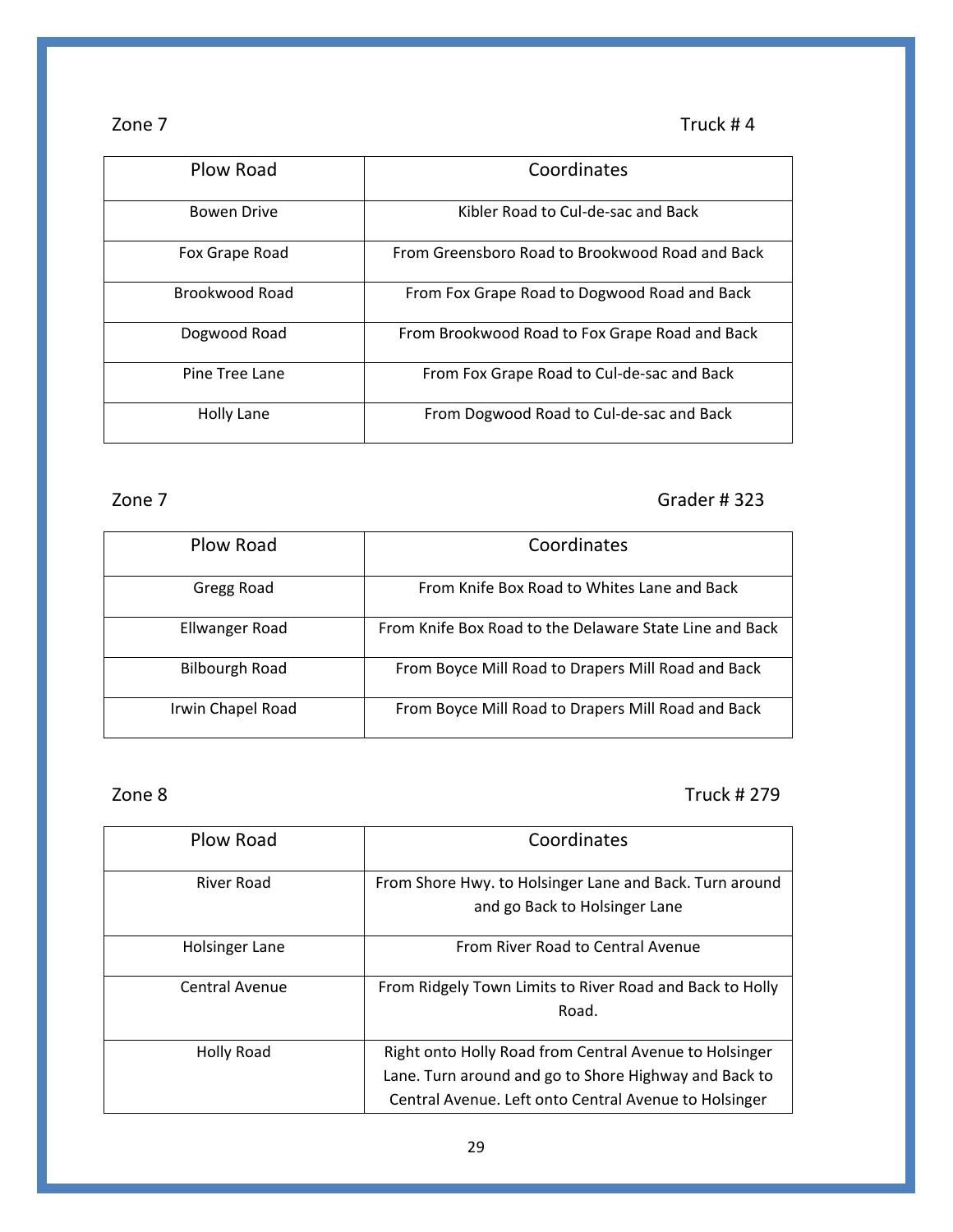|                     | Lane. Holsinger Lane to Holly Road.                      |
|---------------------|----------------------------------------------------------|
| <b>Holly Road</b>   | Left onto Holly Road to Ridgely Road and Back to River   |
|                     | Road.                                                    |
| River Road          | From Holly Road to Ridgely Road and Back. Right onto     |
|                     | Holly Road to Holsinger Lane and then to River Road.     |
| Log Cabin Road      | From Shore Highway to Thawley Road and Back to Fleming   |
|                     | Road                                                     |
| <b>Fleming Road</b> | From Log Cabin Road to Tuckahoe Road                     |
| Tuckahoe Road       | Right onto Tuckahoe Road to Hillsboro Road. Turn around  |
|                     | and go to Thawley Road and Back to Fleming Road.         |
|                     | Fleming Road Back to Log Cabin Road. Left onto Log Cabin |
|                     | Road to Shore Highway.                                   |

Zone 8 Truck # 18

| Plow Road               | Coordinates                                               |
|-------------------------|-----------------------------------------------------------|
| Henry Road              | From Ridgley Road to Central Avenue and Back              |
| <b>Randall Street</b>   | Henry Road to Henry Road and Back                         |
| Chicken Bridge Road     | From Ridgely Road to West 6 <sup>th</sup> Street and Back |
| <b>School Street</b>    | From Ridgely Road to Dead End and Back                    |
| Wayman Street           | From Chicken Bridge Road to Dead End and Back             |
| Lincoln Street          | Chicken Bridge Road to Dead End and Back.                 |
| <b>Riverview Way</b>    | From River Road to Cul-de-sac and Back                    |
| <b>Branfields Drive</b> | From River Road to Shane Circle and Back                  |
| <b>Shane Circle</b>     | From Branfields Drive to Cul-de-sac and Back              |
| <b>Burnt Mill Road</b>  | From Central Avenue to Cul-de-sac and Back                |
| <b>Meadows Drive</b>    | From Central Avenue to Cul-de-sac and Back                |
| Reed Circle             | From Holsinger Lane to Reed Circle and Back               |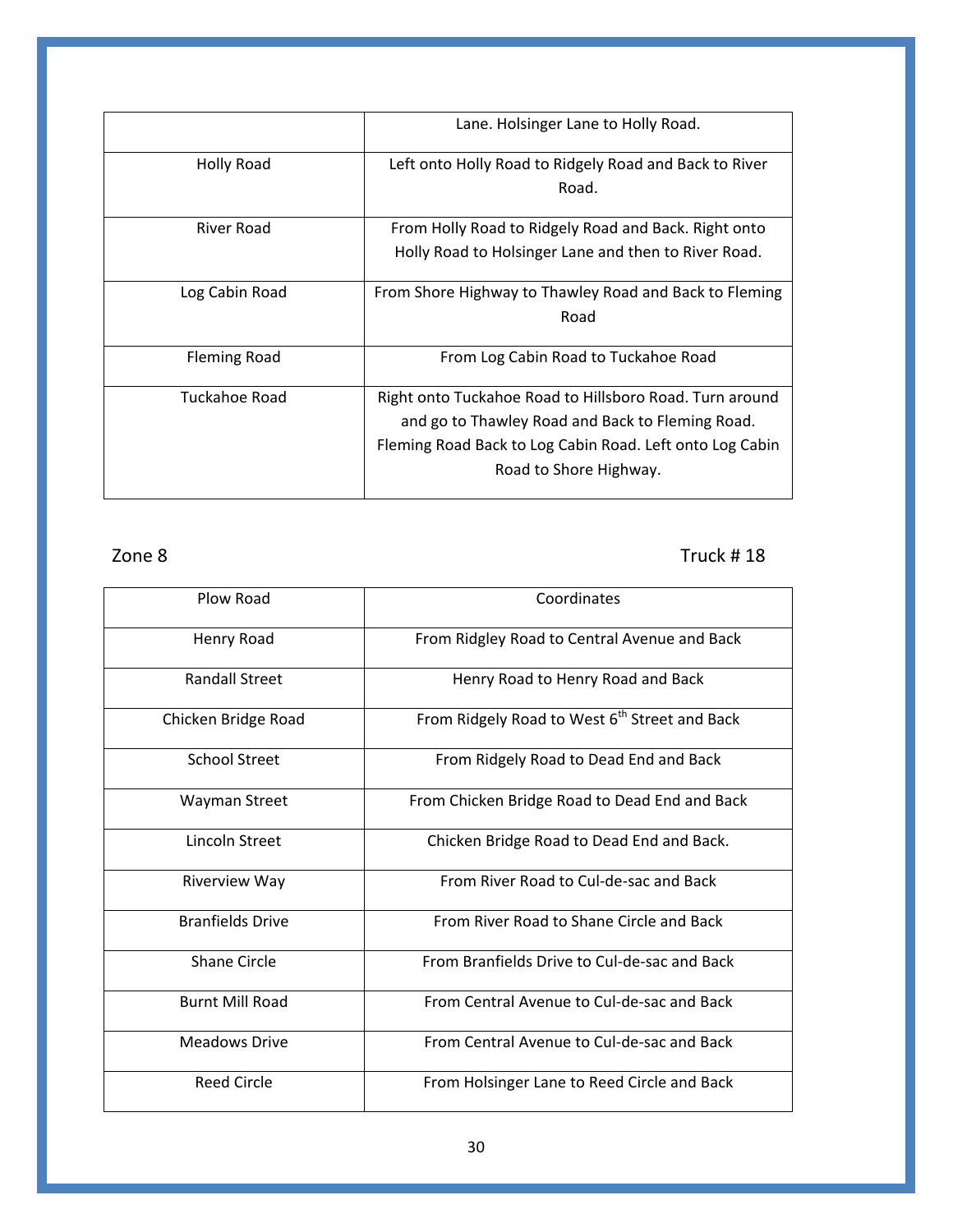| Reed Court          | From Reed Circle to Cul-de-sac and Back    |
|---------------------|--------------------------------------------|
| <b>Butler Road</b>  | From Hillsboro Road to Cul-de-sac and Back |
| <b>Butler Court</b> | From Butler Road to Cul-de-sac and Back    |
| Beaven Drive        | From Tuckahoe Road to Cul-de-sac and Back  |
| Holt Court          | From Beaven Drive to Cul-de-sac and Back   |

### Zone 8 Grader # 323

| Plow Road                | Coordinates                                 |
|--------------------------|---------------------------------------------|
| <b>Stoney Point Road</b> | From Tuckahoe Road to Stoney Point and Back |
| River Road               | From Holsinger Lane to Dead End and Back    |
| River Road               | From Holly Road to Dead End and Back        |

### Zone 9 Loader # 500

| Plow Road         | Coordinates                                             |
|-------------------|---------------------------------------------------------|
| Garland Road      | From Burrsville Road to Hobbs Road and Back to Baker    |
|                   | Road.                                                   |
| Baker Road        | From Garland Road to Alms House Road and Back. Right    |
|                   | onto Garland to Knife Box Road and Back to Kibler Road. |
| Kibler Road       | From Garland Road to Greensboro Road and Back. Right    |
|                   | onto Garland to Shepherd Road.                          |
| Shepherd Road     | From Garland Road to Knife Box Road and Back. Left onto |
|                   | Garland Road to Gary Road.                              |
| Garey Road        | From Garland Road to Greensboro Road and Back. Right    |
|                   | onto Garland Road to Hobbs Road.                        |
| Hobbs Road        | From Garland Road to Anthony Mill Road                  |
| Anthony Mill Road | From Hobbs Road to Wilhelm Road.                        |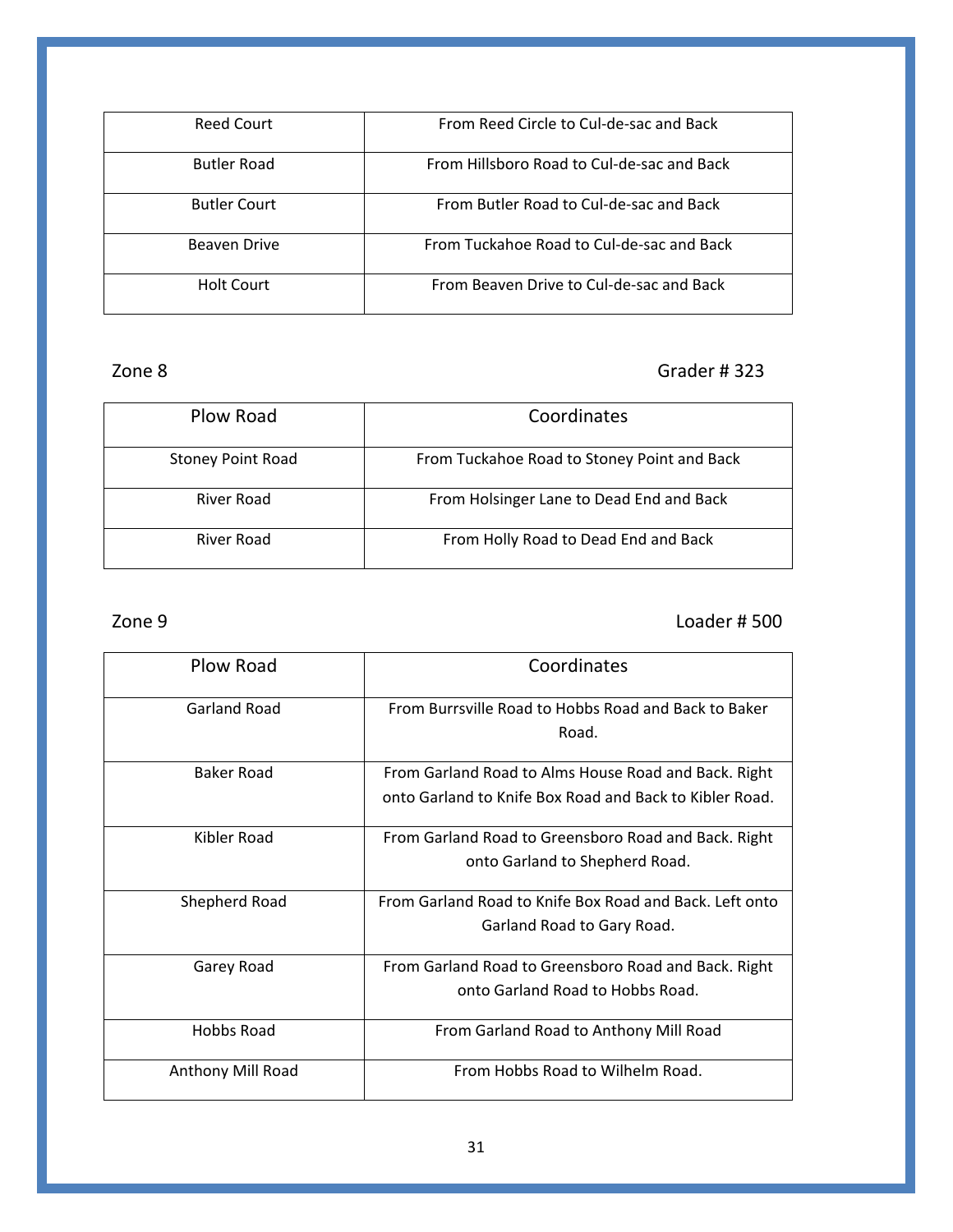| Wilhelm Road           | From Anthony Mill Road to Burrsville Branch Road    |
|------------------------|-----------------------------------------------------|
|                        |                                                     |
|                        |                                                     |
| Burrsville Branch Road | From Wilhelm Road to Knife Box Road and Back. Right |
|                        |                                                     |
|                        | onto Wilhelm Road to Anthony Mill Road and Back to  |
|                        | Hobbs Road. Hobbs Road Back to Garland Road and to  |
|                        |                                                     |
|                        | Burrsville Road.                                    |
|                        |                                                     |
|                        |                                                     |
| Baker Road             | From Burrsville Road to Knife Box Road and Back     |
|                        |                                                     |
|                        |                                                     |

Zone 9 Truck # 4

| Plow Road                 | Coordinates                                    |
|---------------------------|------------------------------------------------|
| <b>Adams Landing Road</b> | From Greensboro Road to Dead End and Back      |
| <b>Collinswood Drive</b>  | From Adams Landing Road to Cul-de-sac and Back |
| <b>Collinswood Court</b>  | From Collinswood Drive to Cul-de-sac and Back  |
| Smith Landing Road        | From Greensboro Road and Back                  |
| <b>Branch Court</b>       | From Smith Landing Road to Cul-de-sac and Back |
| Kent Street               | From Greensboro Road to Calvert Drive and Back |
| <b>Calvert Drive</b>      | From Kent Street to Cul-de-sac and Back        |
| Cecil Court               | From Kent Street to Cul-de-sac and Back        |
| <b>Talbot Court</b>       | From Kent Street to Cul-de-sac and Back        |
| Sandy Point Road          | From Greensboro Road to Dead End and Back      |
| <b>Spring Branch</b>      | From Greensboro Road to Cul-de-sac and Back    |

### Zone 9 Grader # 326

| Plow Road        | Coordinates                                  |
|------------------|----------------------------------------------|
| Kibler Road      | From Garland Road to Knife Box Road and Back |
| County Farm Road | From Anthony Mill Road to Dead End Road      |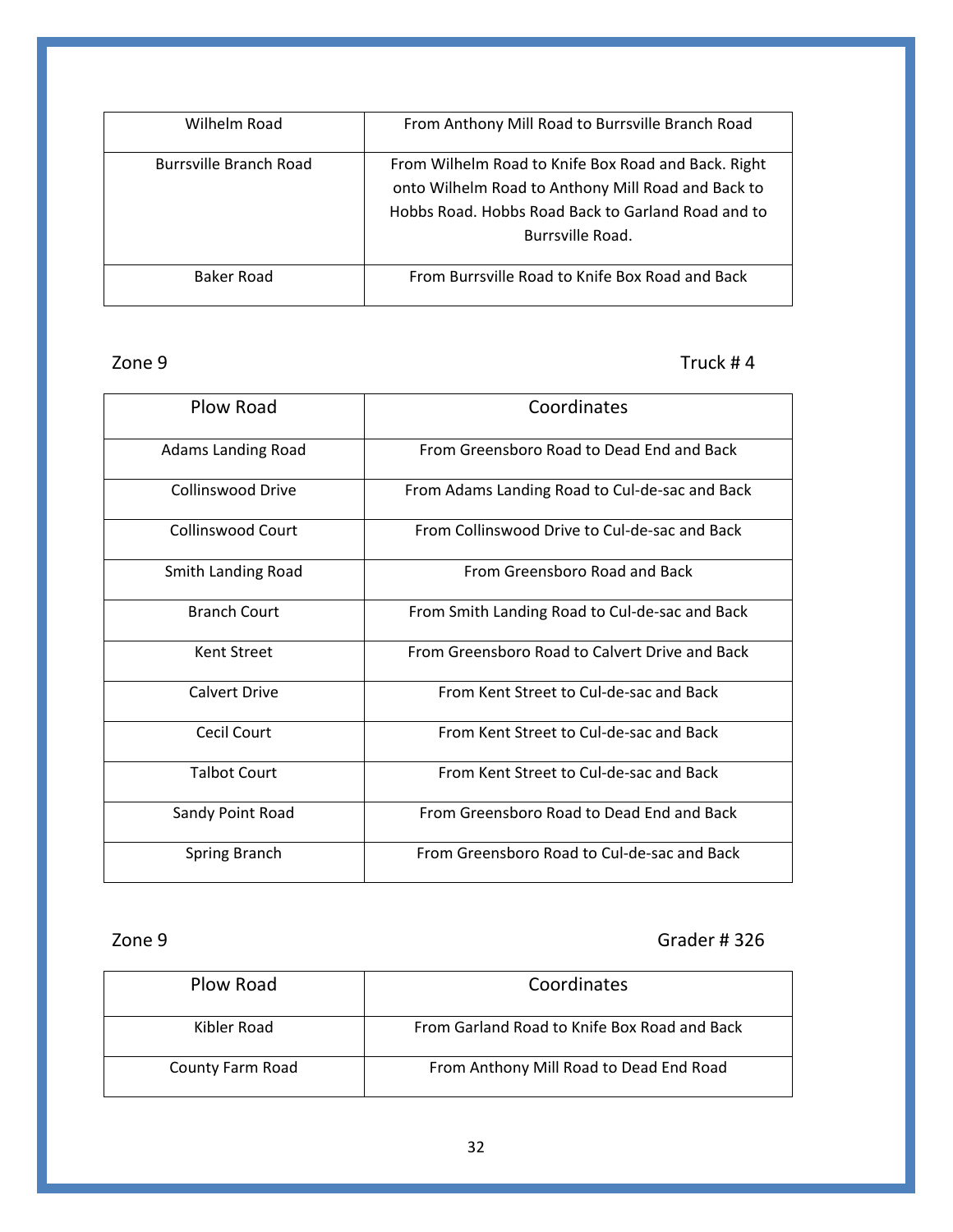| From County Farm Road to Burrsville Road. Turn around  |
|--------------------------------------------------------|
| and go to the Dead End and Back to County Farm Road.   |
| County Farm Road Back to Alms House Road               |
| From County Farm Road to Baker Road.                   |
| From Alms House Road to Burrsville Road and Back. Alms |
| House Road back to County Farm Road and to Anthony     |
| Mill Road                                              |
| From Wilhelm Road to Bates Road.                       |
| From Anthony Mill Road to Hobbs Road and Back to       |
| Wilhelm Road. Then Back to Anthony Mill Road then      |
| towards Wilhelm Road.                                  |
|                                                        |

Zone 10 Grader # 323

| Plow Road               | Coordinates                                           |
|-------------------------|-------------------------------------------------------|
| Thawley Road            | From Shore Highway to Tuckahoe Road                   |
| Tuckahoe Road           | From Thawley Road to New Bridge Road and Back,        |
|                         | Thawley Road Back to Shore Highway and Back to Willow |
|                         | Pond Road                                             |
| <b>Willow Pond Road</b> | From Thawley Road to New Bridge Road and Back.        |
|                         | Thawley Road to Saulsbury Road.                       |
| Saulsbury Road          | From Thawley Road to New Bridge Road and Back.        |
|                         | Thawley Road to Reed Road                             |
| Reed Road               | From Thawley Road to Tuckahoe Road and Back to Fisher |
|                         | Road                                                  |
| Fisher Road             | From Reed Road to New Bridge Road and Back. Reed Road |
|                         | back to Thawley Road                                  |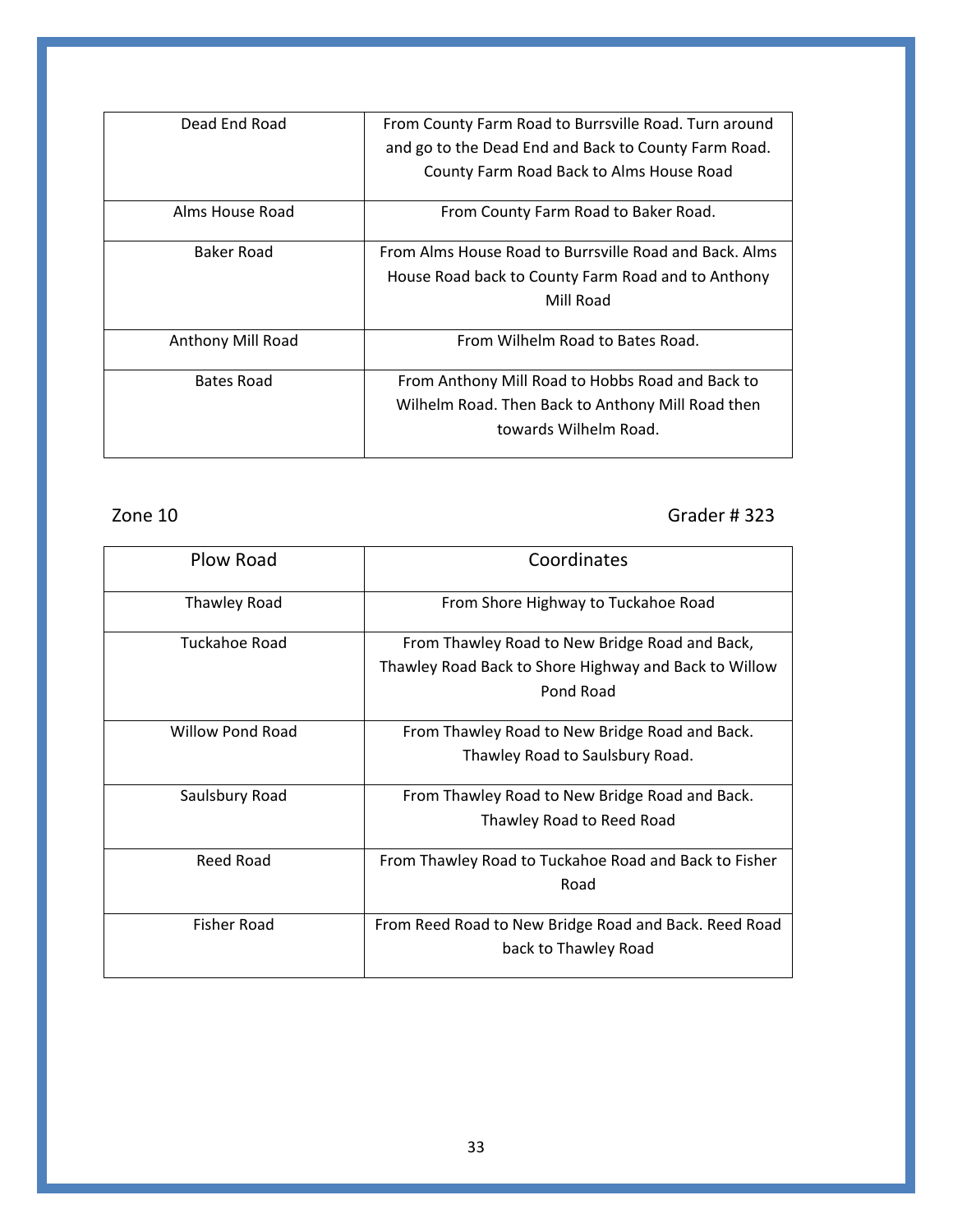Zone 10 Truck # 18

| Plow Road                     | Coordinates                                        |  |
|-------------------------------|----------------------------------------------------|--|
| River Landing Road            | From New Bridge Road to River Road and Back        |  |
| <b>Bridge Street</b>          | From River Landing Road to Dead End and Back       |  |
| <b>Factory Lane</b>           | From River Landing Road to Dead End and Back       |  |
| Orly Drive                    | From Business 404 and Back                         |  |
| <b>Station Road</b>           | From Road End to Road End (Radio Station)          |  |
| Quail Run Road                | From Tuckahoe Road and Back                        |  |
| Miller's Landing Road         | From Tuckahoe Road and Back                        |  |
| Deer Run Road                 | From Tuckahoe Road to Deer Run Court and Back      |  |
| Deer Run Court                | From Tuckahoe Road to Cul-de-sac and Back          |  |
| Magnolia Hills Road           | From Tuckahoe Road to Magnolia Hills Road and Back |  |
| <b>Asbury Drive</b>           | From New Bridge Road to Cul-de-sac and Back        |  |
| Dorothy Lane                  | From Asbury Drive to Cul-de-sac and Back           |  |
| Laurel Lane                   | From New Bridge Road to Laurel Lane and Back       |  |
| <b>Haven Street</b>           | From New Bridge Road to Cul-Ode-sac and Back       |  |
| Arch Drive                    | From Haven Street to Haven Street and Back         |  |
| <b>Circle Court</b>           | From Arch Drive to Cul-de-sac and Back             |  |
| <b>Tuckahoe Springs Drive</b> | From New Bridge Road to Cul-de-sac and Back        |  |
| <b>River Court</b>            | From Tuckahoe Springs Drive to Cul-de-sac and Back |  |
| <b>Green Court</b>            | From Tuckahoe Springs Drive to Cul-de-sac and Back |  |

Zone 10 Grader # 323

| Plow Road | Coordinates |
|-----------|-------------|
|           |             |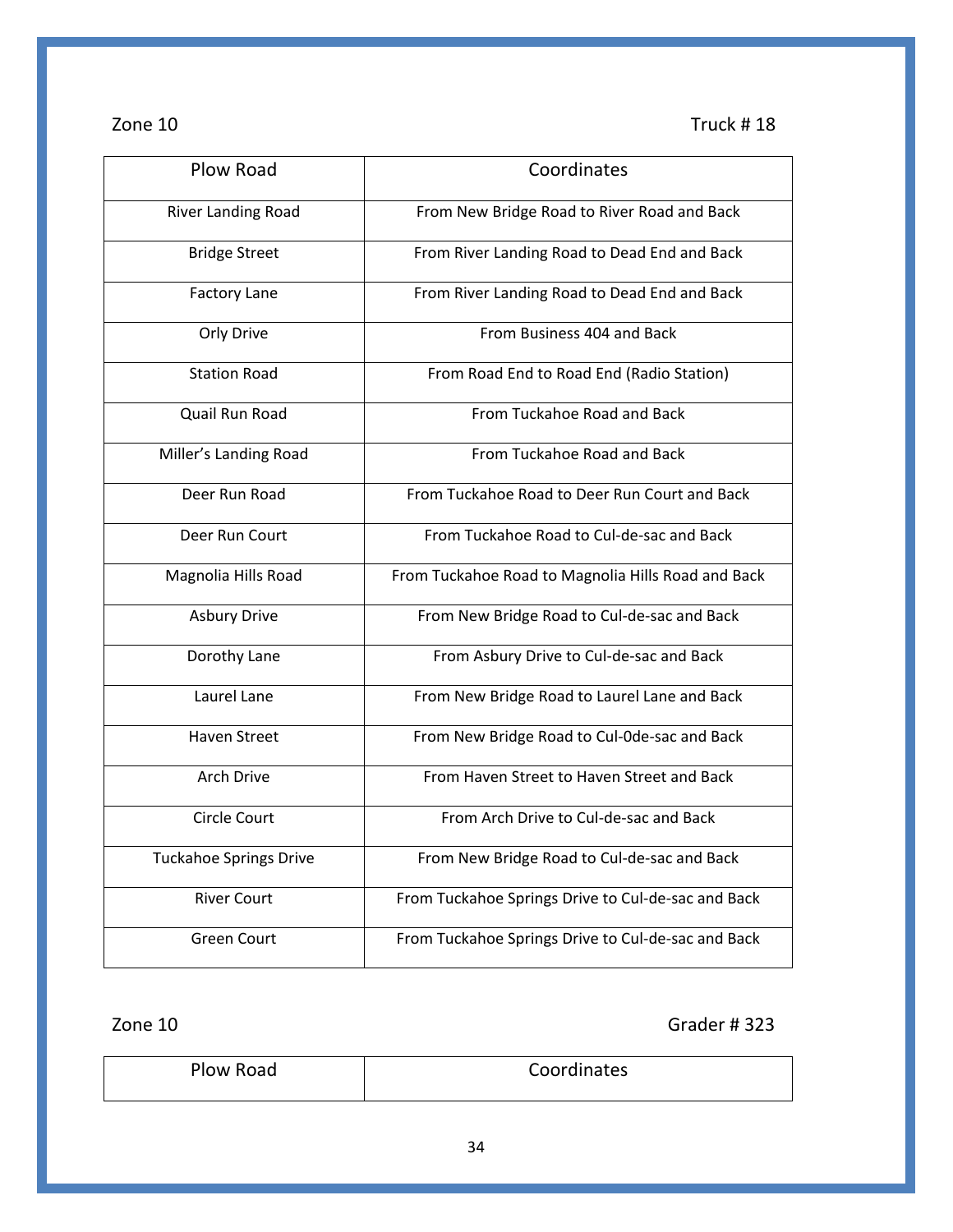| Tuckahoe Road | From New Bridge Road and Back      |
|---------------|------------------------------------|
| Bloxom Road   | From Fisher Road to Saulsbury Road |

### Zone 11 Grader #326

| Plow Road              | Coordinates                                             |  |
|------------------------|---------------------------------------------------------|--|
| Hobbs Road             | From Garland Road to Andersontown Road.                 |  |
| Andersontown Road      | From Hobbs Road to Shore Highway and Back. Left onto    |  |
|                        | Hobbs Road. Back to Garland Road. Turn Around and Take  |  |
|                        | Hobbs Road back to Sennett Road                         |  |
| Sennett Road           | From Hobbs Road to Shore Highway and Back to Legion     |  |
|                        | Road                                                    |  |
| Legion Road            | From Sennett Road to Mike Street Turn Around to go to   |  |
|                        | Shore Highway and Back to Mitchell Road.                |  |
| <b>Mitchell Road</b>   | From Legion Road to Shore Highway and Back. Left onto   |  |
|                        | Legion Road to Sennett Road. Right onto Sennett Road    |  |
|                        | Back to Hobbs Road. Right onto Hobbs Road to Hickman    |  |
|                        | Road                                                    |  |
| <b>Hickman Road</b>    | From Hobbs Road to Substation Road                      |  |
| <b>Substation Road</b> | From Hickman Road to Greenwood Road and Back. Left      |  |
|                        | onto Hickman Road to Hobbs Road and Back to             |  |
|                        | Andersontown Road. Turn Around and take Hobbs Road to   |  |
|                        | Hickman Road and then to Liden School Road.             |  |
| Liden School Road      | Greenwood Road to Patten Road                           |  |
| Patten Road            | From Liden School Road to Greenwood Road and Back.      |  |
|                        | Take Liden School Road Back to Noble Road.              |  |
| Noble Road             | From Liden School Road to Shore Highway and Back. Right |  |
|                        | onto Liden School Road to Passwaters                    |  |
| Passwaters Road        | From Liden School Road to Liden School Road and Back.   |  |
|                        | Right onto Liden School Road to Greenwood Road          |  |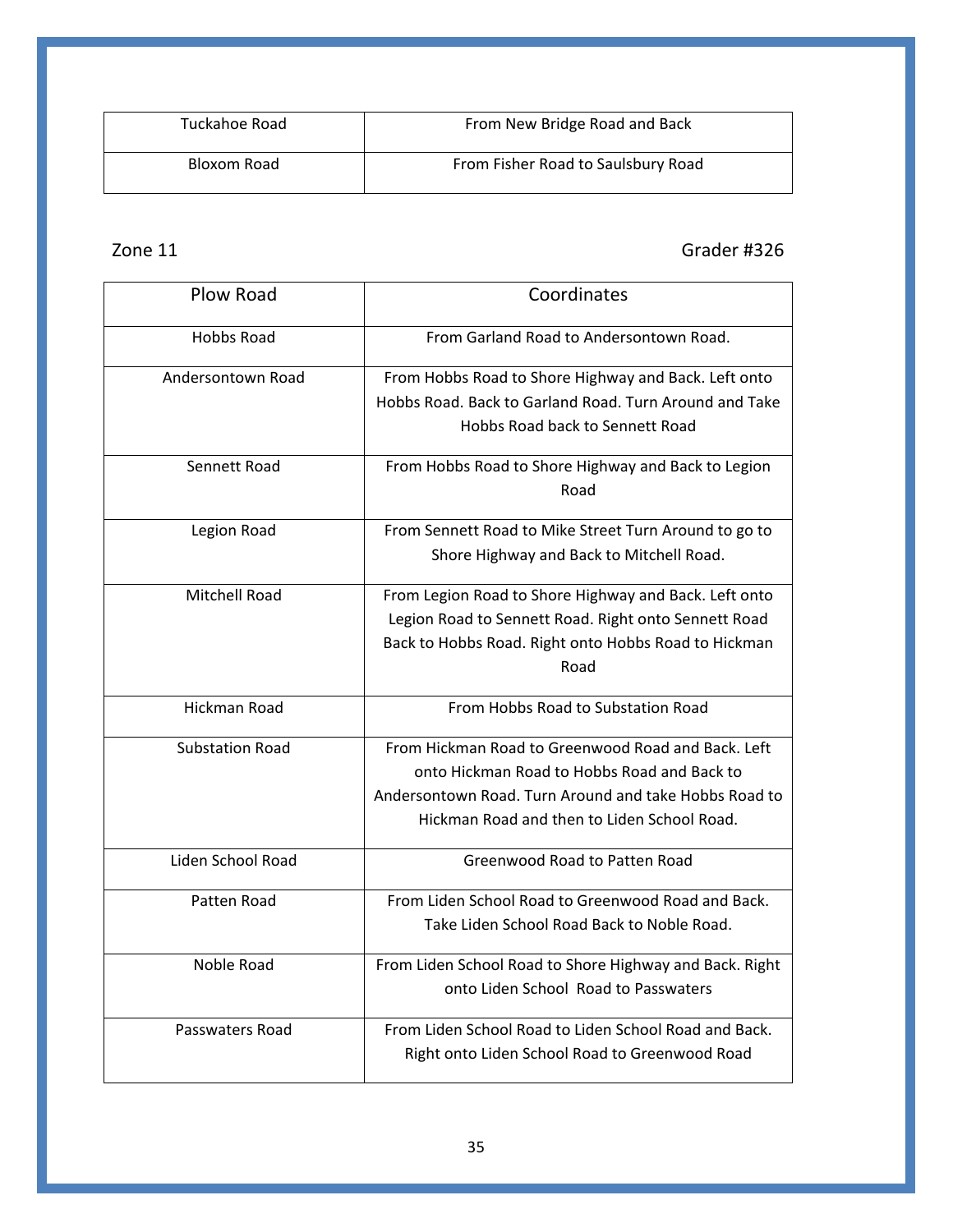| zone |  |  |
|------|--|--|
|------|--|--|

Truck  $# 31$ 

| Plow Road                 | Coordinates                                         |
|---------------------------|-----------------------------------------------------|
| Pearson Road              | From Market Street to Foy Road and Back             |
| Mila Street               | From Market Street to Foy Road and Back             |
| Mike Street               | From Legion Road to Legion Road and Back            |
| Siesta Drive              | From Second Street to Sunday Drive and Back         |
| <b>Sunday Drive</b>       | From Siesta Drive to Dead End and Back              |
| Lupine Lane               | From Deep Shore Road to Denton Town Limits and Back |
| Deep Shore Road           | From Blades Farm Road to Dead End and Back          |
| Double Hills Road         | From Shore Highway to Shore Highway and Back        |
| <b>Herring Lane</b>       | From Double Hills Road to Dead End and Back         |
| Osterman Court            | From Double Hills Road to Cul-de-sac and Back       |
| <b>Glenwood Court</b>     | From Osterman Court to Cul-de-sac and Back          |
| <b>Hunters Point Lane</b> | From Sennett Road to Cul-de-sac and Back            |
| <b>Briar Patch Drive</b>  | From Andersontown Road to Dead Fnd and Back         |

zone 11 Grader # 326

| Plow Road              | Coordinates                                     |
|------------------------|-------------------------------------------------|
| Penny Road             | From Hobbs Road to Anthony Mill Road and Back.  |
| Corkell Road           | From Hobbs Road to Anthony Mill Road and Back   |
| <b>Willoughby Road</b> | From Hobbs Road to Anthony Mill Road and Back   |
| Bates Road             | From Hobbs Road to Substation Road and Back     |
| Redden Road            | From Substation Road to Dead End and Back       |
| Hobbs Road             | From Hobbs Road to Delaware State Line and Back |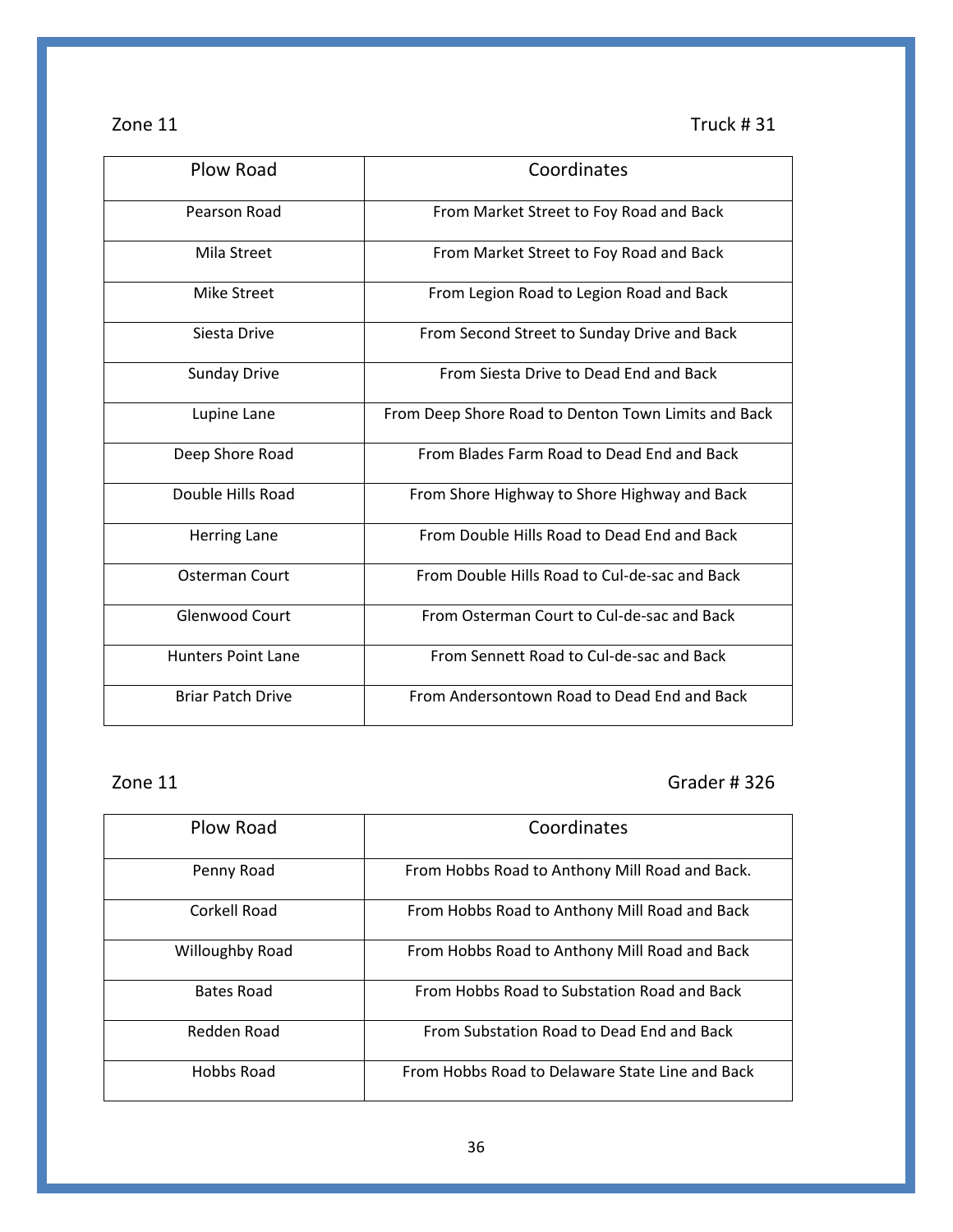| Melvin Road         | From Liden School Road to Bullock Road and Back |
|---------------------|-------------------------------------------------|
| Pinder Road         | From Melvin Road to Noble Road and Back         |
| <b>Bullock Road</b> | From Shore Highway to Shore Highway and Back    |

Zone 12 Truck #271

| Plow Road                     | Coordinates                                                |
|-------------------------------|------------------------------------------------------------|
| Pealiquor Road/Williston Road | From Harmony Road to Harmony Road and Back                 |
| American Corner Road          | From Harmony Road to Auction Road and Back                 |
| Beauchamp Branch Road         | From Harmony Road to Jones Corner Road                     |
| Jones Corner Road             | From Beauchamp Branch Road go to American Corner           |
|                               | Road and Back To Dion Road.                                |
| Dion Road                     | From Jones Corner Road to Federalsburg Highway. Turn       |
|                               | Around and go to Dyer Road and Back to Jones Corner        |
|                               | Road. Back to Beauchamp Branch Road and to Statum          |
|                               | Road                                                       |
| <b>Statum Road</b>            | From Beauchamp Branch Road to American Corner Road         |
|                               | and Back. Left onto Beauchamp Branch Road to Harmony       |
|                               | Road.                                                      |
| <b>Hignutt Road</b>           | From Harmony Road to Shore Highway and Back to Clark       |
|                               | Road                                                       |
| Clark Road                    | From Hignutt Road to Beauchamp Branch Road and Back        |
|                               | to Detour Road                                             |
| <b>Detour Road</b>            | From Clark Road to Harmony Road and Back. Left onto Clark  |
|                               | Road to Line Road.                                         |
| Line Road                     | From Clark Road to Federalsburg Highway and Back. Right    |
|                               | onto Clark Road to Hignutt Road. Left onto Hignutt Road to |
|                               | Harmony Road.                                              |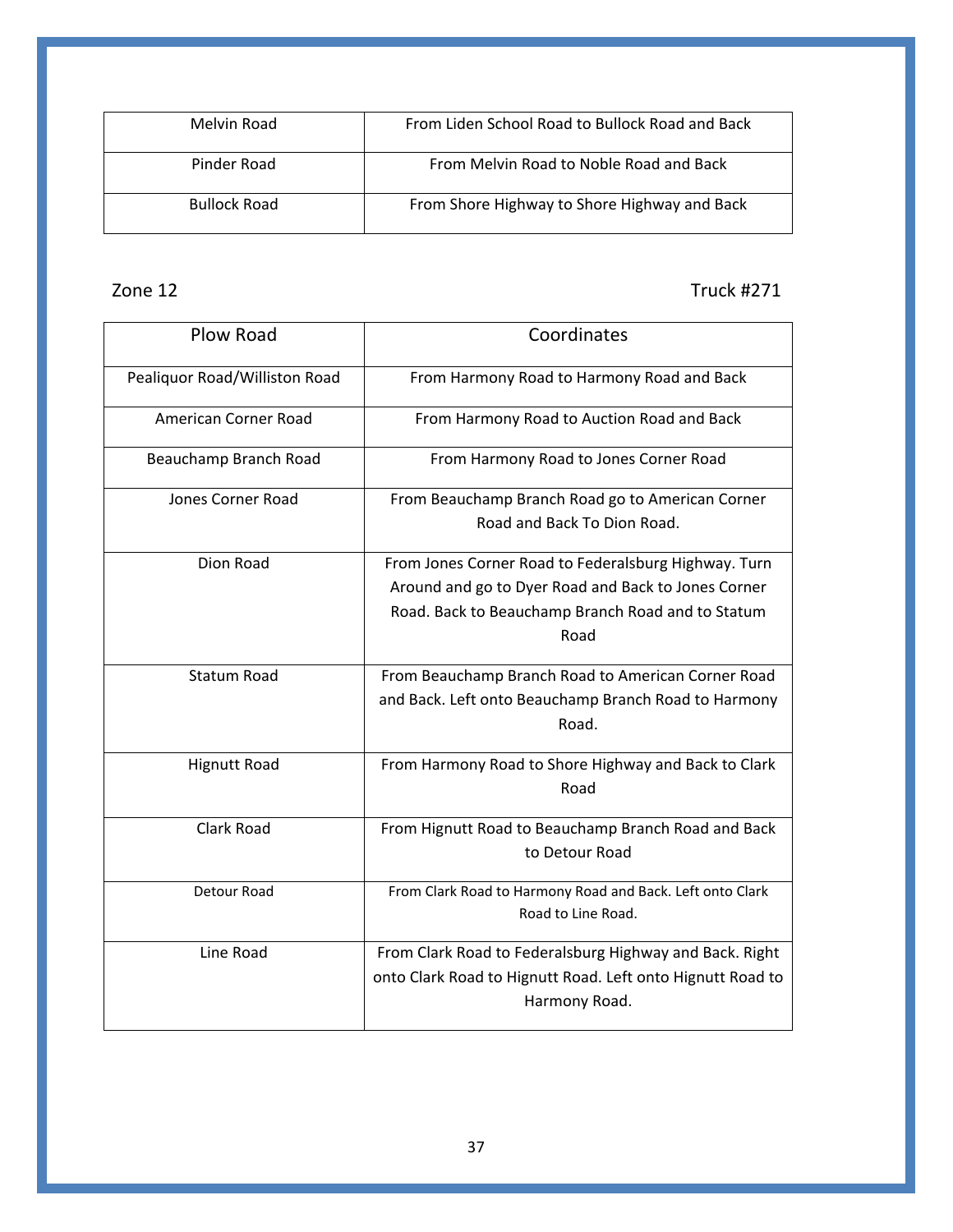### Zone 12 Truck # 31

| Plow Road                | Coordinates                                       |
|--------------------------|---------------------------------------------------|
| Two Johns Road           | From Harmony Road to Shore Drive and Back         |
| <b>Shore Drive</b>       | From Two Johns Road to Robins Creek Road and Back |
| <b>Robins Creek Road</b> | From Two Johns Road to Dead End and Back          |
| <b>Westerly Drive</b>    | From Robins Creek Road to Cul-de-sac and Back     |
| Tall Tree Lane           | From Robins Creek Road to Dead End and Back       |
| Mar Lyn Drive            | From Tall Tree Lane to Sarabee Drive and Back     |
| Sarabee Drive            | From Robins Creek Road to Dead End and Back       |
| Woods Drive              | From Pealiquor Road to Circle and Back            |
| <b>Duffers Dell</b>      | From Woods Drive to Cul-de-sac and Back           |
| Green Circle             | From Woods Drive to Cul-de-sac and Back           |
| <b>Cedarcrest Court</b>  | From Williston Road to Cul-de-sac and Back        |
| <b>Williston Road</b>    | From Pealiqour Road to Dead End and Back          |

zone 12 Grader # 326

| Plow Road          | Coordinates                                        |
|--------------------|----------------------------------------------------|
| Mitchell Road      | From Shore Highway to Hignutt Road and Back        |
| <b>Towers Road</b> | From Hignutt Road to Harmony Road and Back         |
| Cranfield Road     | From Dyer Road to Clark Road and Back              |
| Dyer Road          | From Beauchamp Branch Road to Line Road and Back   |
| Andrews Road       | From Beauchamp Branch Road to American Corner Road |
|                    | and Back                                           |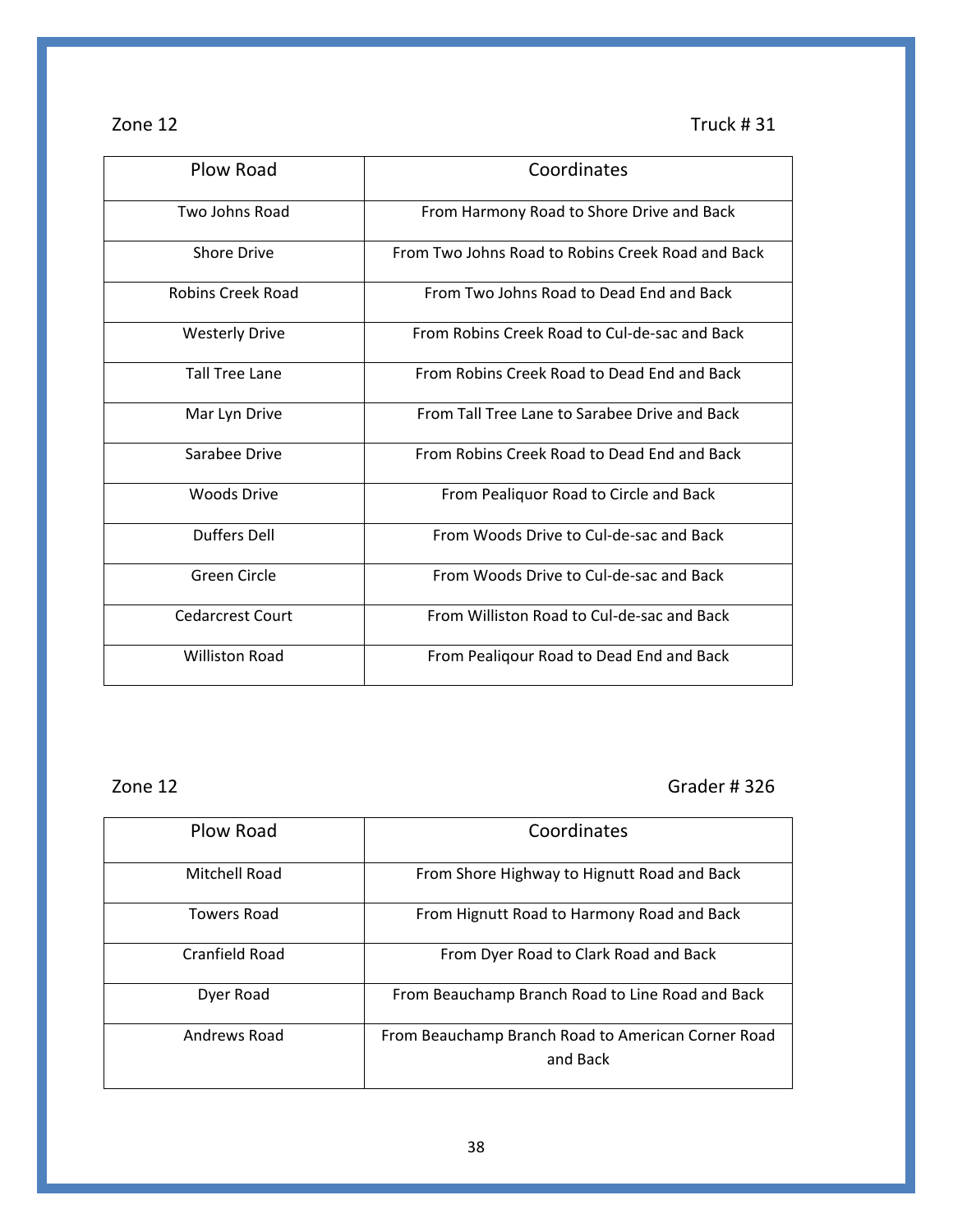| Possum Hill Road  | From Jones Corner Road to Federalsburg Highway and<br>Back |
|-------------------|------------------------------------------------------------|
| Jones Corner Road | From Dion Road to Federalsburg Highway and Back            |

#### Zone 13 Grader#325

| Plow Road                  | Coordinates                                           |
|----------------------------|-------------------------------------------------------|
| Nagel Road                 | From Harmony Road to Auction Road and Back            |
| <b>Auction Road</b>        | From Harmony Road to Federalsburg Highway and Back    |
| Richardson Road            | From Harmony Road to American Corner Road and Back    |
| Laurel Grove Road          | From Richardson Road to Statum Road and Back          |
| Statum Road                | From Nagel Road to American Corner Road and Back      |
| Pinetown Road              | From Harmony Road to Laurel Grove Road and Back       |
| <b>Gilpin Point Road</b>   | From Harmony Road to Ganey's Wharf Road and Back      |
| <b>Wilkins Branch Road</b> | From Gilpin Point Road to Harmony Road and Back       |
| Ganey's Wharf Road         | From Gilpin Point Road to Dead End and Back           |
| Ivans Road                 | From Gilpin Point Road to Ganey's Wharf Road and Back |

#### Zone 13 Truck #276

| Plow Road               | Coordinates                                                       |
|-------------------------|-------------------------------------------------------------------|
| <b>Holly Park Drive</b> | From Gilpin Point Road to Gilpin Point Road and Back              |
| Lyn Oaks Drive          | From Ganey's Wharf Road Dead End and Back                         |
| Tarragon Road           | From Nagel Road to Mallow Drive and Back                          |
| <b>Mallow Drive</b>     | From Nagel Road to Cul-de-sac and Back                            |
| Griffith Road           | From Harmony Road to End of County Maintenance and<br><b>Back</b> |
|                         |                                                                   |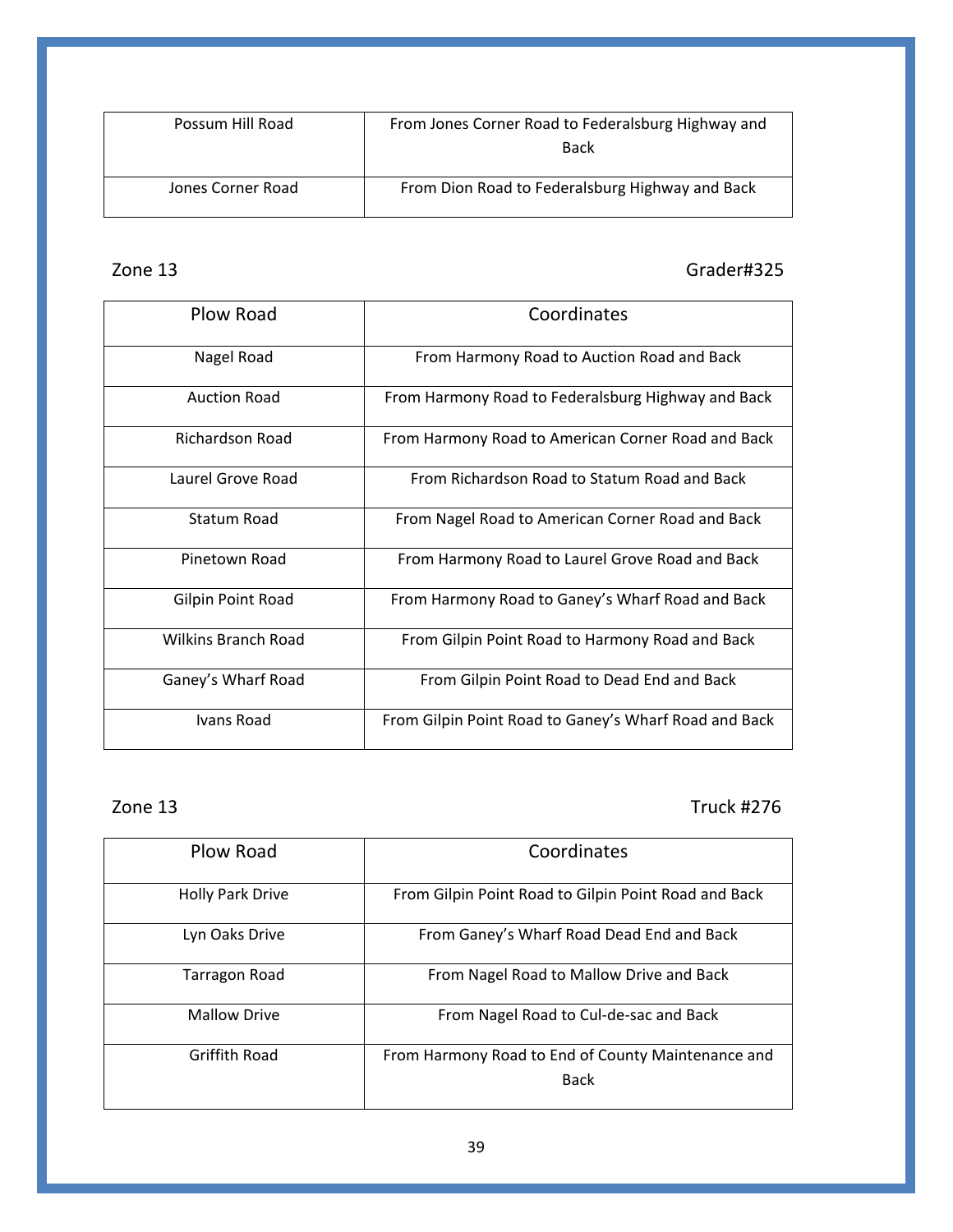#### zone 13 Grader #325

| Plow Road         | Coordinates                                       |
|-------------------|---------------------------------------------------|
| Laurel Grove Road | From Statum Road to American Corner Road and Back |
| Nagel Road        | From Auction Road to Richardson Road and Back     |

#### Zone 14 Truck #717

| Plow Road                            | Coordinates                                           |
|--------------------------------------|-------------------------------------------------------|
| Noble Road                           | From Shore Highway to Delaware State Line and Back    |
| <b>Breeding Road</b>                 | From Shore Highway to Noble Road and Back             |
| Possum Hill Road                     | From Noble Road to Dion and Back                      |
| Smithville Road                      | From Possum Hill to Chipmans Lane and Back            |
| Chipmans Lane                        | From Smithville Road to Federalsburg Highway and Back |
| Jester Road                          | From Chipmans Lane to Dion Road and Back              |
| Long Swamp Road                      | From Chipmans Lane to Old Denton Road and Back        |
| <b>Bloomery Road</b>                 | From Todd Road to Delaware State Line and Back        |
| <b>Todd Road/Meeting Bridge Road</b> | From Dion Road to Iron Gate Road and Back             |
| Iron Gate Road                       | From Possum Hill Road to Dion Road and Back           |
| Dion Road                            | From Jester Road to Federalsburg Highway and Back     |
| Line Road                            | From Federalsburg Highway to Trice Road and Back      |

#### Zone 14 Grader# 326

| Plow Road | Coordinates                            |
|-----------|----------------------------------------|
| Line Road | From Noble Road to Trice Road and Back |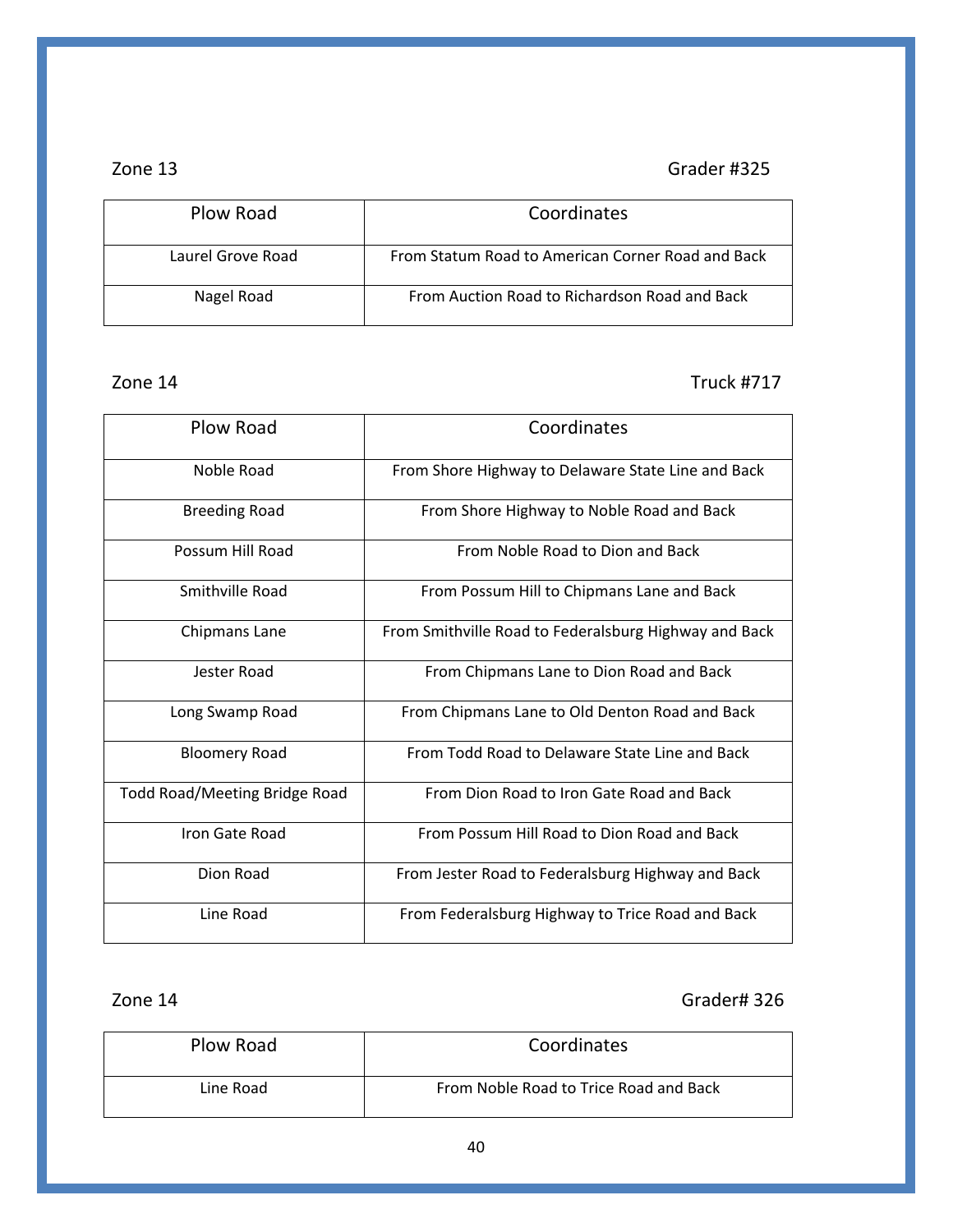| Possum Hill | From Dion Road to Federalsburg Highway and Back     |
|-------------|-----------------------------------------------------|
| Case Road   | From Noble Road to Delaware State Line and Back     |
| Beck Road   | From Federalsburg Highway to Shore Highway and Back |

### Zone 15 Truck #269

| Plow Road                        | Coordinates                                                                                                                               |
|----------------------------------|-------------------------------------------------------------------------------------------------------------------------------------------|
| Old Denton Road                  | From Federalsburg Highway to Town Limits and Back. Turn<br>Around and go Back to Smithville Road                                          |
| Smithville Road                  | From Old Denton Road to Chipmans Lane and Back. Right<br>onto Old Denton Road and Back Out to Federalsburg<br>Highway                     |
| <b>Veterans Drive</b>            | From Federalsburg Highway to Clarks Canning House Road                                                                                    |
| <b>Clarks Canning House Road</b> | From Veterans Drive to Dorchester County Line and Back.<br>Then Veterans Drive Back to Federalsburg Highway.                              |
| <b>Wright Road</b>               | From Liberty Road to Railroad Tracks and Back                                                                                             |
| <b>Guard Road</b>                | From Wright Road to Reliance Road .Turn on Reliance<br>Road and go to Oak Grove Road                                                      |
| Oak Grove Road                   | From Reliance Road to Delaware State Line and Back. Then<br>Back to Guard Road then to Wright Road and Back out to<br>Reliance Road       |
| Liberty Church Road              | From Bridgeville Road to Houston Branch Road and Back                                                                                     |
| Harper Road                      | From Bridgeville Road to Delaware State Line and Back                                                                                     |
| White Road                       | From Bridgeville Road to Houston Branch Road then to<br>Hrynko Road.                                                                      |
| Hrynko Road                      | From Houston Branch Road to Delaware State Line and<br>Back to Houston Branch Road. Then Back to White Road to<br><b>Bridgeville Road</b> |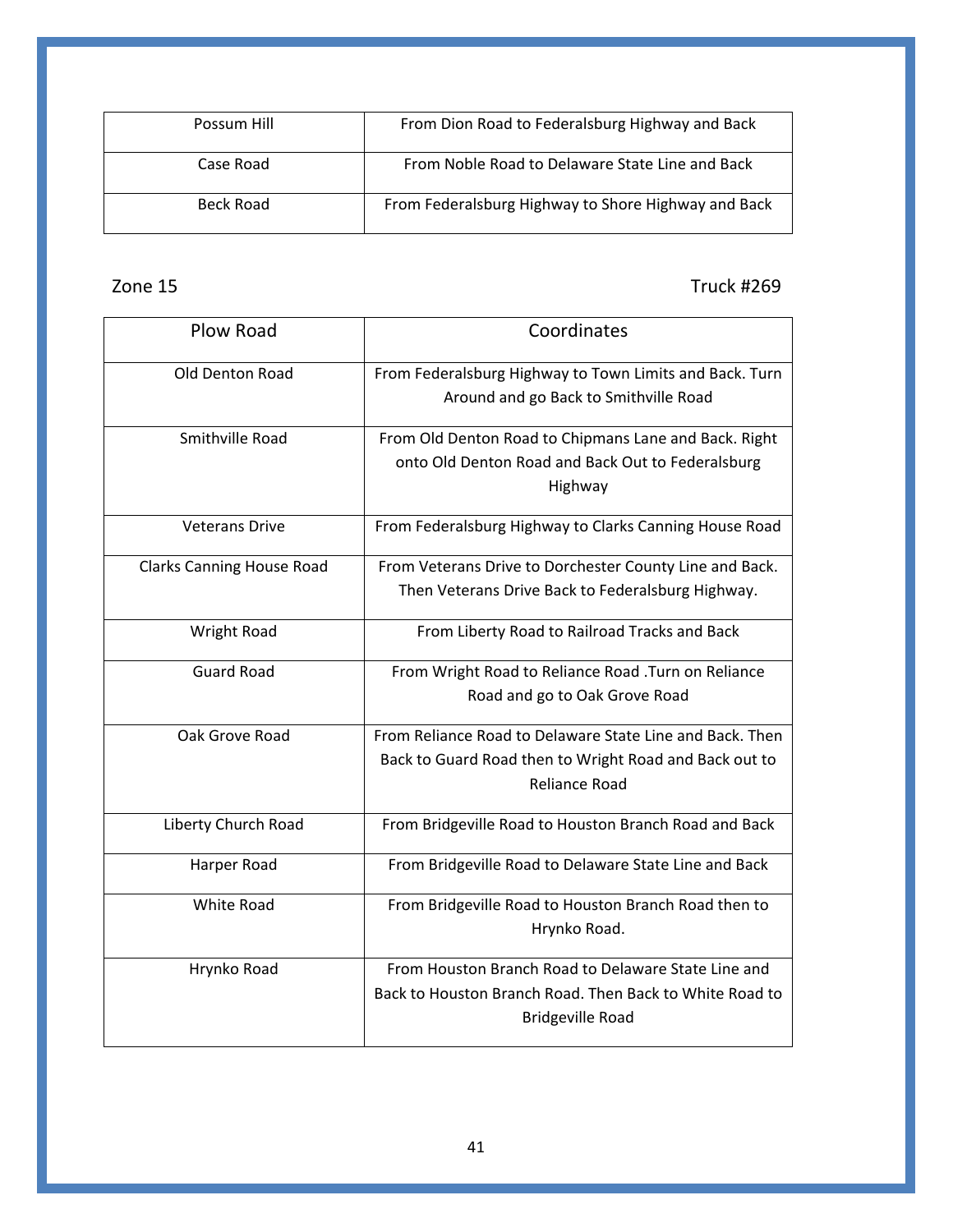Zone 15 Truck # 163

| Plow Road              | Coordinates                                        |
|------------------------|----------------------------------------------------|
| <b>Idlewild Court</b>  | From Idlewild Road to Cul-De-Sac and Back          |
| <b>Idlewild Road</b>   | From Laurel Grove Road to Old Denton Road and Back |
| Mead Road              | From Williamsburg Road to Dorchester County Line   |
| <b>Fisher Avenue</b>   | From Charles Street to Dead Fnd and Back           |
| <b>Williams Street</b> | From Houston Branch Road to Dead End and Back      |
| Patricia Court         | From Houston Branch Road to Cul-de-sac and Back    |
| Meadowbrook Road       | From Miles Branch Road to Hill Top Road and Back   |
| Miles Branch Road      | From Reliance Road to Meadowbrook Road and Back    |
| Hill Top Road          | From Reliance Road to Meadowbrook Road and Back    |
| <b>Owens Drive</b>     | From Reliance Road to Lorraine Avenue and Back     |
| Lorraine Avenue        | From Owens Drive to Cul-de-sac and Back            |

# Zone 15 Grader # 326

| Plow Road           | Coordinates                                         |
|---------------------|-----------------------------------------------------|
| <b>Wright Road</b>  | From Railroad Tracks to Reliance Road and Back      |
| <b>Hickory Hill</b> | From Guard Road to Harper Road and Back             |
| Kinder Road         | From Guard Road to Delaware State Line and Back     |
| Turner Road         | From Houston Branch Road to Delaware State Line and |
|                     | <b>Back</b>                                         |
| Handy Road          | From White Road to Delaware State Line and Back     |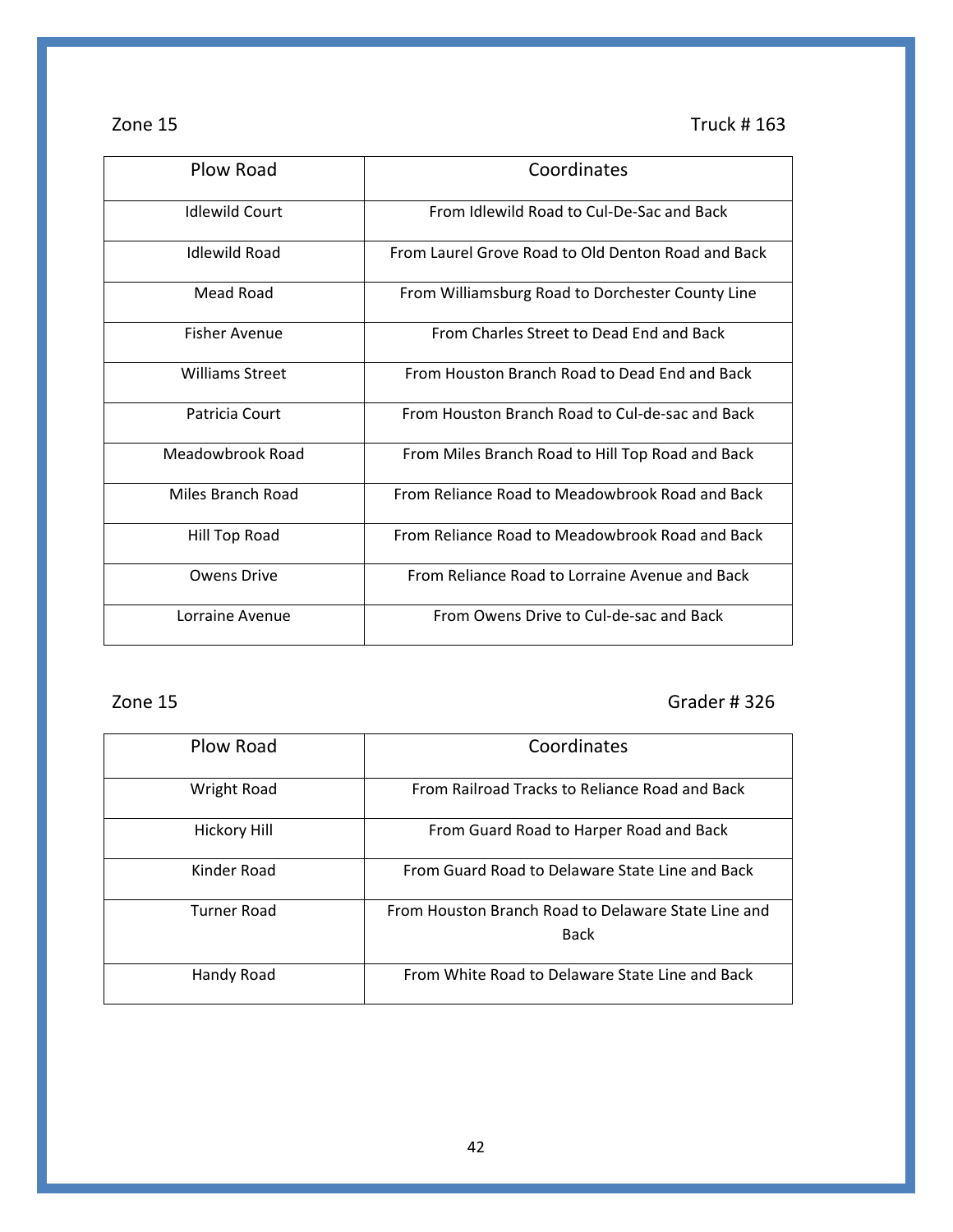| Zone 16 |  |
|---------|--|
|---------|--|

| Plow Road                  | Coordinates                                                                                                                                                                                       |
|----------------------------|---------------------------------------------------------------------------------------------------------------------------------------------------------------------------------------------------|
| American Corner Road       | From Auction Road to Preston Road and Back to Hynson<br>Road                                                                                                                                      |
| Hyson Road                 | From American Corner Road to Preston Road and Back.<br>Right onto American Corner to Auction Road.                                                                                                |
| Three Bridges Road         | From American Corner Road to Federalsburg Highway and<br>Back to Howard Road.                                                                                                                     |
| <b>Howard Road</b>         | From Three Bridges Road to Federalsburg Highway and<br>Back. Right onto Three Bridges Road to American Corner<br>Road. Left onto American Corner Road to Laurel Grove<br>Road.                    |
| Laurel Grove Road          | From American Corner Road to Federalsburg Highway and<br>Back to Pepper Road.                                                                                                                     |
| Pepper Road                | From Laurel Grove Road to Preston Road and Back. Left<br>onto Laurel Grove Road to Nichols Road                                                                                                   |
| Nichols Road               | From Laurel Grove Road to Three Bridges Road and Back.<br>Right onto Laurel Grove Road to Richardson Road and Back<br>to American Corner Road. Right onto American Corner<br>Road to Seippes Road |
| Seippes Road               | From American Corner Road to Preston Road and Back                                                                                                                                                |
| Friendship Road/Craft Road | From American Corner Road to Payne Road                                                                                                                                                           |
| Payne Road                 | From Craft Road to Harmony Road then back to Preston<br>Town Limits and Back to Craft Road and Back to Friendship<br>Road and to American Corner Road. Then to Grove Road                         |
| Grove Road                 | From Friendship Road to Harmony Road and Back to<br>Schulke Road                                                                                                                                  |
| <b>Schulke Road</b>        | From Grove Road to Richardson Road and back. Left onto<br>Grove Road Back to Friendship Road. Right onto Friendship<br>Road to Gadow Road                                                         |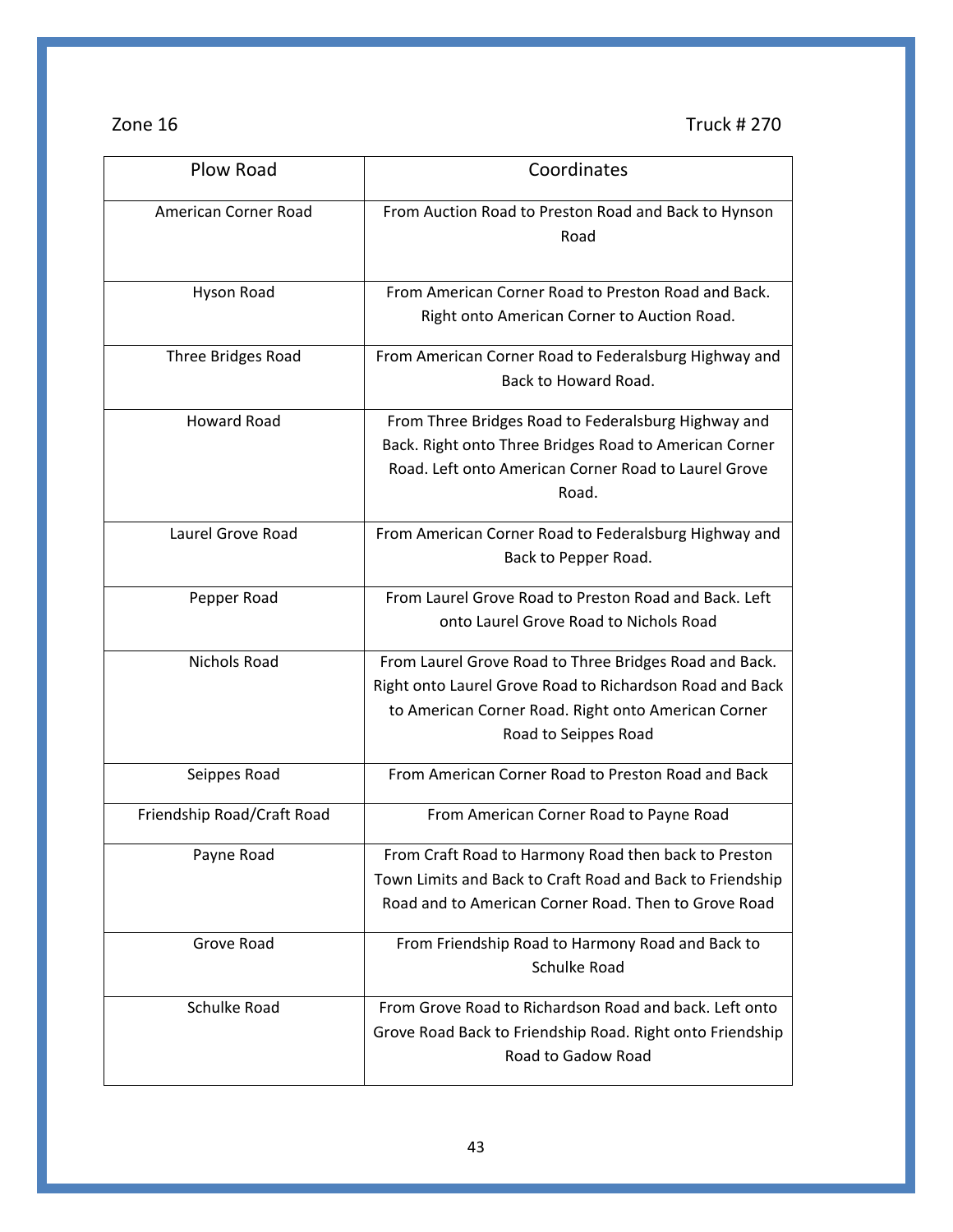| Gadow Road     | From Friendship Road to Harmony Road and Back. Right<br>onto Friendship to Seaman Road |
|----------------|----------------------------------------------------------------------------------------|
| Seaman Road    | From Craft Road to Preston Road and Back                                               |
| Gallagher Road | From Preston Road to Dirt Section and Back                                             |

### Zone 16 Truck # 276

| Plow Road        | Coordinates                                  |
|------------------|----------------------------------------------|
| Gina Lane        | From Three Bridges Road to Dead End and Back |
| Greenfield Court | From Preston Road to Cul-de-sac and Back     |
| Meadows Court    | From Greenfield Court to Cul-de-sac and Back |
| Lindsay Court    | From Greenfield Court to Cul-de-sac and Back |

### zone 16 Grader # 325

| Plow Road              | Coordinates                                          |
|------------------------|------------------------------------------------------|
| Ischer Road            | From Seippes Road to Laurel Grove Road and Back      |
| <b>Bradley Road</b>    | From Preston Road to Paved Section and Back          |
| Craft Road             | From Friendship Road to Gallagher Road and Back      |
| Gallagher Road         | From Friendship Road to Paved Section and Back       |
| <b>Fuchs Road</b>      | From American Corner Road to Gallagher Road and Back |
| <b>Brunkhorst Road</b> | From Payne Road to Harmony Road and Back             |
|                        |                                                      |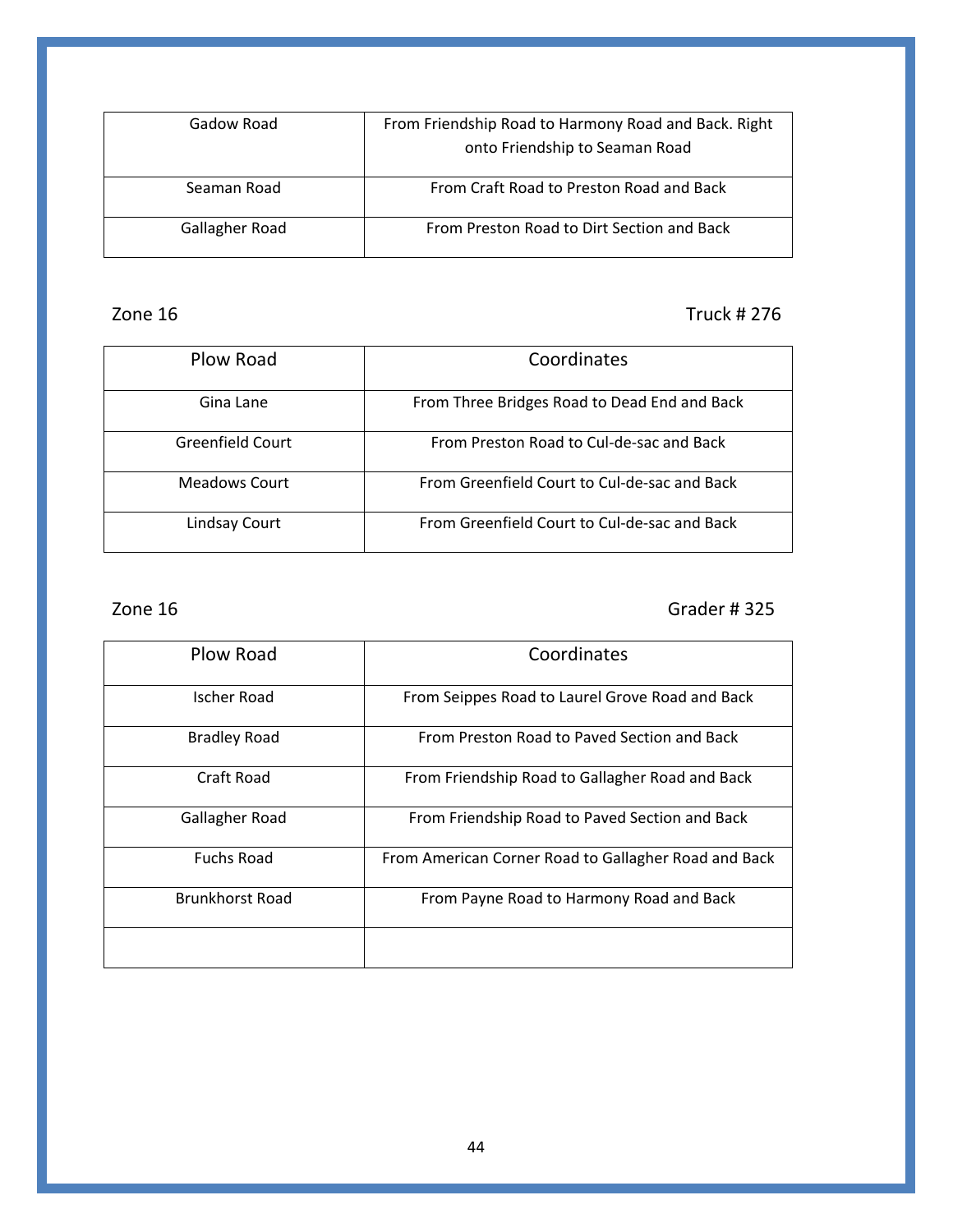Zone 17 Loader # 503

| Plow Road              | Coordinates                                                                           |
|------------------------|---------------------------------------------------------------------------------------|
| <b>Bell Creek Road</b> | From Bethlehem Road to Ganey's Wharf Road and Back                                    |
| Grove Road             | From Bethlehem Road to Harmony Road and Back to<br><b>Collins Road</b>                |
| Collins Road           | From Grove Road to Harmony Road and Back. Right onto<br>Grove Road to Bethlehem Road. |
| Newton Road (Right)    | From Bethlehem Road to Cul-de-sac and Back                                            |
| Newton Road (Left)     | From Bethlehem Road to Dover Bridge Road and Back                                     |
| Tanyard Road (Right)   | From Bethlehem Road to Dover Bridge Road and Back                                     |
| Tanyard Road (Left)    | From Bethlehem Road to Dover Bridge Road and Back                                     |
| Hog Creek Road         | From Tanyard Road to Ganey's Wharf Road and Back                                      |

Zone 17 Truck #276

| Plow Road             | Coordinates                                                 |
|-----------------------|-------------------------------------------------------------|
| Drummers Drive        | From Newton Road to Newton Road and Back                    |
| Harmony Woods Drive   | From Newton Road to Newton Road and Back                    |
| Hidden Hamlet Road    | From Newton Road to Cul-de-sac and Back                     |
| Nelpine Road          | From Harmony Road to End of County Maintenance and<br>Back. |
| Klein Street          | From Harmony Road to Dead End and Back                      |
| <b>Watcher Avenue</b> | From Klein Street to Dead End and Back                      |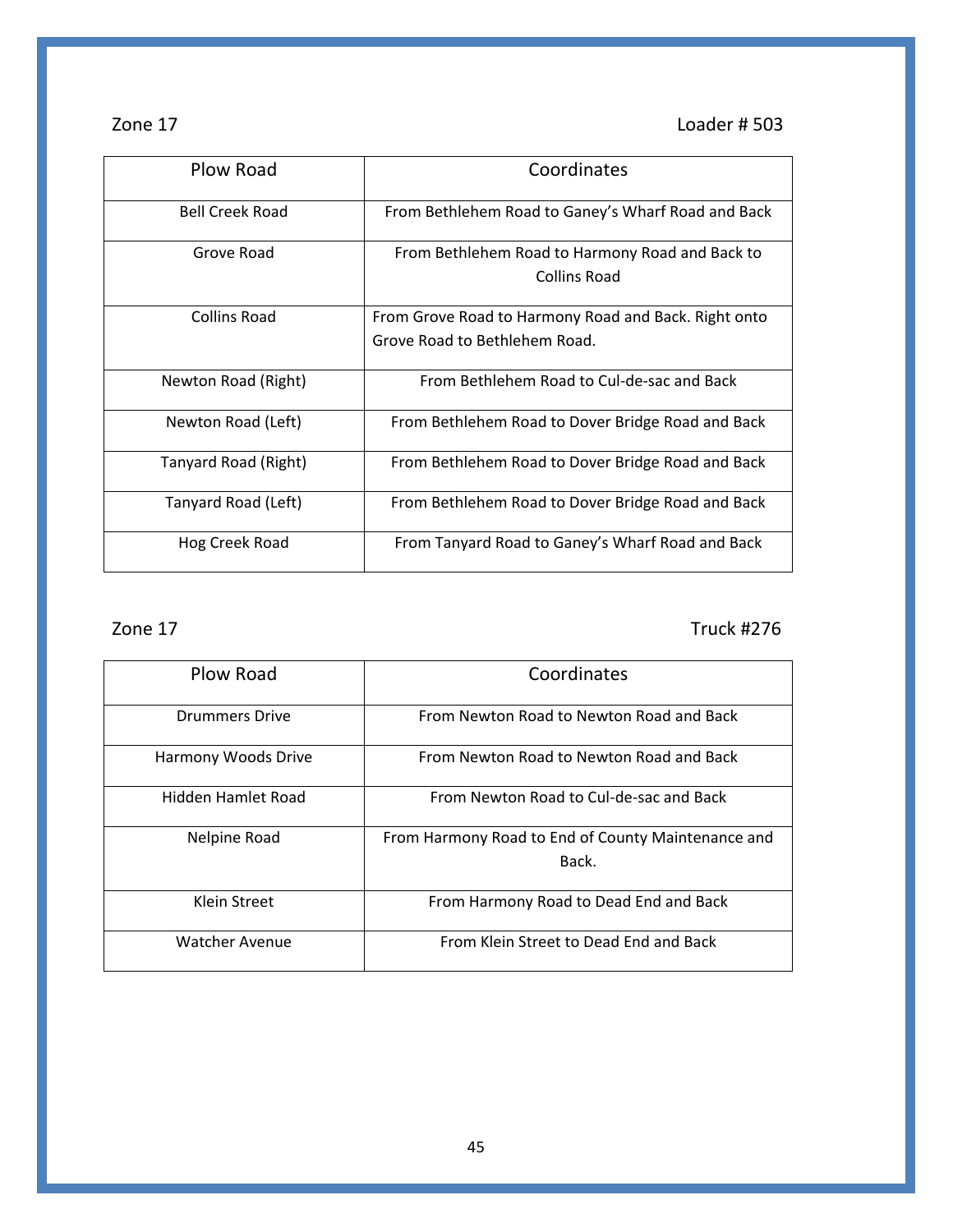### Zone 17 Grader # 326

| Plow Road       | Coordinates                                  |
|-----------------|----------------------------------------------|
| Wood Wharf Road | From Bethlehem Road to Tanyard Road and Back |
| Harris Road     | From Grove Road to Newton Road and Back      |

#### Zone 18 Truck # 283

| <b>Plow Road</b>           | Coordinates                                            |
|----------------------------|--------------------------------------------------------|
| Choptank Road              | From Preston Town Limits to Blades Road and Back       |
| Hunting Creek Road         | From Choptank Road to Blades Road.                     |
| <b>Blades Road</b>         | From Hunting Creek Road to Choptank Road then Back to  |
|                            | the Dorchester County Line and Back to Hunting Creek   |
|                            | Road and Back to Choptank Road                         |
| Havercamp Road             | From Choptank Road to Poplar Neck Road and Back to     |
|                            | Prchal Road.                                           |
| <b>Prchal Road</b>         | From Havercamp Road to Choptank Road and Back. Right   |
|                            | onto Havercamp to Choptank Road                        |
| Poplar Neck Road           | From Dover Bridge Road to Poplar Neck Road (Dirt) and  |
|                            | <b>Back to Skeleton Creek Road</b>                     |
| <b>Skeleton Creek Road</b> | From Poplar Neck Road to Frazier Neck Road and Back.   |
|                            | Left onto Poplar Neck Road to Marsh Creek Road.        |
| Marsh Creek Road           | From Poplar Neck Road to Preston Town Limits and Back  |
|                            | to Bethlehem Road and Back to Poplar Neck Road. Left   |
|                            | onto Poplar Neck Road to Dover Bridge Road.            |
| <b>Frazier Neck Road</b>   | From Dover Bridge Road to Dead End and Back. Back to   |
|                            | Marsh Creek Road.                                      |
| Marsh Creek Road           | From Frazier Neck Road to Bethlehem Road.              |
| <b>Bethlehem Road</b>      | From Marsh Creek Road to Frazier Neck Road and Back to |
|                            | Dover Bridge Road and Back to Marsh Creek Road. Then   |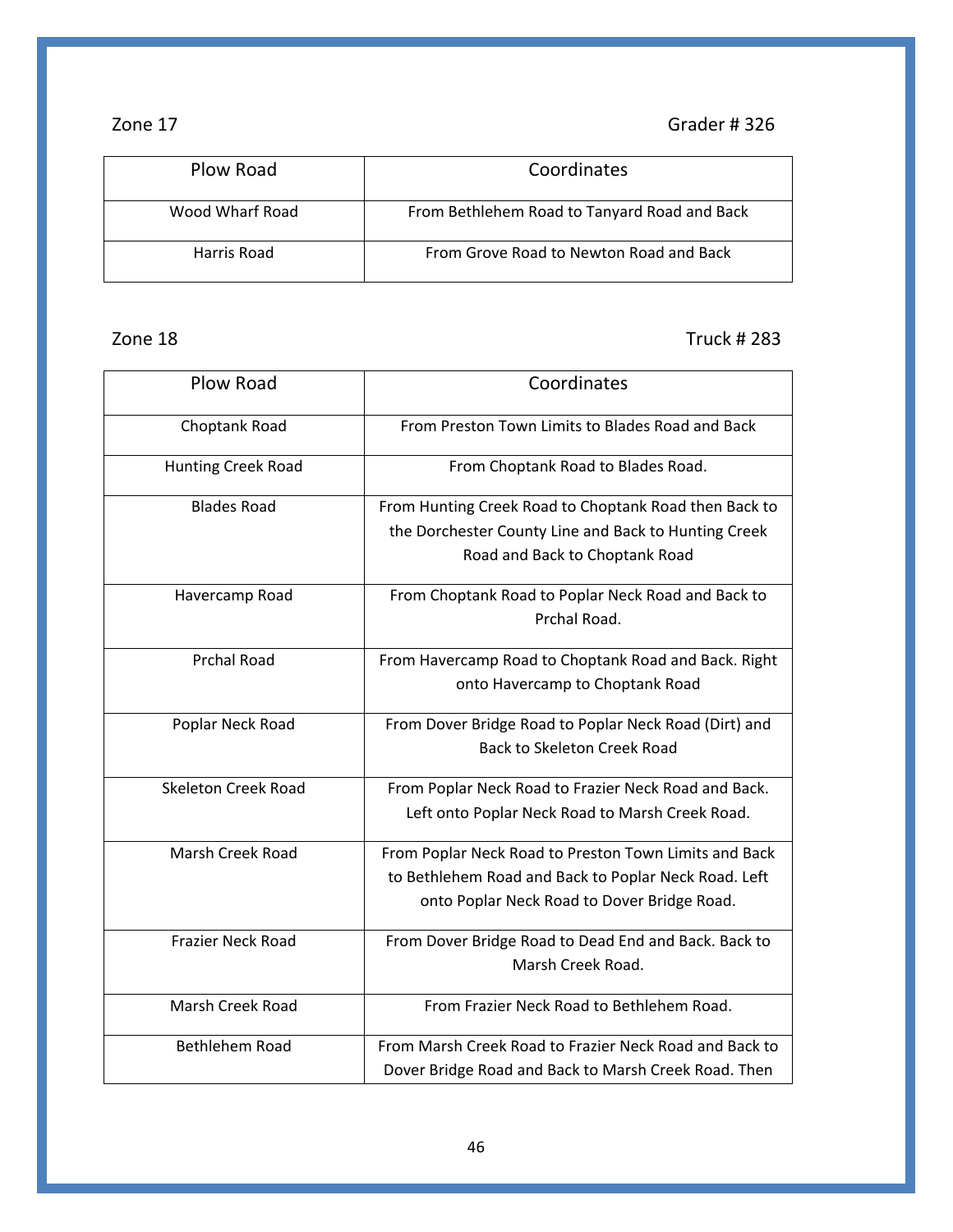| Back out to Frazier Neck Road |
|-------------------------------|
|                               |

### Zone 18 Truck # 276

| Plow Road                    | Coordinates                                            |
|------------------------------|--------------------------------------------------------|
| <b>Back Landing Road</b>     | From Preston Town Limits to Dead End and Back          |
| Lusk Drive                   | From Blades Road to Dead End and Back                  |
| Choptank Main Street         | From Blades Road to Water Street and Back              |
| <b>Water Street</b>          | From Choptank Main Street to Choptank Road             |
| Maryland Avenue              | From Choptank Main Street to Choptank Road and Back    |
| <b>Gannon Drive</b>          | From Blades Road to Cul-de-sac and Back                |
| <b>Westview Drive</b>        | From Dover Bridge Road to Dead End and Back            |
| Ash Boulevard                | From Poplar Neck Road to Cul-de-sac and Back           |
| <b>Birch Drive</b>           | From Ash Boulevard to Cul-de-sac and Back              |
| Alden Place                  | From Bethlehem Road to Cedar Place and Back            |
| <b>Cedar Place</b>           | From Alden Place to Adkins Avenue and Back             |
| <b>Adkins Avenue</b>         | From Cedar Place to Bethlehem Road and Back            |
| <b>Everlea Drive</b>         | From Bethlehem Road to Everlea Court and Back          |
| Everlea Court                | From Everlea Road to Bethlehem Road and Back           |
| <b>Ewing Road</b>            | From Frazier Neck Road to Edmonson Creek Road and Back |
| Hog Island Road              | From Frazier Neck Road to Dead End and Back            |
| <b>Tanyard Estates Drive</b> | From Frazier Neck Road to Cul-de-sac and Back          |
| <b>Charles Lane</b>          | From Tanyard Estates Drive to Cul-de-sac and Back      |
| <b>Alderman Place</b>        | From Tanyard Estates Drive to Cul-de-sac and Back      |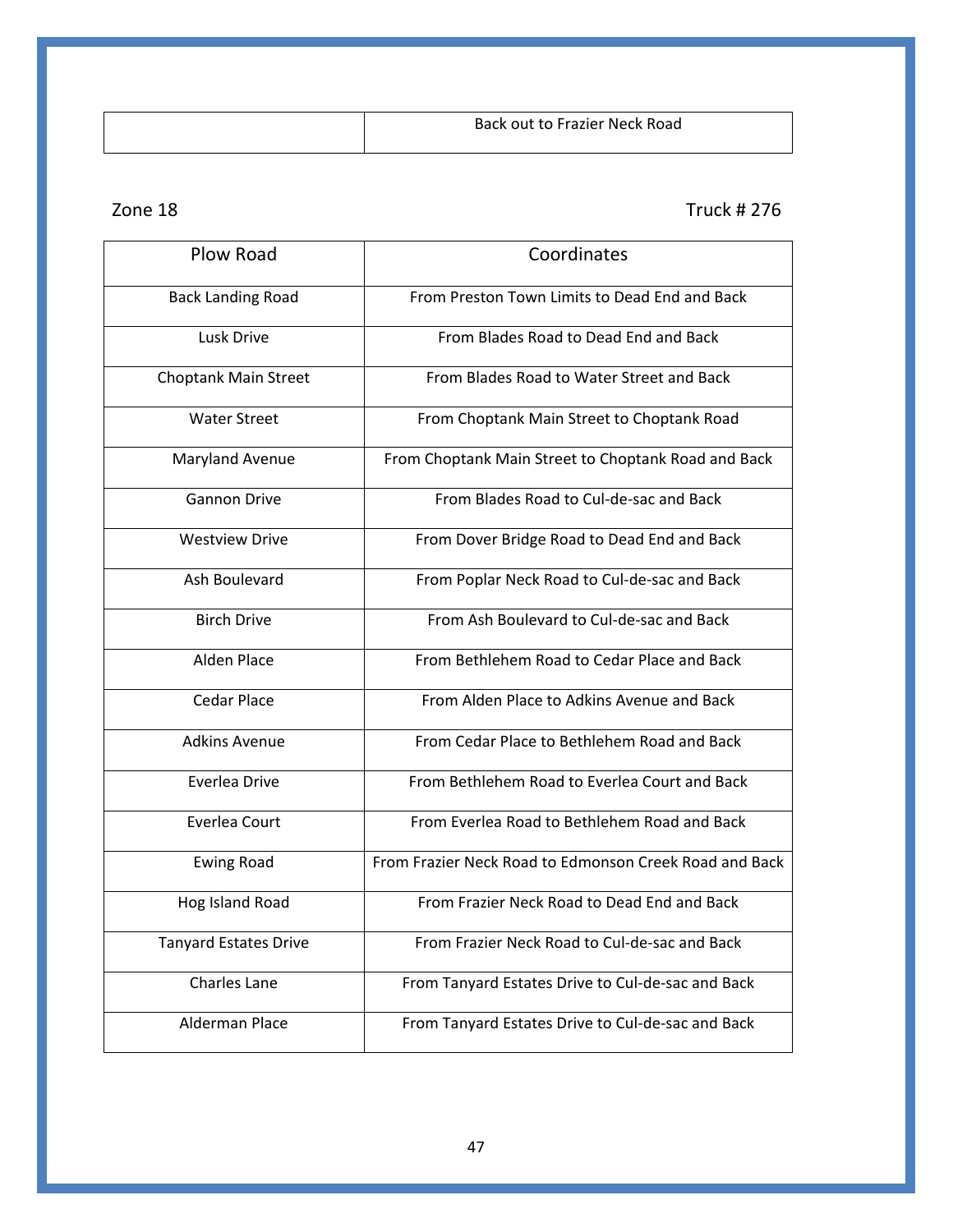### zone 18 Grader # 325

| Plow Road        | Coordinance                                      |
|------------------|--------------------------------------------------|
| Poplar Neck Road | From Choptank Road to Bridge and Back            |
| Poplar Neck Road | From Poplar Neck Road (Paved) to Bridge and Back |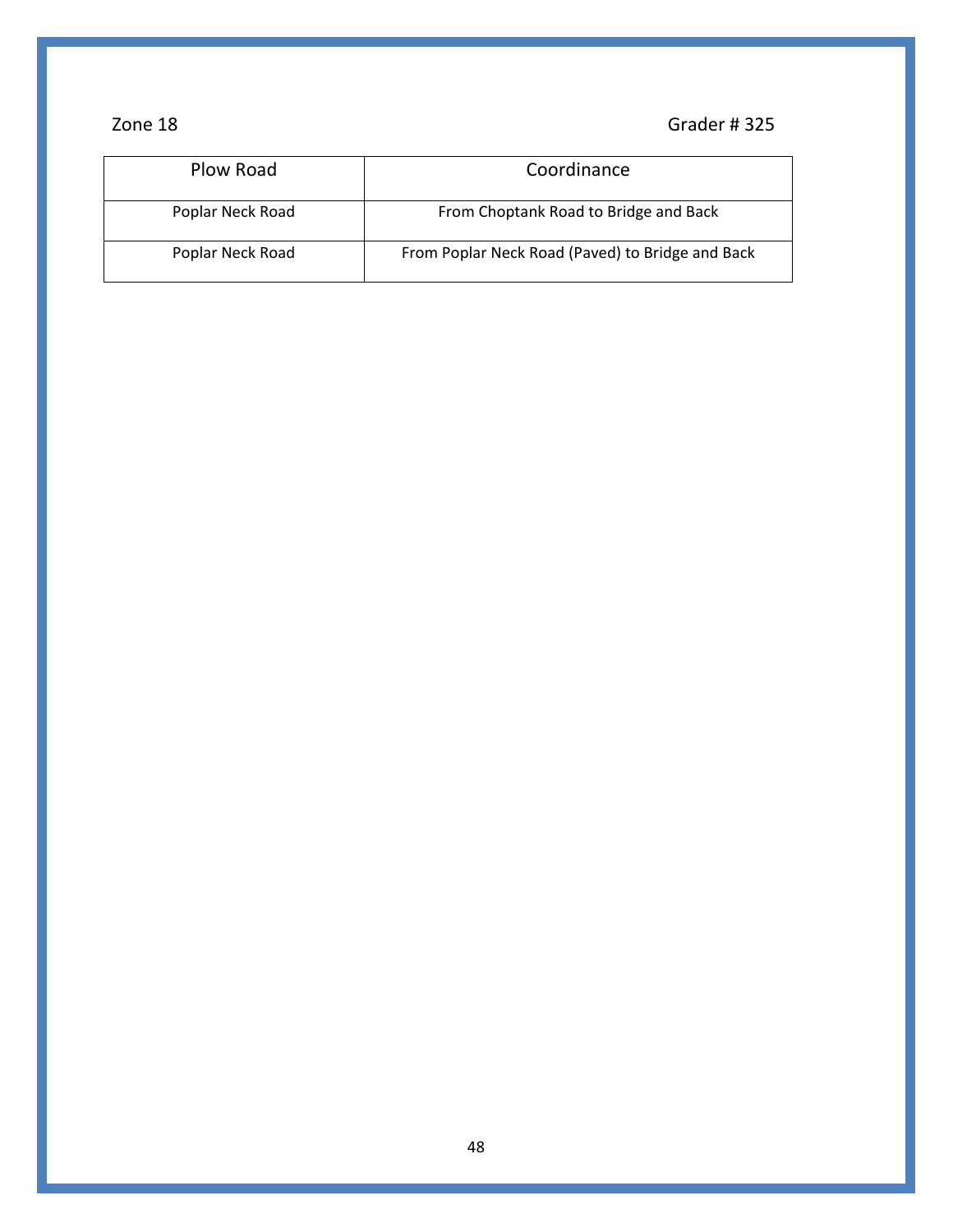# Appendix L: Sanding Routes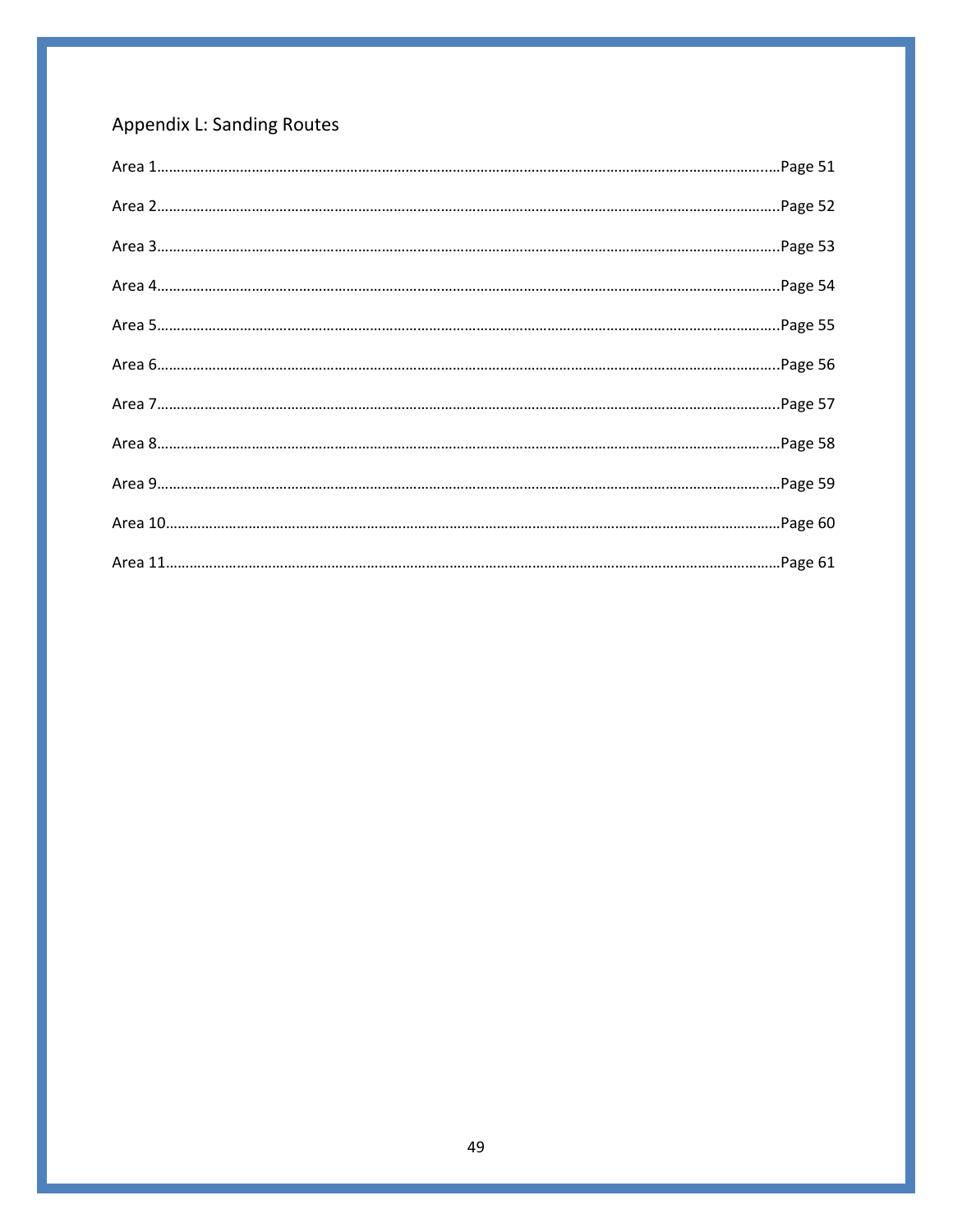# Sanding Area 1 Truck # 269

| Road                     | Co-Ordinance                                                    |
|--------------------------|-----------------------------------------------------------------|
| Oak Grove Road           | From the Delaware State Line to Route 577                       |
| <b>Guard Road</b>        | All                                                             |
| Wright Road              | From Route 315 to the Railroad Tracks                           |
| Harper Road              | All                                                             |
| Liberty Church Road      | All                                                             |
| <b>White Road</b>        | All                                                             |
| Hrynko Road              | From Route 318 to the Delaware State Line                       |
| Smithville Road          | From Old Denton Road to Chipmans Lane                           |
| Old Denton Road          | From Federalsburg Highway to the Federalsburg Town Limits       |
| Mead Road                | From the Federalsburg Town Limits to the Dorchester County Line |
| <b>Veterans Drive</b>    | From Route 307 to Dorchester/River Road                         |
| Clark Canning House Road | From Dorchester River Road to the Dorchester County Line        |
| <b>Idlewild Court</b>    | All                                                             |
| <b>Fisher Avenue</b>     | All                                                             |
| <b>Williams Street</b>   | All                                                             |
| Meadowbrook Road         | All                                                             |
| Mile Branch Road         | All                                                             |
| <b>Owens Drive</b>       | All                                                             |
| Lorraine Avenue          | All                                                             |
| Hill Top Road            | All                                                             |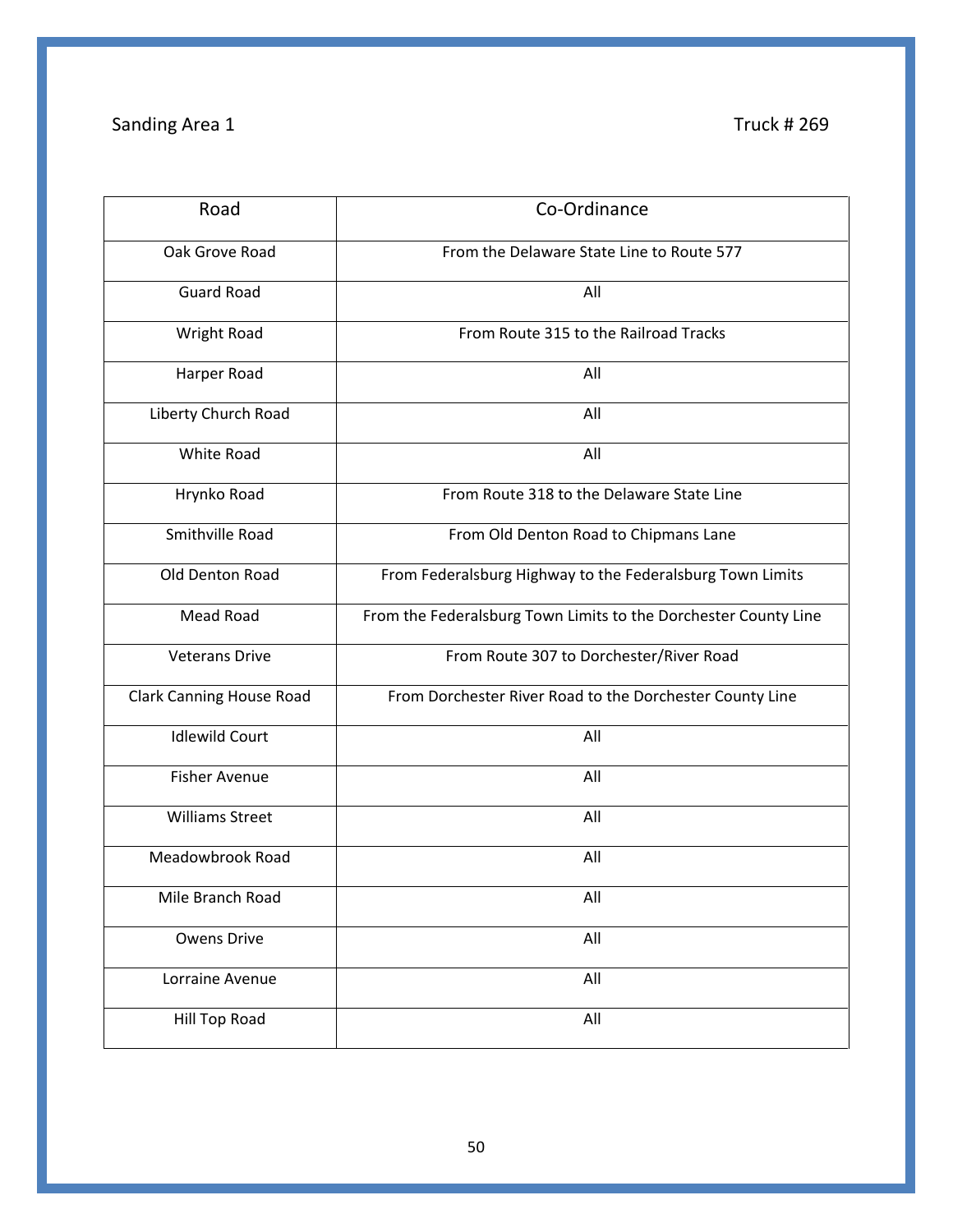# Sanding Area 2 Truck #271

| Road                    | Co-Ordinance                                       |
|-------------------------|----------------------------------------------------|
| Pealiquor Road          | All                                                |
| <b>Woods Drive</b>      | All                                                |
| Green Circle            | All                                                |
| <b>Duffers Dell</b>     | All                                                |
| <b>Williston Road</b>   | All                                                |
| <b>Cedarcrest Court</b> | All                                                |
| Two Johns Subdivision   | All                                                |
| <b>Hignutt Road</b>     | All                                                |
| Detour Road             | All                                                |
| Clark Road              | All                                                |
| Beauchamp Branch Road   | All                                                |
| Jones Corner Road       | All                                                |
| American Corner Road    | From Harmony Road to Auction Road                  |
| Line Road               | From Clark Road to Federalsburg Highway            |
| Dion Road               | From Dyer Road to Federalsburg Highway             |
| <b>Statum Road</b>      | From Beauchamp Branch Road to American Corner Road |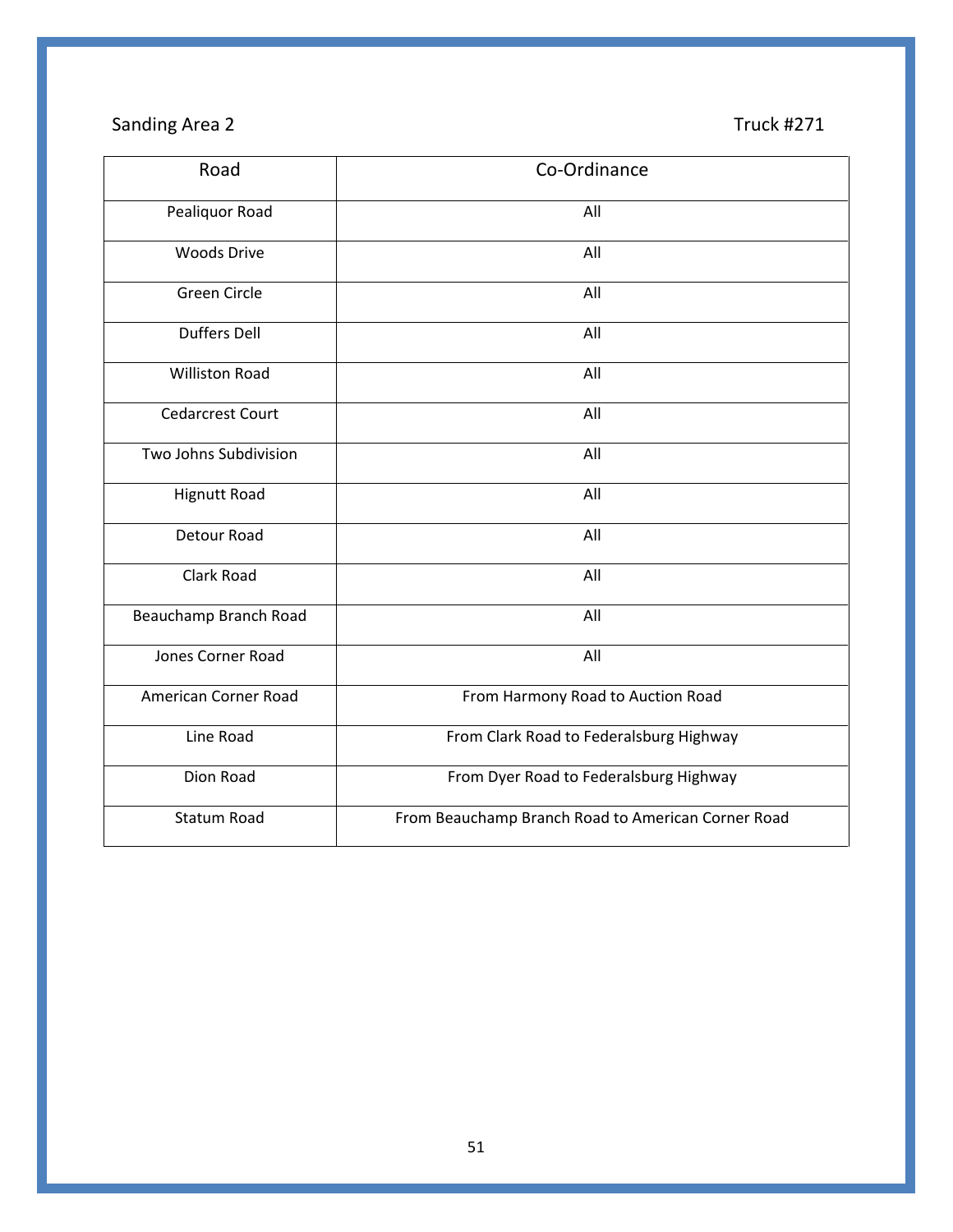# Sanding Area 3 Truck #278

| Road                 | Co-Ordinance |
|----------------------|--------------|
| Orly Drive           | All          |
| <b>Station Road</b>  | All          |
| River landing Road   | All          |
| <b>Bridge Street</b> | All          |
| Factory Lane         | All          |
| Chicken Bridge Road  | All          |
| Lincoln Street       | All          |
| Wayman Street        | All          |
| <b>School Street</b> | All          |
| Ridgely Road         | All          |
| <b>Butler Road</b>   | All          |
| <b>Butler Court</b>  | All          |
| Cemetery Road        | All          |
| <b>Beaven Drive</b>  | All          |
| <b>Holt Court</b>    | All          |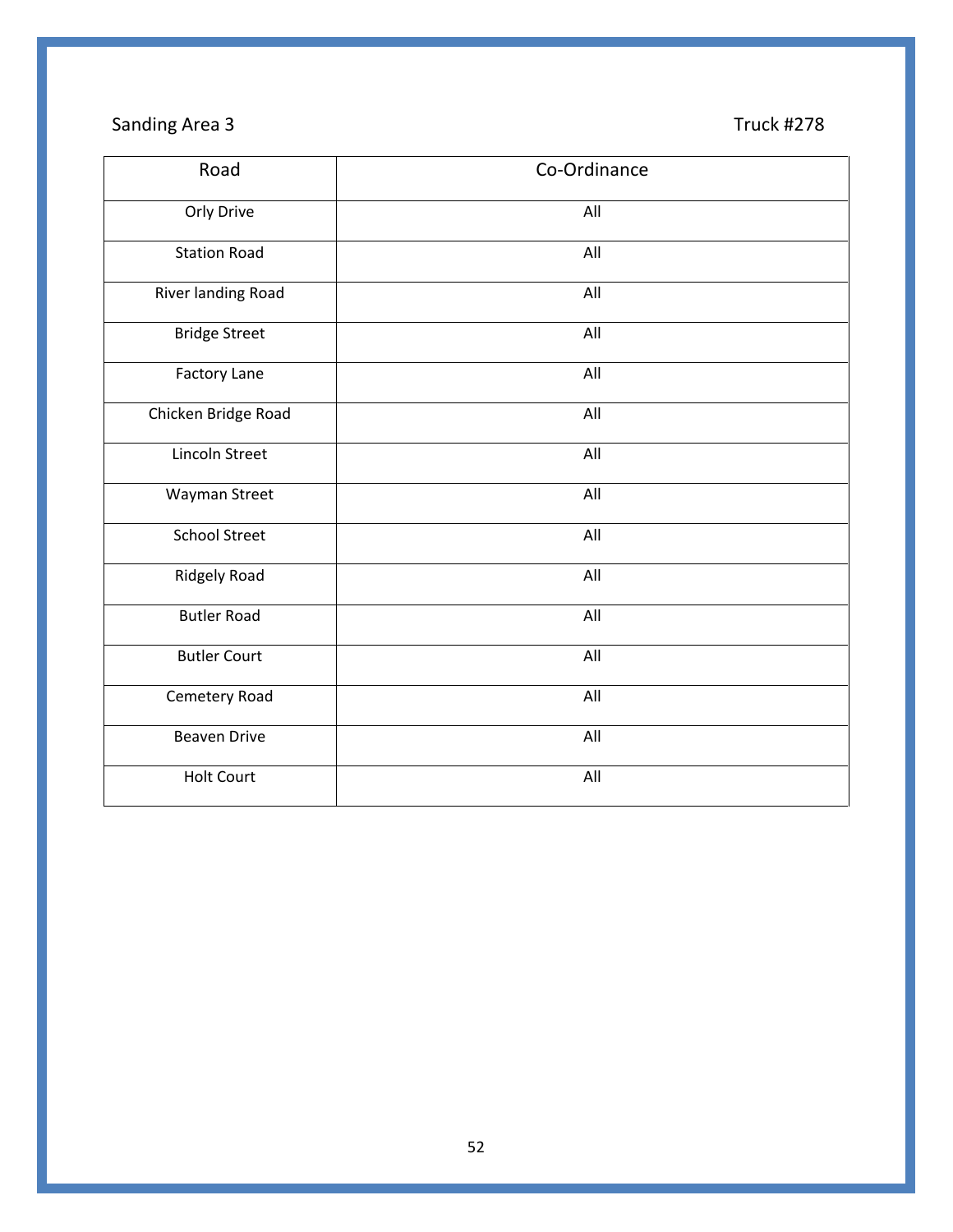# Sanding Area 4 Truck # 323 with 279

| Road                    | Co-Ordinance                         |
|-------------------------|--------------------------------------|
| Thawley Road            | All                                  |
| <b>Tuckahoe Road</b>    | From Thawley Road to New Bridge Road |
| Asbury                  | All                                  |
| Laurel Lane             | All                                  |
| <b>Haven Street</b>     | All                                  |
| <b>Tuckahoe Springs</b> | All                                  |
| <b>Willow Pond Road</b> | All                                  |
| Salulsbury Road         | All                                  |
| <b>Fisher Road</b>      | All                                  |
| Reed Road               | All                                  |
| Deer Run Court          | All                                  |
| Deer Run Road           | All                                  |
| Millers Landing Road    | All                                  |
| Quail Run Road          | All                                  |
| Magnolia Hills          | All                                  |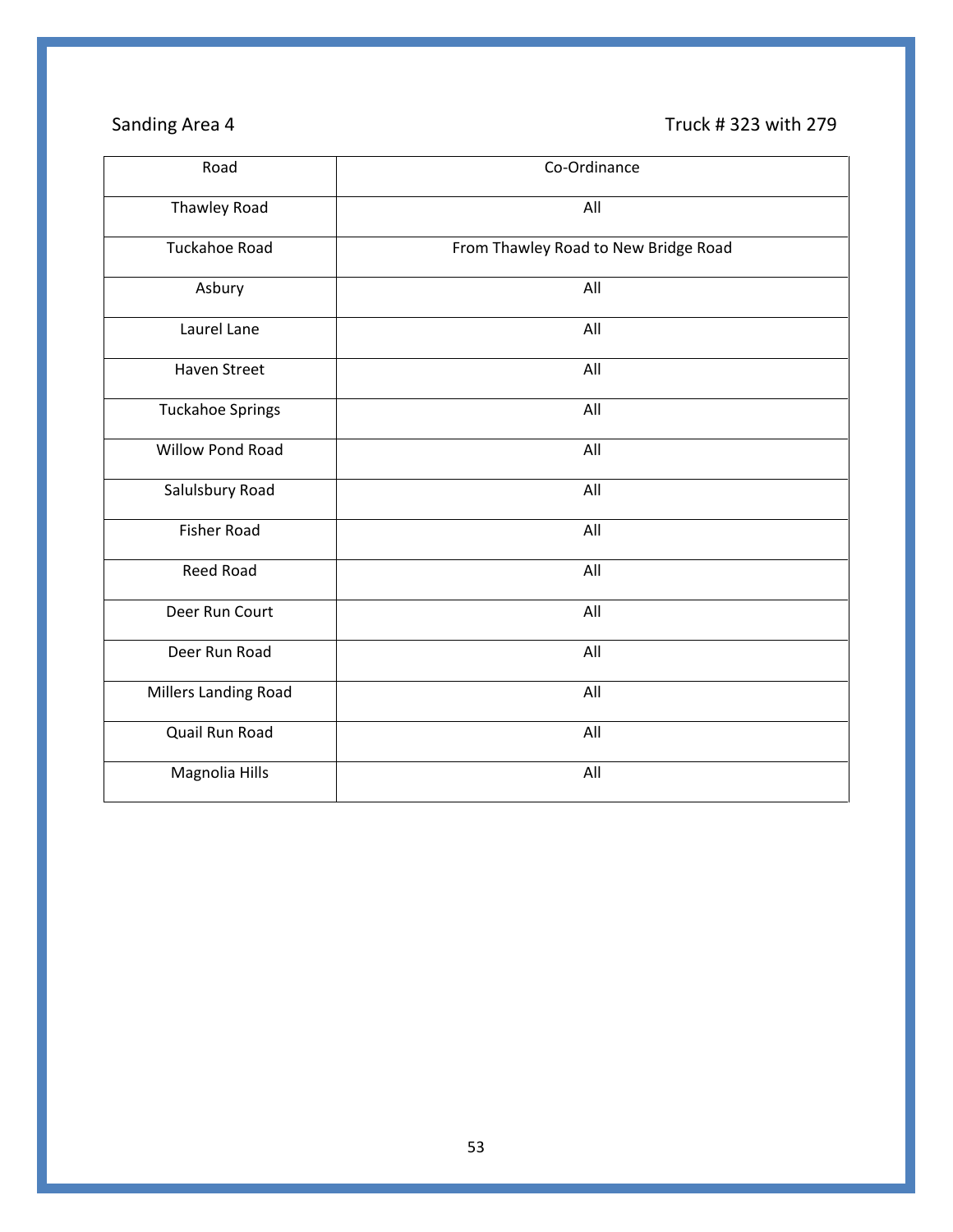# Sanding Area 5 Truck # 272

| Road                  | Co-Ordinance                             |
|-----------------------|------------------------------------------|
| <b>Wothers Street</b> | All                                      |
| Boyce Mill Road       | From Wothers Street to Drapers Mill Road |
| Drapers Mill Road     | All                                      |
| <b>Bright Road</b>    | All                                      |
| Jarrell Road          | All                                      |
| Jackson Lane          | All                                      |
| <b>Bee Tree Road</b>  | From Jackson Lane To Route 311           |
| Mud Mill Road         | All                                      |
| River Bridge Road     | All                                      |
| Fairhaven             | All                                      |
| Heratige Hills Lane   | All                                      |
| <b>Bently Place</b>   | All                                      |
| <b>Coventry Court</b> | All                                      |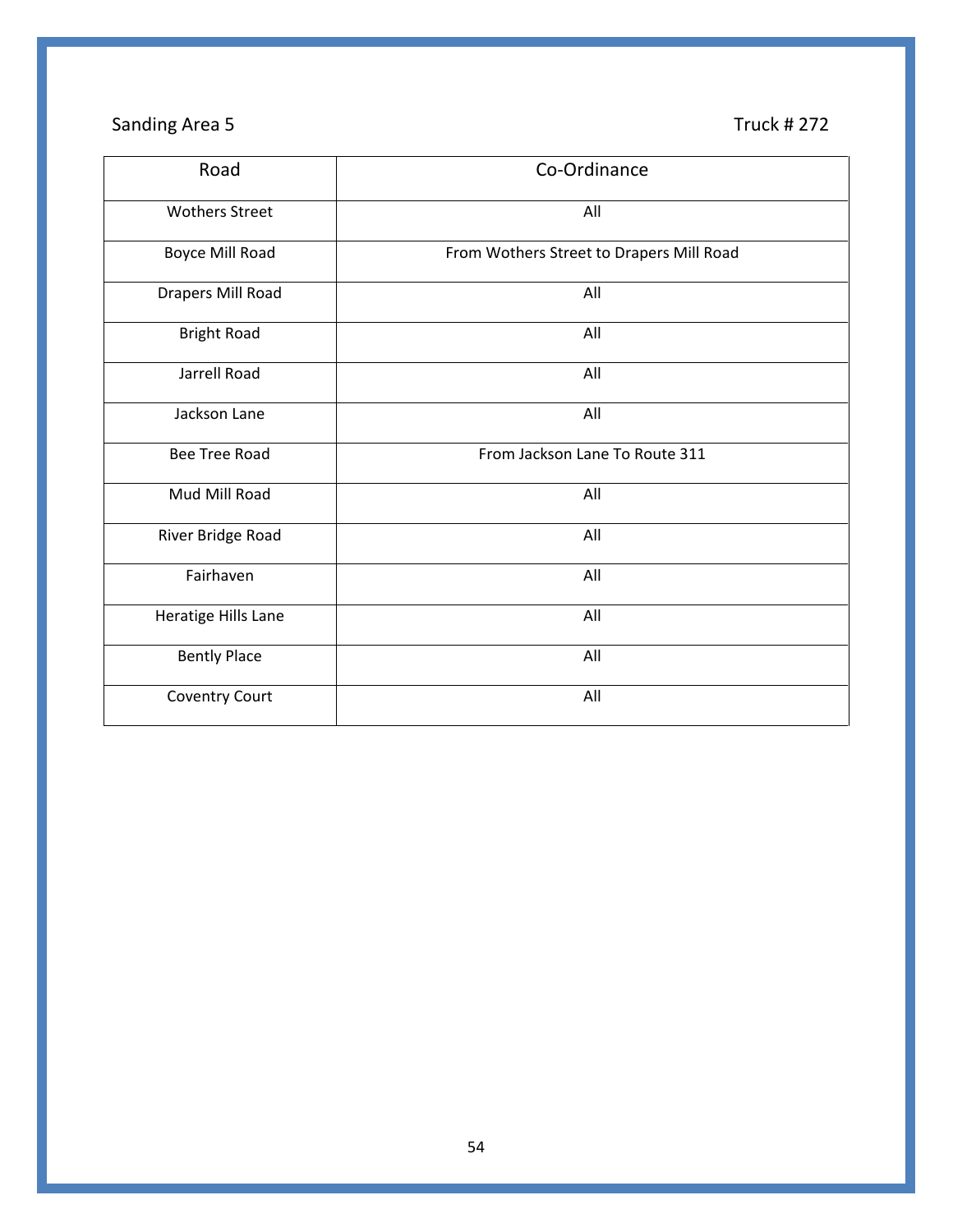# Sanding Area 6 Truck # 324 with 284

| Road               | Co-Ordinance                                       |
|--------------------|----------------------------------------------------|
| Steele Road        | All                                                |
| Diggins Road       | All                                                |
| Jones Road         | All                                                |
| Lents Road         | From Castle Hall Road to Steele Road               |
| Castle Hall Road   | All                                                |
| Meeks Road         | All                                                |
| Bee Tree Road      | From Melville Road to Trunk Line Road              |
| Trunk Line Road    | From Bee Tree Road to the Queen Anne's County Line |
| <b>Taylor Road</b> | All                                                |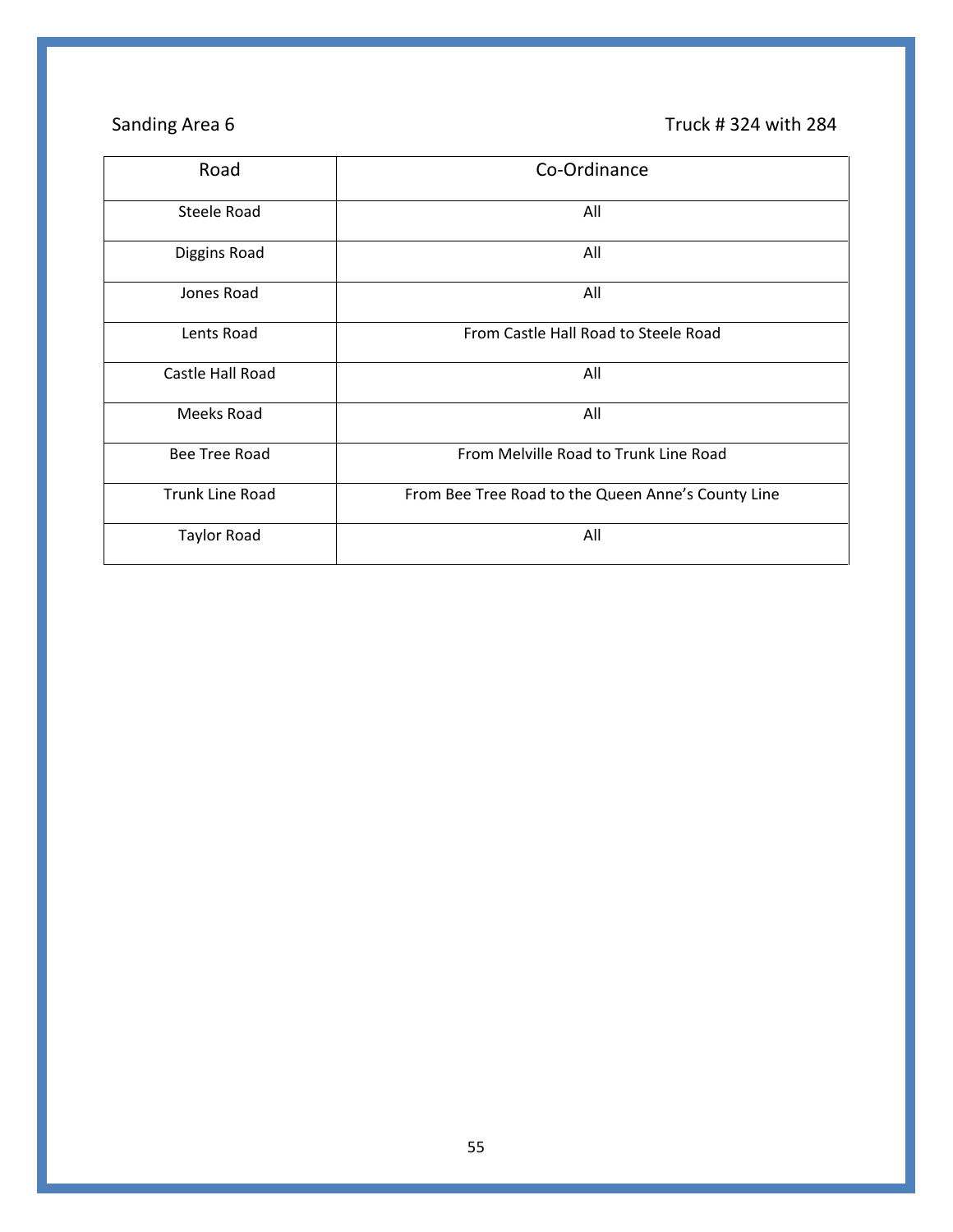# Sanding Area 7 Truck # 282

| Road                           | Co-Ordinance                                      |
|--------------------------------|---------------------------------------------------|
| Boyce Mill Road                | From Drapers Mill Road to the Delaware State Line |
| <b>Plummers Lane</b>           | All                                               |
| Kibler Road                    | All                                               |
| Knife Box Road                 | All                                               |
| <b>Whites Lane</b>             | All                                               |
| <b>Baker Road</b>              | From Route 317 to Knife Box Road                  |
| <b>Baker Road</b>              | From Garland Road to Alms House Road              |
| Ruritan Road                   | All                                               |
| Gregg Road                     | From Ellwanger Road to Knife Box Road             |
| Punch Hall Road                | All                                               |
| <b>Burrisville Branch Road</b> | All                                               |
| Shepherd Road                  | All                                               |
| <b>Garland Road</b>            | All                                               |
| Garey Road                     | All                                               |
| Wilhelm Road                   | All                                               |
| Anthony Mill Road              | From Hobbs Road to the Dirt Section               |
| Adams Landing Road             | All                                               |
| Smith Landing Road             | All                                               |
| <b>Branch Court</b>            | All                                               |
| Passapae Landing               | All                                               |
| Sandy Point Road               | All                                               |
| Spring Branch Drive            | All                                               |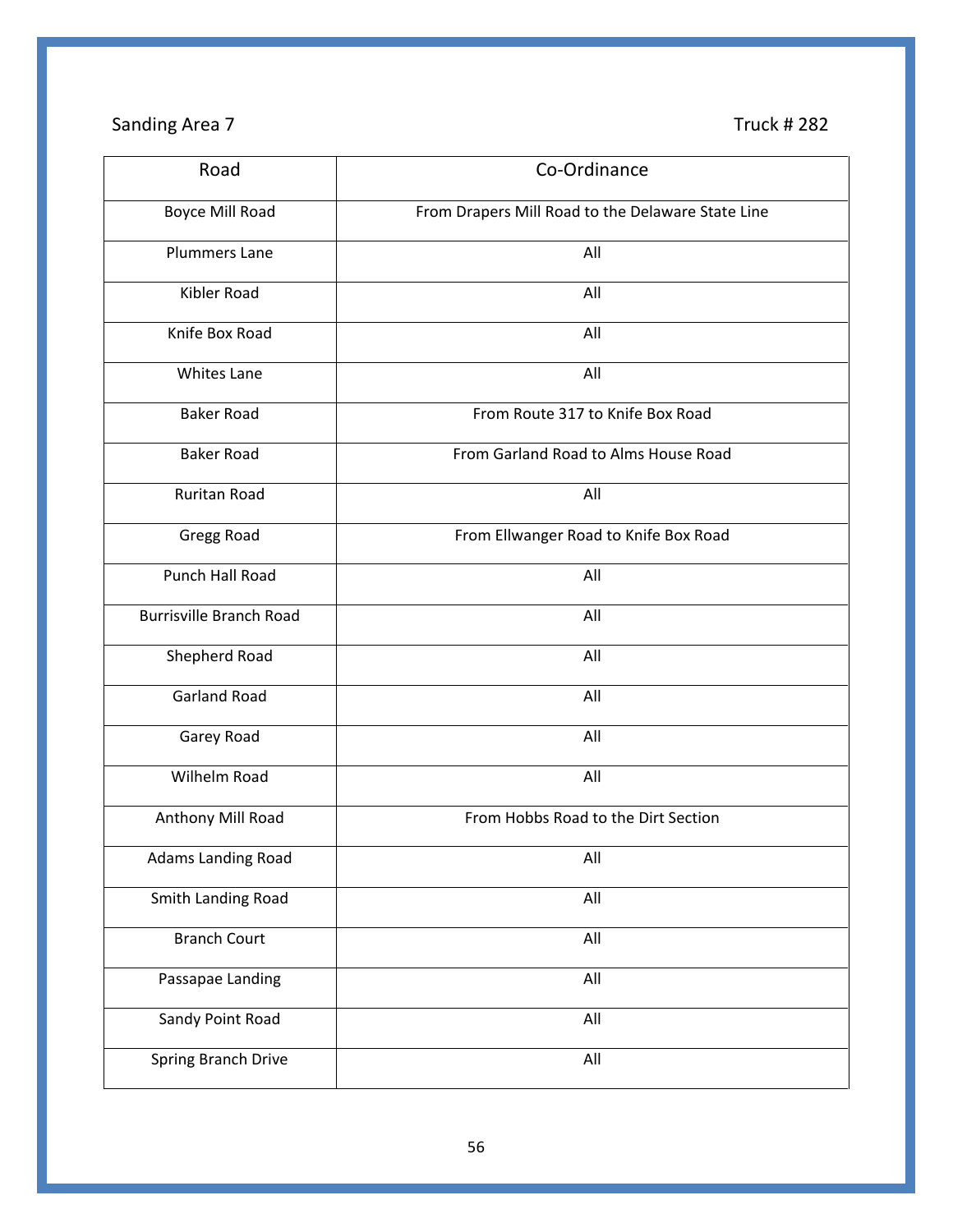| Foxgrape     | All |
|--------------|-----|
| Hokum Drive  | All |
| Dahila Court | All |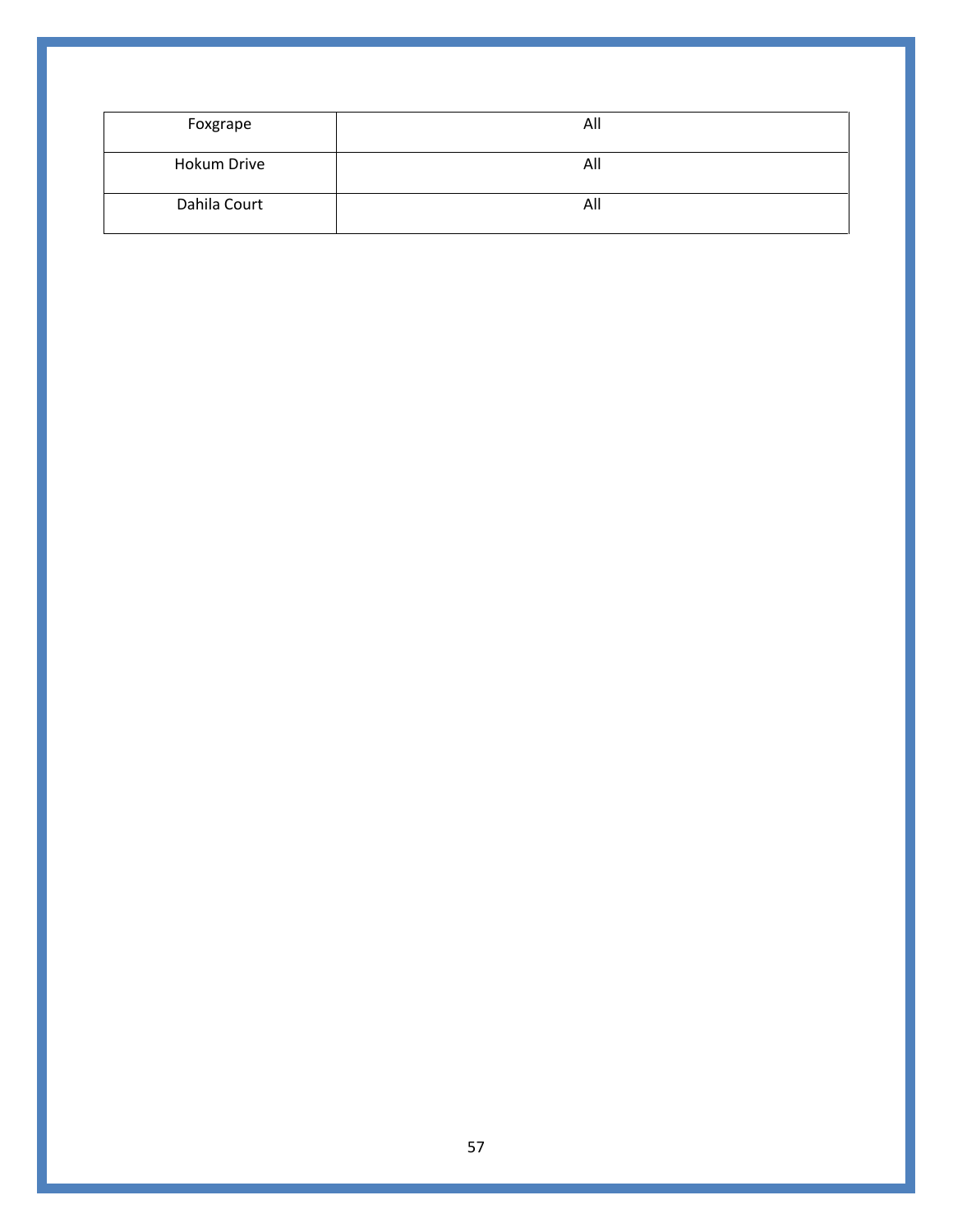# Sanding Area 8 Truck # 285

| Road                 | Co-Ordinance                       |
|----------------------|------------------------------------|
| Sparks Road          | From Route 480 to Marblehead Road  |
| Marblehead Road      | From Sparks Road to River Road     |
| <b>Sunset Avenue</b> | All                                |
| <b>Holly Road</b>    | From Cedar Lane to Route 480       |
| Harrington Road      | All                                |
| <b>River Road</b>    | From East Cherry Lane to Route 480 |
| Carrlyn Drive        | All                                |
| Racetrack Road       | Hog Lot Road to End of Pavement    |
| Hog Lot Road         | All                                |
| Seward Road          | Hog Lot Road to S Turn             |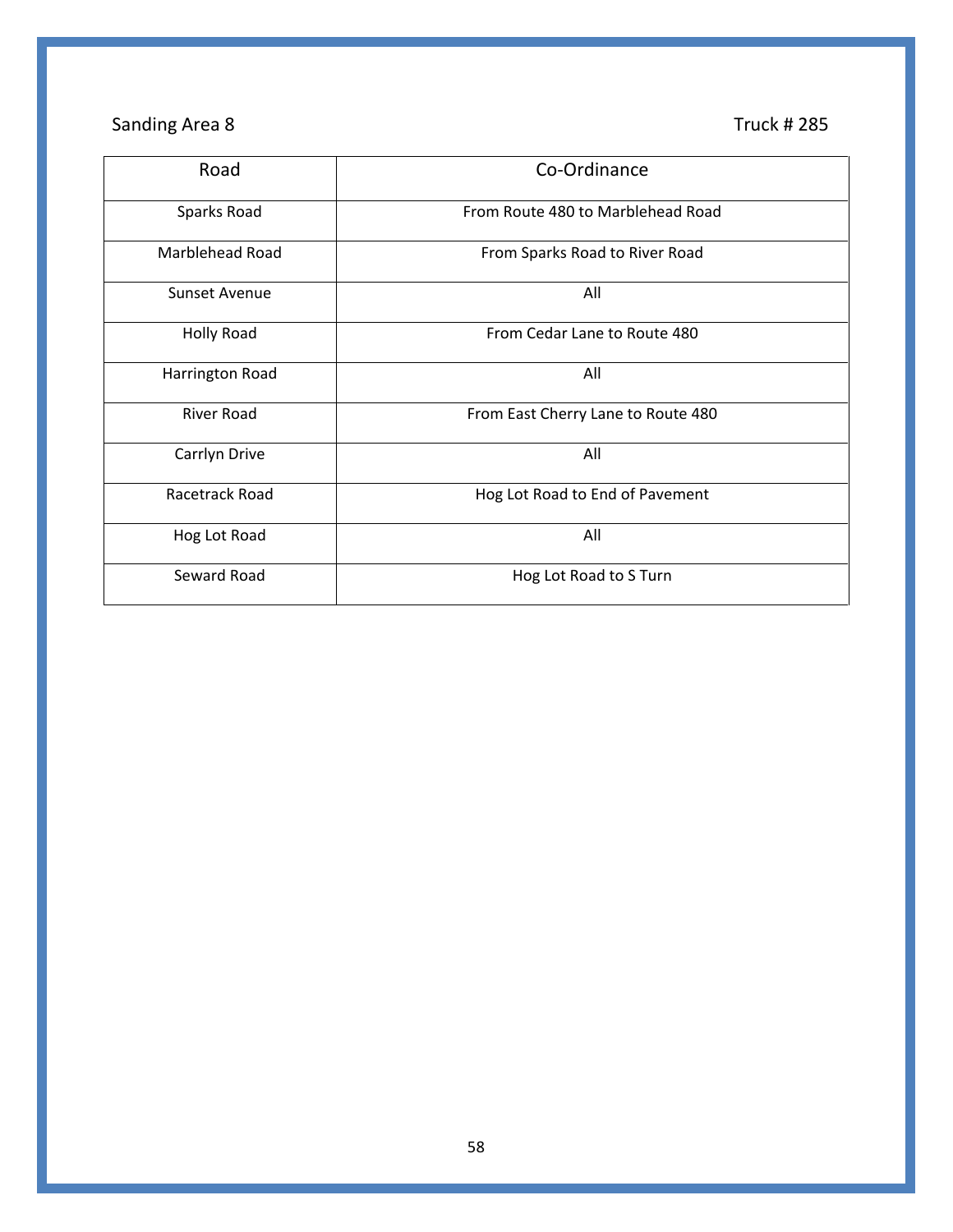# Sanding Area 9 Truck # 500 with 716

| Road                     | Co-Ordinance                                 |
|--------------------------|----------------------------------------------|
| Cherry Lane              | All                                          |
| <b>Meadow Wood Court</b> | All                                          |
| <b>Fox Chase Circle</b>  | All                                          |
| Plains court             | All                                          |
| Clarks Lane              | All                                          |
| Sparks Road              | From Route 312 to Clarks Lane                |
| Mason Bridge Road        | All                                          |
| <b>Mason Branch Road</b> | All                                          |
| Fox Field                | All                                          |
| Crouse Mill Road         | All                                          |
| <b>Eveland Road</b>      | All                                          |
| Ninetown Road            | From Cow Barn Road to Dean Road              |
| <b>Bell Road</b>         | From Ridgely Town Limits to Crouse Mill road |
| Cow barn road            | From Ridgely Town Limits to Route 480        |